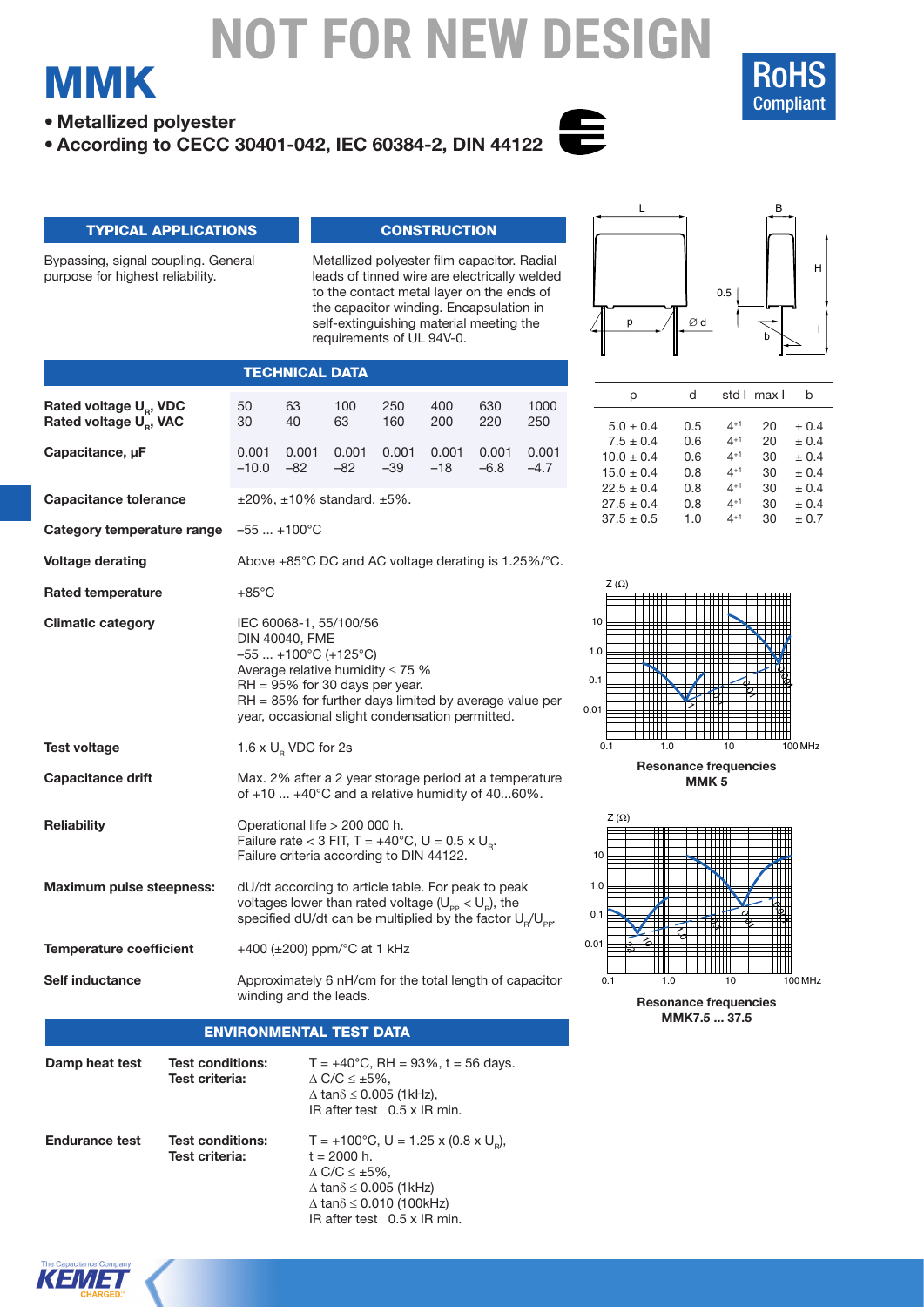### **TECHNICAL DATA**

| Dissipation factor tan $\delta$ | Maximum values at $+23^{\circ}$ C           |                         |                                     |                                                                                               | $C \le 0.1 \mu F$ 0.1 $\mu F < C \le 1.0 \mu F$ C > 1.0 $\mu F$ |
|---------------------------------|---------------------------------------------|-------------------------|-------------------------------------|-----------------------------------------------------------------------------------------------|-----------------------------------------------------------------|
| MMK5                            | 1 kHz<br>10 kHz 1.2%<br>100 kHz 2.5%        | $0.8\%$                 |                                     | $0.8\%$<br>$1.2\%$<br>3.0%                                                                    | $0.8\%$<br>1.5%                                                 |
| MMK7.5  37.5                    | 1 kHz<br>10 kHz<br>100 kHz                  | 0.8%<br>1.5%<br>$3.0\%$ |                                     | $0.8\%$<br>1.5%                                                                               | 1.0%                                                            |
| <b>Insulation resistance</b>    | Minimum values between terminals.           |                         |                                     | Measured at $+20^{\circ}$ C, according to IEC 60384-2.<br>$C \le 0.33 \mu F$ $C > 0.33 \mu F$ |                                                                 |
|                                 | $U_{\rm p} \le 100 V$<br>$U_{\rm n} > 100V$ |                         | 15000 M $\Omega$<br>30000 $M\Omega$ | 5000 s<br>10000 s                                                                             |                                                                 |

### Ordering information

See article table and pages 10 to 14 for options and article code construction.

#### **MARKING**

- Capacitance
- Tolerance code
- Rated voltage
- Capacitor family code MMK
- Manufacturing date code

#### RATED AC VOLTAGE VS. FREQUENCY

 $U_{rms}$  (V)















0.1 1.0 10 100 kHz







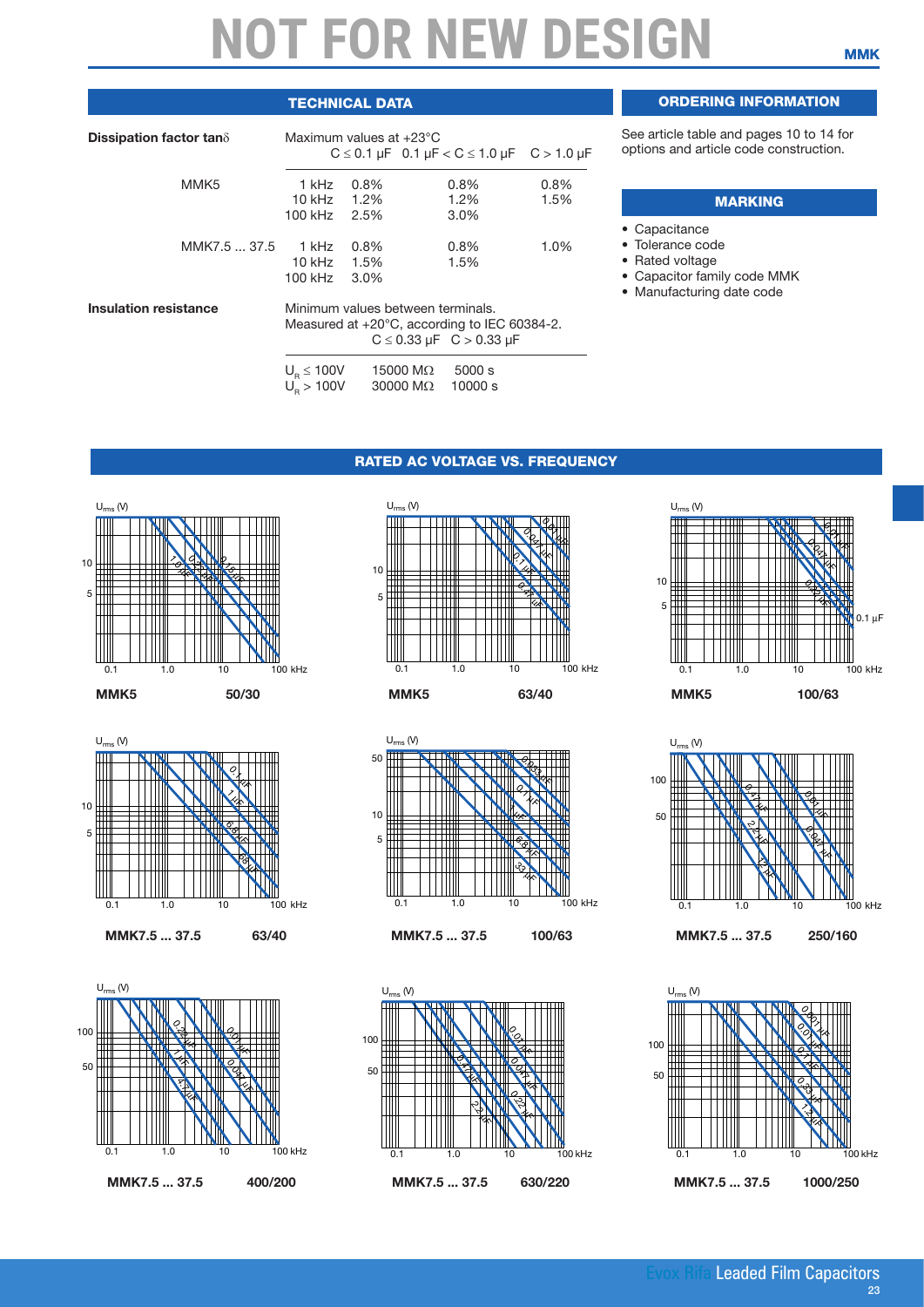#### article table **article table**

| 50 VDC/30 VAC<br>50 VDC/30 VAC<br><b>LEAD SPACING 5 MM</b><br><b>LEAD SPACING 7.5 MM</b><br>0.0010 J01<br>7.2 12<br>MMK5 102K50J01L4 BULK<br>0.0068 K00<br>2.5<br>MMK7.5 682K50K00L4 BULK<br>2.5<br>6.5<br>6.0 10.0<br>5<br>6.5<br>$7.2$ 12<br>0.0082 K00<br>2.5<br>6.0 10.0<br>5<br>0.0012 J01<br>2.5<br>MMK5 122K50J01L4 BULK<br>MMK7.5 822K50K00L4 BULK<br>7.2 12<br>0.0015 J01<br>2.5<br>6.5<br>MMK5 152K50J01L4 BULK<br>0.010<br>K00 2.5<br>6.0 10.0<br>5<br>MMK7.5 103K50K00L4 BULK<br>$7.2$ 12<br>K00<br>2.5<br>0.0018 J01<br>2.5<br>6.5<br>MMK5 182K50J01L4 BULK<br>0.012<br>6.0 10.0<br>5<br>MMK7.5 123K50K00L4 BULK<br>$7.2$ 12<br>2.5<br>5<br>0.0022 J01<br>2.5<br>6.5<br>MMK5 222K50J01L4 BULK<br>0.015<br>K <sub>00</sub><br>6.0 10.0<br>MMK7.5 153K50K00L4 BULK<br>7.2 12<br>0.0027 J01<br>2.5<br>6.5<br>K00<br>2.5<br>6.0 10.0<br>5<br>MMK7.5 183K50K00L4 BULK<br>MMK5 272K50J01L4 BULK<br>0.018<br>7.2 12<br>K00<br>2.5<br>0.0033 J01<br>2.5<br>6.5<br>MMK5 332K50J01L4 BULK<br>0.022<br>6.0 10.0<br>5<br>MMK7.5 223K50K00L4 BULK<br>2.5<br>6.5<br>$7.2$ 12<br>2.5<br>6.0 10.0<br>5<br>0.0039<br>J <sub>01</sub><br>MMK5 392K50J01L4 BULK<br>0.027<br>K <sub>00</sub><br>MMK7.5 273K50K00L4 BULK<br>7.2 12<br>K00 2.5<br>0.0047 J01<br>2.5<br>6.5<br>MMK5 472K50J01L4 BULK<br>0.033<br>6.0 10.0<br>5<br>MMK7.5 333K50K00L4 BULK<br>7.2 12<br>K00<br>2.5<br>0.0056 J01<br>2.5<br>6.5<br>MMK5 562K50J01L4 BULK<br>0.039<br>6.0 10.0<br>5<br>MMK7.5 393K50K00L4 BULK<br>$7.2$ 12<br>2.5<br>5<br>0.0068 J01<br>2.5<br>6.5<br>MMK5 682K50J01L4 BULK<br>0.047<br>K <sub>00</sub><br>6.0 10.0<br>MMK7.5 473K50K00L4 BULK<br>7.2 12<br>0.0082 J01<br>2.5<br>6.5<br>0.056<br>K00<br>2.5<br>6.0 10.0<br>5<br>MMK5 822K50J01L4 BULK<br>MMK7.5 563K50K00L4 BULK<br>7.2 12<br>2.5<br>0.010<br>J <sub>01</sub><br>2.5<br>6.5<br>MMK5 103K50J01L4 BULK<br>0.068<br>K <sub>00</sub><br>6.0 10.0<br>5<br>MMK7.5 683K50K00L4 BULK<br>2.5<br>$7.2$ 12<br>2.5<br>6.0 10.0<br>5<br>0.012<br>J <sub>01</sub><br>6.5<br>MMK5 123K50J01L4 BULK<br>0.082<br>K <sub>00</sub><br>MMK7.5 823K50K00L4 BULK<br>7.2 12<br>K00 2.5<br>6.0 10.0<br>5<br>0.015<br>J <sub>01</sub><br>2.5<br>6.5<br>MMK5 153K50J01L4 BULK<br>0.10<br>MMK7.5 104K50K00L4 BULK<br>7.2 12<br>2.5<br>0.018<br>J <sub>01</sub><br>2.5<br>6.5<br>MMK5 183K50J01L4 BULK<br>0.12<br>K00<br>6.0 10.0<br>5<br>MMK7.5 124K50K00L4 BULK<br>$7.2$ 12<br>2.5<br>5<br>0.022<br>J <sub>01</sub><br>2.5<br>6.5<br>MMK5 223K50J01L4 BULK<br>0.15<br>K <sub>0</sub><br>$6.0$ 10.0<br>MMK7.5 154K50K00L4 BULK<br>$7.2$ 12<br>2.5<br>0.027<br>2.5<br>6.5<br>0.18<br>K00<br>6.0 10.0<br>5<br>J01<br>MMK5 273K50J01L4 BULK<br>MMK7.5 184K50K00L4 BULK<br>7.2 12<br>K00 2.5<br>0.033<br>J <sub>01</sub><br>2.5<br>6.5<br>MMK5 333K50J01L4 BULK<br>0.22<br>6.0 10.0<br>5<br>MMK7.5 224K50K00L4 BULK<br>0.039<br>2.5<br>$7.2$ 12<br>2.5<br>5<br>J <sub>01</sub><br>6.5<br>MMK5 393K50J01L4 BULK<br>0.27<br>K00<br>6.0 10.0<br>MMK7.5 274K50K00L4 BULK<br>7.2 12<br>0.33<br>K00 2.5<br>6.0 10.0<br>5<br>0.047<br>J <sub>01</sub><br>2.5<br>6.5<br>MMK5 473K50J01L4 BULK<br>MMK7.5 334K50K00L4 BULK<br>$7.2$ 12<br>0.056<br>J <sub>01</sub><br>2.5<br>6.5<br>0.39<br>K01<br>4.0<br>8.0 10.0<br>5<br>MMK5 563K50J01L4 BULK<br>MMK7.5 394K50K01L4 BULK<br>$7.2$ 12<br>5<br>0.068<br>J <sub>01</sub><br>2.5<br>6.5<br>MMK5 683K50J01L4 BULK<br>0.47<br>K01<br>4.0<br>8.0 10.0<br>MMK7.5 474K50K01L4 BULK<br>$7.2$ 12<br>0.082<br>2.5<br>6.5<br>0.56<br>K01<br>4.0<br>8.0 10.0<br>5<br>J01<br>MMK5 823K50J01L4 BULK<br>MMK7.5 564K50K01L4 BULK<br>7.2 12<br>0.10<br>J <sub>01</sub><br>2.5<br>6.5<br>MMK5 104K50J01L4 BULK<br>0.68<br>K01<br>4.0<br>8.0 10.0<br>5<br>MMK7.5 684K50K01L4 BULK<br>2.5<br>$7.2$ 12<br>5<br>0.12<br>J <sub>01</sub><br>6.5<br>MMK5 124K50J01L4 BULK<br>0.82<br>K01<br>4.0<br>8.0 10.0<br>MMK7.5 824K50K01L4 BULK<br>7.2 12<br>1.0<br>4.0<br>8.0 10.0<br>0.15<br>J <sub>01</sub><br>2.5<br>6.5<br>MMK5 154K50J01L4 BULK<br>K01<br>5<br>MMK7.5 105K50K01L4 BULK<br>$7.2$ 12<br>0.18<br>J <sub>01</sub><br>2.5<br>6.5<br>1.2<br>K03<br>5.0 11.0 10.0<br>5<br>MMK5 184K50J01L4 BULK<br>MMK7.5 125K50K03L4 BULK<br>2.5<br>$7.2$ 12<br>1.5<br>5<br>0.22<br>J <sub>01</sub><br>6.5<br>MMK5 224K50J01L4 BULK<br>K03<br>5.0 11.0 10.0<br>MMK7.5 155K50K03L4 BULK<br>$7.2$ 12<br>0.27<br>2.5<br>6.5<br>1.8<br>K03<br>5.0 11.0 10.0<br>5<br>J01<br>MMK5 274K50J01L4 BULK<br>MMK7.5 185K50K03L4 BULK<br>7.2 12<br>2.2<br>0.33<br>J <sub>01</sub><br>2.5<br>6.5<br>K04<br>6.0 12.0 10.5<br>5<br>MMK7.5 225K50K04L4 BULK<br>MMK5 334K50J01L4 BULK<br>2.5<br>$7.2$ 12<br>2.7<br>6.0 12.0 10.5<br>5<br>0.39<br>J <sub>01</sub><br>6.5<br>MMK5 394K50J01L4 BULK<br>K04<br>MMK7.5 275K50K04L4 BULK<br>7.2 12<br>3.3<br>0.47<br>J <sub>01</sub><br>2.5<br>6.5<br>MMK5 474K50J01L4 BULK<br>K04<br>6.0 12.0 10.5<br>5<br>MMK7.5 335K50K04L4 BULK<br>$7.2$ 12<br>J02<br>3.5<br>8.0<br>0.56<br>MMK5 564K50J02L4 BULK<br>7.2 12<br>0.68<br>J <sub>02</sub><br>3.5<br>8.0<br>MMK5 684K50J02L4 BULK<br><b>LEAD SPACING 10 MM</b><br>0.82<br>J <sub>02</sub><br>3.5<br>8.0<br>7.2 12<br>MMK5 824K50J02L4 BULK<br>1.0 A01 4.0 9.0 13.0<br>MMK10 105K50A01L4 BULK<br>J02 3.5 8.0 7.2 12<br>1.0<br>4<br>MMK5 105K50J02L4 BULK<br>1.2<br>$J03$ 4.5<br>7.2 12<br>MMK5 125K50J03L4 BULK<br>1.2<br>A01 4.0 9.0 13.0<br>MMK10 125K50A01L4 BULK<br>9.0<br>$\overline{4}$<br>7.2 12<br>A02 4.5 10.5 13.0<br>1.5<br>J03 4.5 9.0<br>MMK5 155K50J03L4 BULK<br>1.5<br>MMK10 155K50A02L4 BULK<br>$\overline{4}$<br>J04<br>5.0 10.0<br>7.2 12<br>MMK5 185K50J04L4 BULK<br>A03 5.0 11.0 13.0<br>MMK10 185K50A03L4 BULK<br>1.8<br>1.8<br>4<br>$7.2$ 12<br>A03 5.0 11.0 13.0<br>2.2<br>J04<br>5.0 10.0<br>MMK5 225K50J04L4 BULK<br>2.2<br>MMK10 225K50A03L4 BULK<br>$\overline{4}$<br>6.0 11.0<br>7.2 12<br>MMK5 275K50J05L4 BULK<br>2.7<br>A04<br>6.0 12.0 13.0<br>MMK10 275K50A04L4 BULK<br>2.7<br>J05<br>$\overline{4}$<br>7.2 12<br>3.3<br>J05 6.0 11.0<br>MMK5 335K50J05L4 BULK<br>7.2 13.0<br>3.9<br>7.2 12<br>J06<br>MMK5 395K50J06L4 BULK<br><b>LEAD SPACING 15 MM</b><br>7.2 13.0 7.2 12<br>4.7<br>MMK5 475K50J06L4 BULK<br>J06<br>J06 7.2 13.0<br>7.2 12<br>MMK5 565K50J06L4 BULK<br>B04 5.5 10.5 18.0<br>5.6<br>2.0<br>MMK15 205K50B04L4 BULK<br>3<br>J06 7.2 13.0 7.2 12<br>MMK5 605K50J06L4 BULK<br>2.2<br>B04 5.5 10.5 18.0<br>3<br>MMK15 225K50B04L4 BULK<br>6.0<br>2.7<br>B05 5.5 12.5 18.0<br>MMK15 275K50B05L4 BULK<br>3<br>3.3<br>B05 5.5 12.5 18.0<br>MMK15 335K50B05L4 BULK<br><b>LEAD SPACING 7.5 MM</b><br>3<br>3.9<br>B10 6.5 12.5 18.0<br>MMK15 395K50B10L4 BULK<br>3<br>4.7<br>B06 7.5 14.5 18.0<br>0.0010 K00 2.5<br>6.0 10.0<br>5<br>MMK7.5 102K50K00L4 BULK<br>3<br>MMK15 475K50B06L4 BULK<br>0.0012 K00<br>2.5<br>6.0 10.0<br>5<br>MMK7.5 122K50K00L4 BULK<br>5.6<br>B06 7.5 14.5 18.0<br>MMK15 565K50B06L4 BULK<br>3<br>0.0015 K00 2.5<br>6.0 10.0<br>5<br>MMK7.5 152K50K00L4 BULK<br>6.8<br>B12 8.0 15.0 18.0<br>3<br>MMK15 685K50B12L4 BULK<br>0.0018 K00 2.5<br>6.0 10.0<br>MMK7.5 182K50K00L4 BULK<br>8.2<br>B11 8.5 16.0 18.0<br>MMK15 825K50B11L4 BULK<br>5<br>3<br>0.0022 K00 2.5<br>6.0 10.0<br>5<br>MMK7.5 222K50K00L4 BULK<br>10.0<br>B14 9.5 17.5 18.0<br>3<br>MMK15 106K50B14L4 BULK<br>0.0027 K00 2.5<br>6.0 10.0<br>5<br>MMK7.5 272K50K00L4 BULK<br>0.0033 K00 2.5<br>6.0 10.0<br>MMK7.5 332K50K00L4 BULK<br>5<br>6.0 10.0<br>0.0039 K00<br>2.5<br>5<br>MMK7.5 392K50K00L4 BULK<br>0.0047 K00 2.5<br>6.0 10.0<br>5<br>MMK7.5 472K50K00L4 BULK<br>0.0056 K00 2.5<br>6.0 10.0<br>5<br>MMK7.5 562K50K00L4 BULK | Capaci- Box Max dimen-<br>tance<br>μF |  | B H L | Max<br>code sions in mm dU/dt | V/us Article code | Capaci-Box<br>tance<br>μF |  | Max dimen-<br>B H L | <b>Max</b><br>code sions in mm dU/dt | V/us Article code |
|---------------------------------------------------------------------------------------------------------------------------------------------------------------------------------------------------------------------------------------------------------------------------------------------------------------------------------------------------------------------------------------------------------------------------------------------------------------------------------------------------------------------------------------------------------------------------------------------------------------------------------------------------------------------------------------------------------------------------------------------------------------------------------------------------------------------------------------------------------------------------------------------------------------------------------------------------------------------------------------------------------------------------------------------------------------------------------------------------------------------------------------------------------------------------------------------------------------------------------------------------------------------------------------------------------------------------------------------------------------------------------------------------------------------------------------------------------------------------------------------------------------------------------------------------------------------------------------------------------------------------------------------------------------------------------------------------------------------------------------------------------------------------------------------------------------------------------------------------------------------------------------------------------------------------------------------------------------------------------------------------------------------------------------------------------------------------------------------------------------------------------------------------------------------------------------------------------------------------------------------------------------------------------------------------------------------------------------------------------------------------------------------------------------------------------------------------------------------------------------------------------------------------------------------------------------------------------------------------------------------------------------------------------------------------------------------------------------------------------------------------------------------------------------------------------------------------------------------------------------------------------------------------------------------------------------------------------------------------------------------------------------------------------------------------------------------------------------------------------------------------------------------------------------------------------------------------------------------------------------------------------------------------------------------------------------------------------------------------------------------------------------------------------------------------------------------------------------------------------------------------------------------------------------------------------------------------------------------------------------------------------------------------------------------------------------------------------------------------------------------------------------------------------------------------------------------------------------------------------------------------------------------------------------------------------------------------------------------------------------------------------------------------------------------------------------------------------------------------------------------------------------------------------------------------------------------------------------------------------------------------------------------------------------------------------------------------------------------------------------------------------------------------------------------------------------------------------------------------------------------------------------------------------------------------------------------------------------------------------------------------------------------------------------------------------------------------------------------------------------------------------------------------------------------------------------------------------------------------------------------------------------------------------------------------------------------------------------------------------------------------------------------------------------------------------------------------------------------------------------------------------------------------------------------------------------------------------------------------------------------------------------------------------------------------------------------------------------------------------------------------------------------------------------------------------------------------------------------------------------------------------------------------------------------------------------------------------------------------------------------------------------------------------------------------------------------------------------------------------------------------------------------------------------------------------------------------------------------------------------------------------------------------------------------------------------------------------------------------------------------------------------------------------------------------------------------------------------------------------------------------------------------------------------------------------------------------------------------------------------------------------------------------------------------------------------------------------------------------------------------------------------------------------------------------------------------------------------------------------------------------------------------------------------------------------------------------------------------------------------------------------------------------------------------------------------------------------------------------------------------------------------------------------------------------------------------------------------------------------------------------------------------------------------------------------------------------------------------------------------------------------------------------------------------------------------------------------------------------------------------------------------------------------------------------------------------------------------------------------------------------------------------------------------------------------------------------------------------------------------------------------------------------------------------------------------------------------------------------------------------------------------------------------------------------------------------|---------------------------------------|--|-------|-------------------------------|-------------------|---------------------------|--|---------------------|--------------------------------------|-------------------|
|                                                                                                                                                                                                                                                                                                                                                                                                                                                                                                                                                                                                                                                                                                                                                                                                                                                                                                                                                                                                                                                                                                                                                                                                                                                                                                                                                                                                                                                                                                                                                                                                                                                                                                                                                                                                                                                                                                                                                                                                                                                                                                                                                                                                                                                                                                                                                                                                                                                                                                                                                                                                                                                                                                                                                                                                                                                                                                                                                                                                                                                                                                                                                                                                                                                                                                                                                                                                                                                                                                                                                                                                                                                                                                                                                                                                                                                                                                                                                                                                                                                                                                                                                                                                                                                                                                                                                                                                                                                                                                                                                                                                                                                                                                                                                                                                                                                                                                                                                                                                                                                                                                                                                                                                                                                                                                                                                                                                                                                                                                                                                                                                                                                                                                                                                                                                                                                                                                                                                                                                                                                                                                                                                                                                                                                                                                                                                                                                                                                                                                                                                                                                                                                                                                                                                                                                                                                                                                                                                                                                                                                                                                                                                                                                                                                                                                                                                                                                                                                                                                                                                                     |                                       |  |       |                               |                   |                           |  |                     |                                      |                   |
|                                                                                                                                                                                                                                                                                                                                                                                                                                                                                                                                                                                                                                                                                                                                                                                                                                                                                                                                                                                                                                                                                                                                                                                                                                                                                                                                                                                                                                                                                                                                                                                                                                                                                                                                                                                                                                                                                                                                                                                                                                                                                                                                                                                                                                                                                                                                                                                                                                                                                                                                                                                                                                                                                                                                                                                                                                                                                                                                                                                                                                                                                                                                                                                                                                                                                                                                                                                                                                                                                                                                                                                                                                                                                                                                                                                                                                                                                                                                                                                                                                                                                                                                                                                                                                                                                                                                                                                                                                                                                                                                                                                                                                                                                                                                                                                                                                                                                                                                                                                                                                                                                                                                                                                                                                                                                                                                                                                                                                                                                                                                                                                                                                                                                                                                                                                                                                                                                                                                                                                                                                                                                                                                                                                                                                                                                                                                                                                                                                                                                                                                                                                                                                                                                                                                                                                                                                                                                                                                                                                                                                                                                                                                                                                                                                                                                                                                                                                                                                                                                                                                                                     |                                       |  |       |                               |                   |                           |  |                     |                                      |                   |
|                                                                                                                                                                                                                                                                                                                                                                                                                                                                                                                                                                                                                                                                                                                                                                                                                                                                                                                                                                                                                                                                                                                                                                                                                                                                                                                                                                                                                                                                                                                                                                                                                                                                                                                                                                                                                                                                                                                                                                                                                                                                                                                                                                                                                                                                                                                                                                                                                                                                                                                                                                                                                                                                                                                                                                                                                                                                                                                                                                                                                                                                                                                                                                                                                                                                                                                                                                                                                                                                                                                                                                                                                                                                                                                                                                                                                                                                                                                                                                                                                                                                                                                                                                                                                                                                                                                                                                                                                                                                                                                                                                                                                                                                                                                                                                                                                                                                                                                                                                                                                                                                                                                                                                                                                                                                                                                                                                                                                                                                                                                                                                                                                                                                                                                                                                                                                                                                                                                                                                                                                                                                                                                                                                                                                                                                                                                                                                                                                                                                                                                                                                                                                                                                                                                                                                                                                                                                                                                                                                                                                                                                                                                                                                                                                                                                                                                                                                                                                                                                                                                                                                     |                                       |  |       |                               |                   |                           |  |                     |                                      |                   |
|                                                                                                                                                                                                                                                                                                                                                                                                                                                                                                                                                                                                                                                                                                                                                                                                                                                                                                                                                                                                                                                                                                                                                                                                                                                                                                                                                                                                                                                                                                                                                                                                                                                                                                                                                                                                                                                                                                                                                                                                                                                                                                                                                                                                                                                                                                                                                                                                                                                                                                                                                                                                                                                                                                                                                                                                                                                                                                                                                                                                                                                                                                                                                                                                                                                                                                                                                                                                                                                                                                                                                                                                                                                                                                                                                                                                                                                                                                                                                                                                                                                                                                                                                                                                                                                                                                                                                                                                                                                                                                                                                                                                                                                                                                                                                                                                                                                                                                                                                                                                                                                                                                                                                                                                                                                                                                                                                                                                                                                                                                                                                                                                                                                                                                                                                                                                                                                                                                                                                                                                                                                                                                                                                                                                                                                                                                                                                                                                                                                                                                                                                                                                                                                                                                                                                                                                                                                                                                                                                                                                                                                                                                                                                                                                                                                                                                                                                                                                                                                                                                                                                                     |                                       |  |       |                               |                   |                           |  |                     |                                      |                   |
|                                                                                                                                                                                                                                                                                                                                                                                                                                                                                                                                                                                                                                                                                                                                                                                                                                                                                                                                                                                                                                                                                                                                                                                                                                                                                                                                                                                                                                                                                                                                                                                                                                                                                                                                                                                                                                                                                                                                                                                                                                                                                                                                                                                                                                                                                                                                                                                                                                                                                                                                                                                                                                                                                                                                                                                                                                                                                                                                                                                                                                                                                                                                                                                                                                                                                                                                                                                                                                                                                                                                                                                                                                                                                                                                                                                                                                                                                                                                                                                                                                                                                                                                                                                                                                                                                                                                                                                                                                                                                                                                                                                                                                                                                                                                                                                                                                                                                                                                                                                                                                                                                                                                                                                                                                                                                                                                                                                                                                                                                                                                                                                                                                                                                                                                                                                                                                                                                                                                                                                                                                                                                                                                                                                                                                                                                                                                                                                                                                                                                                                                                                                                                                                                                                                                                                                                                                                                                                                                                                                                                                                                                                                                                                                                                                                                                                                                                                                                                                                                                                                                                                     |                                       |  |       |                               |                   |                           |  |                     |                                      |                   |
|                                                                                                                                                                                                                                                                                                                                                                                                                                                                                                                                                                                                                                                                                                                                                                                                                                                                                                                                                                                                                                                                                                                                                                                                                                                                                                                                                                                                                                                                                                                                                                                                                                                                                                                                                                                                                                                                                                                                                                                                                                                                                                                                                                                                                                                                                                                                                                                                                                                                                                                                                                                                                                                                                                                                                                                                                                                                                                                                                                                                                                                                                                                                                                                                                                                                                                                                                                                                                                                                                                                                                                                                                                                                                                                                                                                                                                                                                                                                                                                                                                                                                                                                                                                                                                                                                                                                                                                                                                                                                                                                                                                                                                                                                                                                                                                                                                                                                                                                                                                                                                                                                                                                                                                                                                                                                                                                                                                                                                                                                                                                                                                                                                                                                                                                                                                                                                                                                                                                                                                                                                                                                                                                                                                                                                                                                                                                                                                                                                                                                                                                                                                                                                                                                                                                                                                                                                                                                                                                                                                                                                                                                                                                                                                                                                                                                                                                                                                                                                                                                                                                                                     |                                       |  |       |                               |                   |                           |  |                     |                                      |                   |
|                                                                                                                                                                                                                                                                                                                                                                                                                                                                                                                                                                                                                                                                                                                                                                                                                                                                                                                                                                                                                                                                                                                                                                                                                                                                                                                                                                                                                                                                                                                                                                                                                                                                                                                                                                                                                                                                                                                                                                                                                                                                                                                                                                                                                                                                                                                                                                                                                                                                                                                                                                                                                                                                                                                                                                                                                                                                                                                                                                                                                                                                                                                                                                                                                                                                                                                                                                                                                                                                                                                                                                                                                                                                                                                                                                                                                                                                                                                                                                                                                                                                                                                                                                                                                                                                                                                                                                                                                                                                                                                                                                                                                                                                                                                                                                                                                                                                                                                                                                                                                                                                                                                                                                                                                                                                                                                                                                                                                                                                                                                                                                                                                                                                                                                                                                                                                                                                                                                                                                                                                                                                                                                                                                                                                                                                                                                                                                                                                                                                                                                                                                                                                                                                                                                                                                                                                                                                                                                                                                                                                                                                                                                                                                                                                                                                                                                                                                                                                                                                                                                                                                     |                                       |  |       |                               |                   |                           |  |                     |                                      |                   |
|                                                                                                                                                                                                                                                                                                                                                                                                                                                                                                                                                                                                                                                                                                                                                                                                                                                                                                                                                                                                                                                                                                                                                                                                                                                                                                                                                                                                                                                                                                                                                                                                                                                                                                                                                                                                                                                                                                                                                                                                                                                                                                                                                                                                                                                                                                                                                                                                                                                                                                                                                                                                                                                                                                                                                                                                                                                                                                                                                                                                                                                                                                                                                                                                                                                                                                                                                                                                                                                                                                                                                                                                                                                                                                                                                                                                                                                                                                                                                                                                                                                                                                                                                                                                                                                                                                                                                                                                                                                                                                                                                                                                                                                                                                                                                                                                                                                                                                                                                                                                                                                                                                                                                                                                                                                                                                                                                                                                                                                                                                                                                                                                                                                                                                                                                                                                                                                                                                                                                                                                                                                                                                                                                                                                                                                                                                                                                                                                                                                                                                                                                                                                                                                                                                                                                                                                                                                                                                                                                                                                                                                                                                                                                                                                                                                                                                                                                                                                                                                                                                                                                                     |                                       |  |       |                               |                   |                           |  |                     |                                      |                   |
|                                                                                                                                                                                                                                                                                                                                                                                                                                                                                                                                                                                                                                                                                                                                                                                                                                                                                                                                                                                                                                                                                                                                                                                                                                                                                                                                                                                                                                                                                                                                                                                                                                                                                                                                                                                                                                                                                                                                                                                                                                                                                                                                                                                                                                                                                                                                                                                                                                                                                                                                                                                                                                                                                                                                                                                                                                                                                                                                                                                                                                                                                                                                                                                                                                                                                                                                                                                                                                                                                                                                                                                                                                                                                                                                                                                                                                                                                                                                                                                                                                                                                                                                                                                                                                                                                                                                                                                                                                                                                                                                                                                                                                                                                                                                                                                                                                                                                                                                                                                                                                                                                                                                                                                                                                                                                                                                                                                                                                                                                                                                                                                                                                                                                                                                                                                                                                                                                                                                                                                                                                                                                                                                                                                                                                                                                                                                                                                                                                                                                                                                                                                                                                                                                                                                                                                                                                                                                                                                                                                                                                                                                                                                                                                                                                                                                                                                                                                                                                                                                                                                                                     |                                       |  |       |                               |                   |                           |  |                     |                                      |                   |
|                                                                                                                                                                                                                                                                                                                                                                                                                                                                                                                                                                                                                                                                                                                                                                                                                                                                                                                                                                                                                                                                                                                                                                                                                                                                                                                                                                                                                                                                                                                                                                                                                                                                                                                                                                                                                                                                                                                                                                                                                                                                                                                                                                                                                                                                                                                                                                                                                                                                                                                                                                                                                                                                                                                                                                                                                                                                                                                                                                                                                                                                                                                                                                                                                                                                                                                                                                                                                                                                                                                                                                                                                                                                                                                                                                                                                                                                                                                                                                                                                                                                                                                                                                                                                                                                                                                                                                                                                                                                                                                                                                                                                                                                                                                                                                                                                                                                                                                                                                                                                                                                                                                                                                                                                                                                                                                                                                                                                                                                                                                                                                                                                                                                                                                                                                                                                                                                                                                                                                                                                                                                                                                                                                                                                                                                                                                                                                                                                                                                                                                                                                                                                                                                                                                                                                                                                                                                                                                                                                                                                                                                                                                                                                                                                                                                                                                                                                                                                                                                                                                                                                     |                                       |  |       |                               |                   |                           |  |                     |                                      |                   |
|                                                                                                                                                                                                                                                                                                                                                                                                                                                                                                                                                                                                                                                                                                                                                                                                                                                                                                                                                                                                                                                                                                                                                                                                                                                                                                                                                                                                                                                                                                                                                                                                                                                                                                                                                                                                                                                                                                                                                                                                                                                                                                                                                                                                                                                                                                                                                                                                                                                                                                                                                                                                                                                                                                                                                                                                                                                                                                                                                                                                                                                                                                                                                                                                                                                                                                                                                                                                                                                                                                                                                                                                                                                                                                                                                                                                                                                                                                                                                                                                                                                                                                                                                                                                                                                                                                                                                                                                                                                                                                                                                                                                                                                                                                                                                                                                                                                                                                                                                                                                                                                                                                                                                                                                                                                                                                                                                                                                                                                                                                                                                                                                                                                                                                                                                                                                                                                                                                                                                                                                                                                                                                                                                                                                                                                                                                                                                                                                                                                                                                                                                                                                                                                                                                                                                                                                                                                                                                                                                                                                                                                                                                                                                                                                                                                                                                                                                                                                                                                                                                                                                                     |                                       |  |       |                               |                   |                           |  |                     |                                      |                   |
|                                                                                                                                                                                                                                                                                                                                                                                                                                                                                                                                                                                                                                                                                                                                                                                                                                                                                                                                                                                                                                                                                                                                                                                                                                                                                                                                                                                                                                                                                                                                                                                                                                                                                                                                                                                                                                                                                                                                                                                                                                                                                                                                                                                                                                                                                                                                                                                                                                                                                                                                                                                                                                                                                                                                                                                                                                                                                                                                                                                                                                                                                                                                                                                                                                                                                                                                                                                                                                                                                                                                                                                                                                                                                                                                                                                                                                                                                                                                                                                                                                                                                                                                                                                                                                                                                                                                                                                                                                                                                                                                                                                                                                                                                                                                                                                                                                                                                                                                                                                                                                                                                                                                                                                                                                                                                                                                                                                                                                                                                                                                                                                                                                                                                                                                                                                                                                                                                                                                                                                                                                                                                                                                                                                                                                                                                                                                                                                                                                                                                                                                                                                                                                                                                                                                                                                                                                                                                                                                                                                                                                                                                                                                                                                                                                                                                                                                                                                                                                                                                                                                                                     |                                       |  |       |                               |                   |                           |  |                     |                                      |                   |
|                                                                                                                                                                                                                                                                                                                                                                                                                                                                                                                                                                                                                                                                                                                                                                                                                                                                                                                                                                                                                                                                                                                                                                                                                                                                                                                                                                                                                                                                                                                                                                                                                                                                                                                                                                                                                                                                                                                                                                                                                                                                                                                                                                                                                                                                                                                                                                                                                                                                                                                                                                                                                                                                                                                                                                                                                                                                                                                                                                                                                                                                                                                                                                                                                                                                                                                                                                                                                                                                                                                                                                                                                                                                                                                                                                                                                                                                                                                                                                                                                                                                                                                                                                                                                                                                                                                                                                                                                                                                                                                                                                                                                                                                                                                                                                                                                                                                                                                                                                                                                                                                                                                                                                                                                                                                                                                                                                                                                                                                                                                                                                                                                                                                                                                                                                                                                                                                                                                                                                                                                                                                                                                                                                                                                                                                                                                                                                                                                                                                                                                                                                                                                                                                                                                                                                                                                                                                                                                                                                                                                                                                                                                                                                                                                                                                                                                                                                                                                                                                                                                                                                     |                                       |  |       |                               |                   |                           |  |                     |                                      |                   |
|                                                                                                                                                                                                                                                                                                                                                                                                                                                                                                                                                                                                                                                                                                                                                                                                                                                                                                                                                                                                                                                                                                                                                                                                                                                                                                                                                                                                                                                                                                                                                                                                                                                                                                                                                                                                                                                                                                                                                                                                                                                                                                                                                                                                                                                                                                                                                                                                                                                                                                                                                                                                                                                                                                                                                                                                                                                                                                                                                                                                                                                                                                                                                                                                                                                                                                                                                                                                                                                                                                                                                                                                                                                                                                                                                                                                                                                                                                                                                                                                                                                                                                                                                                                                                                                                                                                                                                                                                                                                                                                                                                                                                                                                                                                                                                                                                                                                                                                                                                                                                                                                                                                                                                                                                                                                                                                                                                                                                                                                                                                                                                                                                                                                                                                                                                                                                                                                                                                                                                                                                                                                                                                                                                                                                                                                                                                                                                                                                                                                                                                                                                                                                                                                                                                                                                                                                                                                                                                                                                                                                                                                                                                                                                                                                                                                                                                                                                                                                                                                                                                                                                     |                                       |  |       |                               |                   |                           |  |                     |                                      |                   |
|                                                                                                                                                                                                                                                                                                                                                                                                                                                                                                                                                                                                                                                                                                                                                                                                                                                                                                                                                                                                                                                                                                                                                                                                                                                                                                                                                                                                                                                                                                                                                                                                                                                                                                                                                                                                                                                                                                                                                                                                                                                                                                                                                                                                                                                                                                                                                                                                                                                                                                                                                                                                                                                                                                                                                                                                                                                                                                                                                                                                                                                                                                                                                                                                                                                                                                                                                                                                                                                                                                                                                                                                                                                                                                                                                                                                                                                                                                                                                                                                                                                                                                                                                                                                                                                                                                                                                                                                                                                                                                                                                                                                                                                                                                                                                                                                                                                                                                                                                                                                                                                                                                                                                                                                                                                                                                                                                                                                                                                                                                                                                                                                                                                                                                                                                                                                                                                                                                                                                                                                                                                                                                                                                                                                                                                                                                                                                                                                                                                                                                                                                                                                                                                                                                                                                                                                                                                                                                                                                                                                                                                                                                                                                                                                                                                                                                                                                                                                                                                                                                                                                                     |                                       |  |       |                               |                   |                           |  |                     |                                      |                   |
|                                                                                                                                                                                                                                                                                                                                                                                                                                                                                                                                                                                                                                                                                                                                                                                                                                                                                                                                                                                                                                                                                                                                                                                                                                                                                                                                                                                                                                                                                                                                                                                                                                                                                                                                                                                                                                                                                                                                                                                                                                                                                                                                                                                                                                                                                                                                                                                                                                                                                                                                                                                                                                                                                                                                                                                                                                                                                                                                                                                                                                                                                                                                                                                                                                                                                                                                                                                                                                                                                                                                                                                                                                                                                                                                                                                                                                                                                                                                                                                                                                                                                                                                                                                                                                                                                                                                                                                                                                                                                                                                                                                                                                                                                                                                                                                                                                                                                                                                                                                                                                                                                                                                                                                                                                                                                                                                                                                                                                                                                                                                                                                                                                                                                                                                                                                                                                                                                                                                                                                                                                                                                                                                                                                                                                                                                                                                                                                                                                                                                                                                                                                                                                                                                                                                                                                                                                                                                                                                                                                                                                                                                                                                                                                                                                                                                                                                                                                                                                                                                                                                                                     |                                       |  |       |                               |                   |                           |  |                     |                                      |                   |
|                                                                                                                                                                                                                                                                                                                                                                                                                                                                                                                                                                                                                                                                                                                                                                                                                                                                                                                                                                                                                                                                                                                                                                                                                                                                                                                                                                                                                                                                                                                                                                                                                                                                                                                                                                                                                                                                                                                                                                                                                                                                                                                                                                                                                                                                                                                                                                                                                                                                                                                                                                                                                                                                                                                                                                                                                                                                                                                                                                                                                                                                                                                                                                                                                                                                                                                                                                                                                                                                                                                                                                                                                                                                                                                                                                                                                                                                                                                                                                                                                                                                                                                                                                                                                                                                                                                                                                                                                                                                                                                                                                                                                                                                                                                                                                                                                                                                                                                                                                                                                                                                                                                                                                                                                                                                                                                                                                                                                                                                                                                                                                                                                                                                                                                                                                                                                                                                                                                                                                                                                                                                                                                                                                                                                                                                                                                                                                                                                                                                                                                                                                                                                                                                                                                                                                                                                                                                                                                                                                                                                                                                                                                                                                                                                                                                                                                                                                                                                                                                                                                                                                     |                                       |  |       |                               |                   |                           |  |                     |                                      |                   |
|                                                                                                                                                                                                                                                                                                                                                                                                                                                                                                                                                                                                                                                                                                                                                                                                                                                                                                                                                                                                                                                                                                                                                                                                                                                                                                                                                                                                                                                                                                                                                                                                                                                                                                                                                                                                                                                                                                                                                                                                                                                                                                                                                                                                                                                                                                                                                                                                                                                                                                                                                                                                                                                                                                                                                                                                                                                                                                                                                                                                                                                                                                                                                                                                                                                                                                                                                                                                                                                                                                                                                                                                                                                                                                                                                                                                                                                                                                                                                                                                                                                                                                                                                                                                                                                                                                                                                                                                                                                                                                                                                                                                                                                                                                                                                                                                                                                                                                                                                                                                                                                                                                                                                                                                                                                                                                                                                                                                                                                                                                                                                                                                                                                                                                                                                                                                                                                                                                                                                                                                                                                                                                                                                                                                                                                                                                                                                                                                                                                                                                                                                                                                                                                                                                                                                                                                                                                                                                                                                                                                                                                                                                                                                                                                                                                                                                                                                                                                                                                                                                                                                                     |                                       |  |       |                               |                   |                           |  |                     |                                      |                   |
|                                                                                                                                                                                                                                                                                                                                                                                                                                                                                                                                                                                                                                                                                                                                                                                                                                                                                                                                                                                                                                                                                                                                                                                                                                                                                                                                                                                                                                                                                                                                                                                                                                                                                                                                                                                                                                                                                                                                                                                                                                                                                                                                                                                                                                                                                                                                                                                                                                                                                                                                                                                                                                                                                                                                                                                                                                                                                                                                                                                                                                                                                                                                                                                                                                                                                                                                                                                                                                                                                                                                                                                                                                                                                                                                                                                                                                                                                                                                                                                                                                                                                                                                                                                                                                                                                                                                                                                                                                                                                                                                                                                                                                                                                                                                                                                                                                                                                                                                                                                                                                                                                                                                                                                                                                                                                                                                                                                                                                                                                                                                                                                                                                                                                                                                                                                                                                                                                                                                                                                                                                                                                                                                                                                                                                                                                                                                                                                                                                                                                                                                                                                                                                                                                                                                                                                                                                                                                                                                                                                                                                                                                                                                                                                                                                                                                                                                                                                                                                                                                                                                                                     |                                       |  |       |                               |                   |                           |  |                     |                                      |                   |
|                                                                                                                                                                                                                                                                                                                                                                                                                                                                                                                                                                                                                                                                                                                                                                                                                                                                                                                                                                                                                                                                                                                                                                                                                                                                                                                                                                                                                                                                                                                                                                                                                                                                                                                                                                                                                                                                                                                                                                                                                                                                                                                                                                                                                                                                                                                                                                                                                                                                                                                                                                                                                                                                                                                                                                                                                                                                                                                                                                                                                                                                                                                                                                                                                                                                                                                                                                                                                                                                                                                                                                                                                                                                                                                                                                                                                                                                                                                                                                                                                                                                                                                                                                                                                                                                                                                                                                                                                                                                                                                                                                                                                                                                                                                                                                                                                                                                                                                                                                                                                                                                                                                                                                                                                                                                                                                                                                                                                                                                                                                                                                                                                                                                                                                                                                                                                                                                                                                                                                                                                                                                                                                                                                                                                                                                                                                                                                                                                                                                                                                                                                                                                                                                                                                                                                                                                                                                                                                                                                                                                                                                                                                                                                                                                                                                                                                                                                                                                                                                                                                                                                     |                                       |  |       |                               |                   |                           |  |                     |                                      |                   |
|                                                                                                                                                                                                                                                                                                                                                                                                                                                                                                                                                                                                                                                                                                                                                                                                                                                                                                                                                                                                                                                                                                                                                                                                                                                                                                                                                                                                                                                                                                                                                                                                                                                                                                                                                                                                                                                                                                                                                                                                                                                                                                                                                                                                                                                                                                                                                                                                                                                                                                                                                                                                                                                                                                                                                                                                                                                                                                                                                                                                                                                                                                                                                                                                                                                                                                                                                                                                                                                                                                                                                                                                                                                                                                                                                                                                                                                                                                                                                                                                                                                                                                                                                                                                                                                                                                                                                                                                                                                                                                                                                                                                                                                                                                                                                                                                                                                                                                                                                                                                                                                                                                                                                                                                                                                                                                                                                                                                                                                                                                                                                                                                                                                                                                                                                                                                                                                                                                                                                                                                                                                                                                                                                                                                                                                                                                                                                                                                                                                                                                                                                                                                                                                                                                                                                                                                                                                                                                                                                                                                                                                                                                                                                                                                                                                                                                                                                                                                                                                                                                                                                                     |                                       |  |       |                               |                   |                           |  |                     |                                      |                   |
|                                                                                                                                                                                                                                                                                                                                                                                                                                                                                                                                                                                                                                                                                                                                                                                                                                                                                                                                                                                                                                                                                                                                                                                                                                                                                                                                                                                                                                                                                                                                                                                                                                                                                                                                                                                                                                                                                                                                                                                                                                                                                                                                                                                                                                                                                                                                                                                                                                                                                                                                                                                                                                                                                                                                                                                                                                                                                                                                                                                                                                                                                                                                                                                                                                                                                                                                                                                                                                                                                                                                                                                                                                                                                                                                                                                                                                                                                                                                                                                                                                                                                                                                                                                                                                                                                                                                                                                                                                                                                                                                                                                                                                                                                                                                                                                                                                                                                                                                                                                                                                                                                                                                                                                                                                                                                                                                                                                                                                                                                                                                                                                                                                                                                                                                                                                                                                                                                                                                                                                                                                                                                                                                                                                                                                                                                                                                                                                                                                                                                                                                                                                                                                                                                                                                                                                                                                                                                                                                                                                                                                                                                                                                                                                                                                                                                                                                                                                                                                                                                                                                                                     |                                       |  |       |                               |                   |                           |  |                     |                                      |                   |
|                                                                                                                                                                                                                                                                                                                                                                                                                                                                                                                                                                                                                                                                                                                                                                                                                                                                                                                                                                                                                                                                                                                                                                                                                                                                                                                                                                                                                                                                                                                                                                                                                                                                                                                                                                                                                                                                                                                                                                                                                                                                                                                                                                                                                                                                                                                                                                                                                                                                                                                                                                                                                                                                                                                                                                                                                                                                                                                                                                                                                                                                                                                                                                                                                                                                                                                                                                                                                                                                                                                                                                                                                                                                                                                                                                                                                                                                                                                                                                                                                                                                                                                                                                                                                                                                                                                                                                                                                                                                                                                                                                                                                                                                                                                                                                                                                                                                                                                                                                                                                                                                                                                                                                                                                                                                                                                                                                                                                                                                                                                                                                                                                                                                                                                                                                                                                                                                                                                                                                                                                                                                                                                                                                                                                                                                                                                                                                                                                                                                                                                                                                                                                                                                                                                                                                                                                                                                                                                                                                                                                                                                                                                                                                                                                                                                                                                                                                                                                                                                                                                                                                     |                                       |  |       |                               |                   |                           |  |                     |                                      |                   |
|                                                                                                                                                                                                                                                                                                                                                                                                                                                                                                                                                                                                                                                                                                                                                                                                                                                                                                                                                                                                                                                                                                                                                                                                                                                                                                                                                                                                                                                                                                                                                                                                                                                                                                                                                                                                                                                                                                                                                                                                                                                                                                                                                                                                                                                                                                                                                                                                                                                                                                                                                                                                                                                                                                                                                                                                                                                                                                                                                                                                                                                                                                                                                                                                                                                                                                                                                                                                                                                                                                                                                                                                                                                                                                                                                                                                                                                                                                                                                                                                                                                                                                                                                                                                                                                                                                                                                                                                                                                                                                                                                                                                                                                                                                                                                                                                                                                                                                                                                                                                                                                                                                                                                                                                                                                                                                                                                                                                                                                                                                                                                                                                                                                                                                                                                                                                                                                                                                                                                                                                                                                                                                                                                                                                                                                                                                                                                                                                                                                                                                                                                                                                                                                                                                                                                                                                                                                                                                                                                                                                                                                                                                                                                                                                                                                                                                                                                                                                                                                                                                                                                                     |                                       |  |       |                               |                   |                           |  |                     |                                      |                   |
|                                                                                                                                                                                                                                                                                                                                                                                                                                                                                                                                                                                                                                                                                                                                                                                                                                                                                                                                                                                                                                                                                                                                                                                                                                                                                                                                                                                                                                                                                                                                                                                                                                                                                                                                                                                                                                                                                                                                                                                                                                                                                                                                                                                                                                                                                                                                                                                                                                                                                                                                                                                                                                                                                                                                                                                                                                                                                                                                                                                                                                                                                                                                                                                                                                                                                                                                                                                                                                                                                                                                                                                                                                                                                                                                                                                                                                                                                                                                                                                                                                                                                                                                                                                                                                                                                                                                                                                                                                                                                                                                                                                                                                                                                                                                                                                                                                                                                                                                                                                                                                                                                                                                                                                                                                                                                                                                                                                                                                                                                                                                                                                                                                                                                                                                                                                                                                                                                                                                                                                                                                                                                                                                                                                                                                                                                                                                                                                                                                                                                                                                                                                                                                                                                                                                                                                                                                                                                                                                                                                                                                                                                                                                                                                                                                                                                                                                                                                                                                                                                                                                                                     |                                       |  |       |                               |                   |                           |  |                     |                                      |                   |
|                                                                                                                                                                                                                                                                                                                                                                                                                                                                                                                                                                                                                                                                                                                                                                                                                                                                                                                                                                                                                                                                                                                                                                                                                                                                                                                                                                                                                                                                                                                                                                                                                                                                                                                                                                                                                                                                                                                                                                                                                                                                                                                                                                                                                                                                                                                                                                                                                                                                                                                                                                                                                                                                                                                                                                                                                                                                                                                                                                                                                                                                                                                                                                                                                                                                                                                                                                                                                                                                                                                                                                                                                                                                                                                                                                                                                                                                                                                                                                                                                                                                                                                                                                                                                                                                                                                                                                                                                                                                                                                                                                                                                                                                                                                                                                                                                                                                                                                                                                                                                                                                                                                                                                                                                                                                                                                                                                                                                                                                                                                                                                                                                                                                                                                                                                                                                                                                                                                                                                                                                                                                                                                                                                                                                                                                                                                                                                                                                                                                                                                                                                                                                                                                                                                                                                                                                                                                                                                                                                                                                                                                                                                                                                                                                                                                                                                                                                                                                                                                                                                                                                     |                                       |  |       |                               |                   |                           |  |                     |                                      |                   |
|                                                                                                                                                                                                                                                                                                                                                                                                                                                                                                                                                                                                                                                                                                                                                                                                                                                                                                                                                                                                                                                                                                                                                                                                                                                                                                                                                                                                                                                                                                                                                                                                                                                                                                                                                                                                                                                                                                                                                                                                                                                                                                                                                                                                                                                                                                                                                                                                                                                                                                                                                                                                                                                                                                                                                                                                                                                                                                                                                                                                                                                                                                                                                                                                                                                                                                                                                                                                                                                                                                                                                                                                                                                                                                                                                                                                                                                                                                                                                                                                                                                                                                                                                                                                                                                                                                                                                                                                                                                                                                                                                                                                                                                                                                                                                                                                                                                                                                                                                                                                                                                                                                                                                                                                                                                                                                                                                                                                                                                                                                                                                                                                                                                                                                                                                                                                                                                                                                                                                                                                                                                                                                                                                                                                                                                                                                                                                                                                                                                                                                                                                                                                                                                                                                                                                                                                                                                                                                                                                                                                                                                                                                                                                                                                                                                                                                                                                                                                                                                                                                                                                                     |                                       |  |       |                               |                   |                           |  |                     |                                      |                   |
|                                                                                                                                                                                                                                                                                                                                                                                                                                                                                                                                                                                                                                                                                                                                                                                                                                                                                                                                                                                                                                                                                                                                                                                                                                                                                                                                                                                                                                                                                                                                                                                                                                                                                                                                                                                                                                                                                                                                                                                                                                                                                                                                                                                                                                                                                                                                                                                                                                                                                                                                                                                                                                                                                                                                                                                                                                                                                                                                                                                                                                                                                                                                                                                                                                                                                                                                                                                                                                                                                                                                                                                                                                                                                                                                                                                                                                                                                                                                                                                                                                                                                                                                                                                                                                                                                                                                                                                                                                                                                                                                                                                                                                                                                                                                                                                                                                                                                                                                                                                                                                                                                                                                                                                                                                                                                                                                                                                                                                                                                                                                                                                                                                                                                                                                                                                                                                                                                                                                                                                                                                                                                                                                                                                                                                                                                                                                                                                                                                                                                                                                                                                                                                                                                                                                                                                                                                                                                                                                                                                                                                                                                                                                                                                                                                                                                                                                                                                                                                                                                                                                                                     |                                       |  |       |                               |                   |                           |  |                     |                                      |                   |
|                                                                                                                                                                                                                                                                                                                                                                                                                                                                                                                                                                                                                                                                                                                                                                                                                                                                                                                                                                                                                                                                                                                                                                                                                                                                                                                                                                                                                                                                                                                                                                                                                                                                                                                                                                                                                                                                                                                                                                                                                                                                                                                                                                                                                                                                                                                                                                                                                                                                                                                                                                                                                                                                                                                                                                                                                                                                                                                                                                                                                                                                                                                                                                                                                                                                                                                                                                                                                                                                                                                                                                                                                                                                                                                                                                                                                                                                                                                                                                                                                                                                                                                                                                                                                                                                                                                                                                                                                                                                                                                                                                                                                                                                                                                                                                                                                                                                                                                                                                                                                                                                                                                                                                                                                                                                                                                                                                                                                                                                                                                                                                                                                                                                                                                                                                                                                                                                                                                                                                                                                                                                                                                                                                                                                                                                                                                                                                                                                                                                                                                                                                                                                                                                                                                                                                                                                                                                                                                                                                                                                                                                                                                                                                                                                                                                                                                                                                                                                                                                                                                                                                     |                                       |  |       |                               |                   |                           |  |                     |                                      |                   |
|                                                                                                                                                                                                                                                                                                                                                                                                                                                                                                                                                                                                                                                                                                                                                                                                                                                                                                                                                                                                                                                                                                                                                                                                                                                                                                                                                                                                                                                                                                                                                                                                                                                                                                                                                                                                                                                                                                                                                                                                                                                                                                                                                                                                                                                                                                                                                                                                                                                                                                                                                                                                                                                                                                                                                                                                                                                                                                                                                                                                                                                                                                                                                                                                                                                                                                                                                                                                                                                                                                                                                                                                                                                                                                                                                                                                                                                                                                                                                                                                                                                                                                                                                                                                                                                                                                                                                                                                                                                                                                                                                                                                                                                                                                                                                                                                                                                                                                                                                                                                                                                                                                                                                                                                                                                                                                                                                                                                                                                                                                                                                                                                                                                                                                                                                                                                                                                                                                                                                                                                                                                                                                                                                                                                                                                                                                                                                                                                                                                                                                                                                                                                                                                                                                                                                                                                                                                                                                                                                                                                                                                                                                                                                                                                                                                                                                                                                                                                                                                                                                                                                                     |                                       |  |       |                               |                   |                           |  |                     |                                      |                   |
|                                                                                                                                                                                                                                                                                                                                                                                                                                                                                                                                                                                                                                                                                                                                                                                                                                                                                                                                                                                                                                                                                                                                                                                                                                                                                                                                                                                                                                                                                                                                                                                                                                                                                                                                                                                                                                                                                                                                                                                                                                                                                                                                                                                                                                                                                                                                                                                                                                                                                                                                                                                                                                                                                                                                                                                                                                                                                                                                                                                                                                                                                                                                                                                                                                                                                                                                                                                                                                                                                                                                                                                                                                                                                                                                                                                                                                                                                                                                                                                                                                                                                                                                                                                                                                                                                                                                                                                                                                                                                                                                                                                                                                                                                                                                                                                                                                                                                                                                                                                                                                                                                                                                                                                                                                                                                                                                                                                                                                                                                                                                                                                                                                                                                                                                                                                                                                                                                                                                                                                                                                                                                                                                                                                                                                                                                                                                                                                                                                                                                                                                                                                                                                                                                                                                                                                                                                                                                                                                                                                                                                                                                                                                                                                                                                                                                                                                                                                                                                                                                                                                                                     |                                       |  |       |                               |                   |                           |  |                     |                                      |                   |
|                                                                                                                                                                                                                                                                                                                                                                                                                                                                                                                                                                                                                                                                                                                                                                                                                                                                                                                                                                                                                                                                                                                                                                                                                                                                                                                                                                                                                                                                                                                                                                                                                                                                                                                                                                                                                                                                                                                                                                                                                                                                                                                                                                                                                                                                                                                                                                                                                                                                                                                                                                                                                                                                                                                                                                                                                                                                                                                                                                                                                                                                                                                                                                                                                                                                                                                                                                                                                                                                                                                                                                                                                                                                                                                                                                                                                                                                                                                                                                                                                                                                                                                                                                                                                                                                                                                                                                                                                                                                                                                                                                                                                                                                                                                                                                                                                                                                                                                                                                                                                                                                                                                                                                                                                                                                                                                                                                                                                                                                                                                                                                                                                                                                                                                                                                                                                                                                                                                                                                                                                                                                                                                                                                                                                                                                                                                                                                                                                                                                                                                                                                                                                                                                                                                                                                                                                                                                                                                                                                                                                                                                                                                                                                                                                                                                                                                                                                                                                                                                                                                                                                     |                                       |  |       |                               |                   |                           |  |                     |                                      |                   |
|                                                                                                                                                                                                                                                                                                                                                                                                                                                                                                                                                                                                                                                                                                                                                                                                                                                                                                                                                                                                                                                                                                                                                                                                                                                                                                                                                                                                                                                                                                                                                                                                                                                                                                                                                                                                                                                                                                                                                                                                                                                                                                                                                                                                                                                                                                                                                                                                                                                                                                                                                                                                                                                                                                                                                                                                                                                                                                                                                                                                                                                                                                                                                                                                                                                                                                                                                                                                                                                                                                                                                                                                                                                                                                                                                                                                                                                                                                                                                                                                                                                                                                                                                                                                                                                                                                                                                                                                                                                                                                                                                                                                                                                                                                                                                                                                                                                                                                                                                                                                                                                                                                                                                                                                                                                                                                                                                                                                                                                                                                                                                                                                                                                                                                                                                                                                                                                                                                                                                                                                                                                                                                                                                                                                                                                                                                                                                                                                                                                                                                                                                                                                                                                                                                                                                                                                                                                                                                                                                                                                                                                                                                                                                                                                                                                                                                                                                                                                                                                                                                                                                                     |                                       |  |       |                               |                   |                           |  |                     |                                      |                   |
|                                                                                                                                                                                                                                                                                                                                                                                                                                                                                                                                                                                                                                                                                                                                                                                                                                                                                                                                                                                                                                                                                                                                                                                                                                                                                                                                                                                                                                                                                                                                                                                                                                                                                                                                                                                                                                                                                                                                                                                                                                                                                                                                                                                                                                                                                                                                                                                                                                                                                                                                                                                                                                                                                                                                                                                                                                                                                                                                                                                                                                                                                                                                                                                                                                                                                                                                                                                                                                                                                                                                                                                                                                                                                                                                                                                                                                                                                                                                                                                                                                                                                                                                                                                                                                                                                                                                                                                                                                                                                                                                                                                                                                                                                                                                                                                                                                                                                                                                                                                                                                                                                                                                                                                                                                                                                                                                                                                                                                                                                                                                                                                                                                                                                                                                                                                                                                                                                                                                                                                                                                                                                                                                                                                                                                                                                                                                                                                                                                                                                                                                                                                                                                                                                                                                                                                                                                                                                                                                                                                                                                                                                                                                                                                                                                                                                                                                                                                                                                                                                                                                                                     |                                       |  |       |                               |                   |                           |  |                     |                                      |                   |
|                                                                                                                                                                                                                                                                                                                                                                                                                                                                                                                                                                                                                                                                                                                                                                                                                                                                                                                                                                                                                                                                                                                                                                                                                                                                                                                                                                                                                                                                                                                                                                                                                                                                                                                                                                                                                                                                                                                                                                                                                                                                                                                                                                                                                                                                                                                                                                                                                                                                                                                                                                                                                                                                                                                                                                                                                                                                                                                                                                                                                                                                                                                                                                                                                                                                                                                                                                                                                                                                                                                                                                                                                                                                                                                                                                                                                                                                                                                                                                                                                                                                                                                                                                                                                                                                                                                                                                                                                                                                                                                                                                                                                                                                                                                                                                                                                                                                                                                                                                                                                                                                                                                                                                                                                                                                                                                                                                                                                                                                                                                                                                                                                                                                                                                                                                                                                                                                                                                                                                                                                                                                                                                                                                                                                                                                                                                                                                                                                                                                                                                                                                                                                                                                                                                                                                                                                                                                                                                                                                                                                                                                                                                                                                                                                                                                                                                                                                                                                                                                                                                                                                     |                                       |  |       |                               |                   |                           |  |                     |                                      |                   |
|                                                                                                                                                                                                                                                                                                                                                                                                                                                                                                                                                                                                                                                                                                                                                                                                                                                                                                                                                                                                                                                                                                                                                                                                                                                                                                                                                                                                                                                                                                                                                                                                                                                                                                                                                                                                                                                                                                                                                                                                                                                                                                                                                                                                                                                                                                                                                                                                                                                                                                                                                                                                                                                                                                                                                                                                                                                                                                                                                                                                                                                                                                                                                                                                                                                                                                                                                                                                                                                                                                                                                                                                                                                                                                                                                                                                                                                                                                                                                                                                                                                                                                                                                                                                                                                                                                                                                                                                                                                                                                                                                                                                                                                                                                                                                                                                                                                                                                                                                                                                                                                                                                                                                                                                                                                                                                                                                                                                                                                                                                                                                                                                                                                                                                                                                                                                                                                                                                                                                                                                                                                                                                                                                                                                                                                                                                                                                                                                                                                                                                                                                                                                                                                                                                                                                                                                                                                                                                                                                                                                                                                                                                                                                                                                                                                                                                                                                                                                                                                                                                                                                                     |                                       |  |       |                               |                   |                           |  |                     |                                      |                   |
|                                                                                                                                                                                                                                                                                                                                                                                                                                                                                                                                                                                                                                                                                                                                                                                                                                                                                                                                                                                                                                                                                                                                                                                                                                                                                                                                                                                                                                                                                                                                                                                                                                                                                                                                                                                                                                                                                                                                                                                                                                                                                                                                                                                                                                                                                                                                                                                                                                                                                                                                                                                                                                                                                                                                                                                                                                                                                                                                                                                                                                                                                                                                                                                                                                                                                                                                                                                                                                                                                                                                                                                                                                                                                                                                                                                                                                                                                                                                                                                                                                                                                                                                                                                                                                                                                                                                                                                                                                                                                                                                                                                                                                                                                                                                                                                                                                                                                                                                                                                                                                                                                                                                                                                                                                                                                                                                                                                                                                                                                                                                                                                                                                                                                                                                                                                                                                                                                                                                                                                                                                                                                                                                                                                                                                                                                                                                                                                                                                                                                                                                                                                                                                                                                                                                                                                                                                                                                                                                                                                                                                                                                                                                                                                                                                                                                                                                                                                                                                                                                                                                                                     |                                       |  |       |                               |                   |                           |  |                     |                                      |                   |
|                                                                                                                                                                                                                                                                                                                                                                                                                                                                                                                                                                                                                                                                                                                                                                                                                                                                                                                                                                                                                                                                                                                                                                                                                                                                                                                                                                                                                                                                                                                                                                                                                                                                                                                                                                                                                                                                                                                                                                                                                                                                                                                                                                                                                                                                                                                                                                                                                                                                                                                                                                                                                                                                                                                                                                                                                                                                                                                                                                                                                                                                                                                                                                                                                                                                                                                                                                                                                                                                                                                                                                                                                                                                                                                                                                                                                                                                                                                                                                                                                                                                                                                                                                                                                                                                                                                                                                                                                                                                                                                                                                                                                                                                                                                                                                                                                                                                                                                                                                                                                                                                                                                                                                                                                                                                                                                                                                                                                                                                                                                                                                                                                                                                                                                                                                                                                                                                                                                                                                                                                                                                                                                                                                                                                                                                                                                                                                                                                                                                                                                                                                                                                                                                                                                                                                                                                                                                                                                                                                                                                                                                                                                                                                                                                                                                                                                                                                                                                                                                                                                                                                     |                                       |  |       |                               |                   |                           |  |                     |                                      |                   |
|                                                                                                                                                                                                                                                                                                                                                                                                                                                                                                                                                                                                                                                                                                                                                                                                                                                                                                                                                                                                                                                                                                                                                                                                                                                                                                                                                                                                                                                                                                                                                                                                                                                                                                                                                                                                                                                                                                                                                                                                                                                                                                                                                                                                                                                                                                                                                                                                                                                                                                                                                                                                                                                                                                                                                                                                                                                                                                                                                                                                                                                                                                                                                                                                                                                                                                                                                                                                                                                                                                                                                                                                                                                                                                                                                                                                                                                                                                                                                                                                                                                                                                                                                                                                                                                                                                                                                                                                                                                                                                                                                                                                                                                                                                                                                                                                                                                                                                                                                                                                                                                                                                                                                                                                                                                                                                                                                                                                                                                                                                                                                                                                                                                                                                                                                                                                                                                                                                                                                                                                                                                                                                                                                                                                                                                                                                                                                                                                                                                                                                                                                                                                                                                                                                                                                                                                                                                                                                                                                                                                                                                                                                                                                                                                                                                                                                                                                                                                                                                                                                                                                                     |                                       |  |       |                               |                   |                           |  |                     |                                      |                   |
|                                                                                                                                                                                                                                                                                                                                                                                                                                                                                                                                                                                                                                                                                                                                                                                                                                                                                                                                                                                                                                                                                                                                                                                                                                                                                                                                                                                                                                                                                                                                                                                                                                                                                                                                                                                                                                                                                                                                                                                                                                                                                                                                                                                                                                                                                                                                                                                                                                                                                                                                                                                                                                                                                                                                                                                                                                                                                                                                                                                                                                                                                                                                                                                                                                                                                                                                                                                                                                                                                                                                                                                                                                                                                                                                                                                                                                                                                                                                                                                                                                                                                                                                                                                                                                                                                                                                                                                                                                                                                                                                                                                                                                                                                                                                                                                                                                                                                                                                                                                                                                                                                                                                                                                                                                                                                                                                                                                                                                                                                                                                                                                                                                                                                                                                                                                                                                                                                                                                                                                                                                                                                                                                                                                                                                                                                                                                                                                                                                                                                                                                                                                                                                                                                                                                                                                                                                                                                                                                                                                                                                                                                                                                                                                                                                                                                                                                                                                                                                                                                                                                                                     |                                       |  |       |                               |                   |                           |  |                     |                                      |                   |
|                                                                                                                                                                                                                                                                                                                                                                                                                                                                                                                                                                                                                                                                                                                                                                                                                                                                                                                                                                                                                                                                                                                                                                                                                                                                                                                                                                                                                                                                                                                                                                                                                                                                                                                                                                                                                                                                                                                                                                                                                                                                                                                                                                                                                                                                                                                                                                                                                                                                                                                                                                                                                                                                                                                                                                                                                                                                                                                                                                                                                                                                                                                                                                                                                                                                                                                                                                                                                                                                                                                                                                                                                                                                                                                                                                                                                                                                                                                                                                                                                                                                                                                                                                                                                                                                                                                                                                                                                                                                                                                                                                                                                                                                                                                                                                                                                                                                                                                                                                                                                                                                                                                                                                                                                                                                                                                                                                                                                                                                                                                                                                                                                                                                                                                                                                                                                                                                                                                                                                                                                                                                                                                                                                                                                                                                                                                                                                                                                                                                                                                                                                                                                                                                                                                                                                                                                                                                                                                                                                                                                                                                                                                                                                                                                                                                                                                                                                                                                                                                                                                                                                     |                                       |  |       |                               |                   |                           |  |                     |                                      |                   |
|                                                                                                                                                                                                                                                                                                                                                                                                                                                                                                                                                                                                                                                                                                                                                                                                                                                                                                                                                                                                                                                                                                                                                                                                                                                                                                                                                                                                                                                                                                                                                                                                                                                                                                                                                                                                                                                                                                                                                                                                                                                                                                                                                                                                                                                                                                                                                                                                                                                                                                                                                                                                                                                                                                                                                                                                                                                                                                                                                                                                                                                                                                                                                                                                                                                                                                                                                                                                                                                                                                                                                                                                                                                                                                                                                                                                                                                                                                                                                                                                                                                                                                                                                                                                                                                                                                                                                                                                                                                                                                                                                                                                                                                                                                                                                                                                                                                                                                                                                                                                                                                                                                                                                                                                                                                                                                                                                                                                                                                                                                                                                                                                                                                                                                                                                                                                                                                                                                                                                                                                                                                                                                                                                                                                                                                                                                                                                                                                                                                                                                                                                                                                                                                                                                                                                                                                                                                                                                                                                                                                                                                                                                                                                                                                                                                                                                                                                                                                                                                                                                                                                                     |                                       |  |       |                               |                   |                           |  |                     |                                      |                   |
|                                                                                                                                                                                                                                                                                                                                                                                                                                                                                                                                                                                                                                                                                                                                                                                                                                                                                                                                                                                                                                                                                                                                                                                                                                                                                                                                                                                                                                                                                                                                                                                                                                                                                                                                                                                                                                                                                                                                                                                                                                                                                                                                                                                                                                                                                                                                                                                                                                                                                                                                                                                                                                                                                                                                                                                                                                                                                                                                                                                                                                                                                                                                                                                                                                                                                                                                                                                                                                                                                                                                                                                                                                                                                                                                                                                                                                                                                                                                                                                                                                                                                                                                                                                                                                                                                                                                                                                                                                                                                                                                                                                                                                                                                                                                                                                                                                                                                                                                                                                                                                                                                                                                                                                                                                                                                                                                                                                                                                                                                                                                                                                                                                                                                                                                                                                                                                                                                                                                                                                                                                                                                                                                                                                                                                                                                                                                                                                                                                                                                                                                                                                                                                                                                                                                                                                                                                                                                                                                                                                                                                                                                                                                                                                                                                                                                                                                                                                                                                                                                                                                                                     |                                       |  |       |                               |                   |                           |  |                     |                                      |                   |
|                                                                                                                                                                                                                                                                                                                                                                                                                                                                                                                                                                                                                                                                                                                                                                                                                                                                                                                                                                                                                                                                                                                                                                                                                                                                                                                                                                                                                                                                                                                                                                                                                                                                                                                                                                                                                                                                                                                                                                                                                                                                                                                                                                                                                                                                                                                                                                                                                                                                                                                                                                                                                                                                                                                                                                                                                                                                                                                                                                                                                                                                                                                                                                                                                                                                                                                                                                                                                                                                                                                                                                                                                                                                                                                                                                                                                                                                                                                                                                                                                                                                                                                                                                                                                                                                                                                                                                                                                                                                                                                                                                                                                                                                                                                                                                                                                                                                                                                                                                                                                                                                                                                                                                                                                                                                                                                                                                                                                                                                                                                                                                                                                                                                                                                                                                                                                                                                                                                                                                                                                                                                                                                                                                                                                                                                                                                                                                                                                                                                                                                                                                                                                                                                                                                                                                                                                                                                                                                                                                                                                                                                                                                                                                                                                                                                                                                                                                                                                                                                                                                                                                     |                                       |  |       |                               |                   |                           |  |                     |                                      |                   |
|                                                                                                                                                                                                                                                                                                                                                                                                                                                                                                                                                                                                                                                                                                                                                                                                                                                                                                                                                                                                                                                                                                                                                                                                                                                                                                                                                                                                                                                                                                                                                                                                                                                                                                                                                                                                                                                                                                                                                                                                                                                                                                                                                                                                                                                                                                                                                                                                                                                                                                                                                                                                                                                                                                                                                                                                                                                                                                                                                                                                                                                                                                                                                                                                                                                                                                                                                                                                                                                                                                                                                                                                                                                                                                                                                                                                                                                                                                                                                                                                                                                                                                                                                                                                                                                                                                                                                                                                                                                                                                                                                                                                                                                                                                                                                                                                                                                                                                                                                                                                                                                                                                                                                                                                                                                                                                                                                                                                                                                                                                                                                                                                                                                                                                                                                                                                                                                                                                                                                                                                                                                                                                                                                                                                                                                                                                                                                                                                                                                                                                                                                                                                                                                                                                                                                                                                                                                                                                                                                                                                                                                                                                                                                                                                                                                                                                                                                                                                                                                                                                                                                                     |                                       |  |       |                               |                   |                           |  |                     |                                      |                   |
|                                                                                                                                                                                                                                                                                                                                                                                                                                                                                                                                                                                                                                                                                                                                                                                                                                                                                                                                                                                                                                                                                                                                                                                                                                                                                                                                                                                                                                                                                                                                                                                                                                                                                                                                                                                                                                                                                                                                                                                                                                                                                                                                                                                                                                                                                                                                                                                                                                                                                                                                                                                                                                                                                                                                                                                                                                                                                                                                                                                                                                                                                                                                                                                                                                                                                                                                                                                                                                                                                                                                                                                                                                                                                                                                                                                                                                                                                                                                                                                                                                                                                                                                                                                                                                                                                                                                                                                                                                                                                                                                                                                                                                                                                                                                                                                                                                                                                                                                                                                                                                                                                                                                                                                                                                                                                                                                                                                                                                                                                                                                                                                                                                                                                                                                                                                                                                                                                                                                                                                                                                                                                                                                                                                                                                                                                                                                                                                                                                                                                                                                                                                                                                                                                                                                                                                                                                                                                                                                                                                                                                                                                                                                                                                                                                                                                                                                                                                                                                                                                                                                                                     |                                       |  |       |                               |                   |                           |  |                     |                                      |                   |
|                                                                                                                                                                                                                                                                                                                                                                                                                                                                                                                                                                                                                                                                                                                                                                                                                                                                                                                                                                                                                                                                                                                                                                                                                                                                                                                                                                                                                                                                                                                                                                                                                                                                                                                                                                                                                                                                                                                                                                                                                                                                                                                                                                                                                                                                                                                                                                                                                                                                                                                                                                                                                                                                                                                                                                                                                                                                                                                                                                                                                                                                                                                                                                                                                                                                                                                                                                                                                                                                                                                                                                                                                                                                                                                                                                                                                                                                                                                                                                                                                                                                                                                                                                                                                                                                                                                                                                                                                                                                                                                                                                                                                                                                                                                                                                                                                                                                                                                                                                                                                                                                                                                                                                                                                                                                                                                                                                                                                                                                                                                                                                                                                                                                                                                                                                                                                                                                                                                                                                                                                                                                                                                                                                                                                                                                                                                                                                                                                                                                                                                                                                                                                                                                                                                                                                                                                                                                                                                                                                                                                                                                                                                                                                                                                                                                                                                                                                                                                                                                                                                                                                     |                                       |  |       |                               |                   |                           |  |                     |                                      |                   |
|                                                                                                                                                                                                                                                                                                                                                                                                                                                                                                                                                                                                                                                                                                                                                                                                                                                                                                                                                                                                                                                                                                                                                                                                                                                                                                                                                                                                                                                                                                                                                                                                                                                                                                                                                                                                                                                                                                                                                                                                                                                                                                                                                                                                                                                                                                                                                                                                                                                                                                                                                                                                                                                                                                                                                                                                                                                                                                                                                                                                                                                                                                                                                                                                                                                                                                                                                                                                                                                                                                                                                                                                                                                                                                                                                                                                                                                                                                                                                                                                                                                                                                                                                                                                                                                                                                                                                                                                                                                                                                                                                                                                                                                                                                                                                                                                                                                                                                                                                                                                                                                                                                                                                                                                                                                                                                                                                                                                                                                                                                                                                                                                                                                                                                                                                                                                                                                                                                                                                                                                                                                                                                                                                                                                                                                                                                                                                                                                                                                                                                                                                                                                                                                                                                                                                                                                                                                                                                                                                                                                                                                                                                                                                                                                                                                                                                                                                                                                                                                                                                                                                                     |                                       |  |       |                               |                   |                           |  |                     |                                      |                   |
|                                                                                                                                                                                                                                                                                                                                                                                                                                                                                                                                                                                                                                                                                                                                                                                                                                                                                                                                                                                                                                                                                                                                                                                                                                                                                                                                                                                                                                                                                                                                                                                                                                                                                                                                                                                                                                                                                                                                                                                                                                                                                                                                                                                                                                                                                                                                                                                                                                                                                                                                                                                                                                                                                                                                                                                                                                                                                                                                                                                                                                                                                                                                                                                                                                                                                                                                                                                                                                                                                                                                                                                                                                                                                                                                                                                                                                                                                                                                                                                                                                                                                                                                                                                                                                                                                                                                                                                                                                                                                                                                                                                                                                                                                                                                                                                                                                                                                                                                                                                                                                                                                                                                                                                                                                                                                                                                                                                                                                                                                                                                                                                                                                                                                                                                                                                                                                                                                                                                                                                                                                                                                                                                                                                                                                                                                                                                                                                                                                                                                                                                                                                                                                                                                                                                                                                                                                                                                                                                                                                                                                                                                                                                                                                                                                                                                                                                                                                                                                                                                                                                                                     |                                       |  |       |                               |                   |                           |  |                     |                                      |                   |
|                                                                                                                                                                                                                                                                                                                                                                                                                                                                                                                                                                                                                                                                                                                                                                                                                                                                                                                                                                                                                                                                                                                                                                                                                                                                                                                                                                                                                                                                                                                                                                                                                                                                                                                                                                                                                                                                                                                                                                                                                                                                                                                                                                                                                                                                                                                                                                                                                                                                                                                                                                                                                                                                                                                                                                                                                                                                                                                                                                                                                                                                                                                                                                                                                                                                                                                                                                                                                                                                                                                                                                                                                                                                                                                                                                                                                                                                                                                                                                                                                                                                                                                                                                                                                                                                                                                                                                                                                                                                                                                                                                                                                                                                                                                                                                                                                                                                                                                                                                                                                                                                                                                                                                                                                                                                                                                                                                                                                                                                                                                                                                                                                                                                                                                                                                                                                                                                                                                                                                                                                                                                                                                                                                                                                                                                                                                                                                                                                                                                                                                                                                                                                                                                                                                                                                                                                                                                                                                                                                                                                                                                                                                                                                                                                                                                                                                                                                                                                                                                                                                                                                     |                                       |  |       |                               |                   |                           |  |                     |                                      |                   |
|                                                                                                                                                                                                                                                                                                                                                                                                                                                                                                                                                                                                                                                                                                                                                                                                                                                                                                                                                                                                                                                                                                                                                                                                                                                                                                                                                                                                                                                                                                                                                                                                                                                                                                                                                                                                                                                                                                                                                                                                                                                                                                                                                                                                                                                                                                                                                                                                                                                                                                                                                                                                                                                                                                                                                                                                                                                                                                                                                                                                                                                                                                                                                                                                                                                                                                                                                                                                                                                                                                                                                                                                                                                                                                                                                                                                                                                                                                                                                                                                                                                                                                                                                                                                                                                                                                                                                                                                                                                                                                                                                                                                                                                                                                                                                                                                                                                                                                                                                                                                                                                                                                                                                                                                                                                                                                                                                                                                                                                                                                                                                                                                                                                                                                                                                                                                                                                                                                                                                                                                                                                                                                                                                                                                                                                                                                                                                                                                                                                                                                                                                                                                                                                                                                                                                                                                                                                                                                                                                                                                                                                                                                                                                                                                                                                                                                                                                                                                                                                                                                                                                                     |                                       |  |       |                               |                   |                           |  |                     |                                      |                   |
|                                                                                                                                                                                                                                                                                                                                                                                                                                                                                                                                                                                                                                                                                                                                                                                                                                                                                                                                                                                                                                                                                                                                                                                                                                                                                                                                                                                                                                                                                                                                                                                                                                                                                                                                                                                                                                                                                                                                                                                                                                                                                                                                                                                                                                                                                                                                                                                                                                                                                                                                                                                                                                                                                                                                                                                                                                                                                                                                                                                                                                                                                                                                                                                                                                                                                                                                                                                                                                                                                                                                                                                                                                                                                                                                                                                                                                                                                                                                                                                                                                                                                                                                                                                                                                                                                                                                                                                                                                                                                                                                                                                                                                                                                                                                                                                                                                                                                                                                                                                                                                                                                                                                                                                                                                                                                                                                                                                                                                                                                                                                                                                                                                                                                                                                                                                                                                                                                                                                                                                                                                                                                                                                                                                                                                                                                                                                                                                                                                                                                                                                                                                                                                                                                                                                                                                                                                                                                                                                                                                                                                                                                                                                                                                                                                                                                                                                                                                                                                                                                                                                                                     |                                       |  |       |                               |                   |                           |  |                     |                                      |                   |
|                                                                                                                                                                                                                                                                                                                                                                                                                                                                                                                                                                                                                                                                                                                                                                                                                                                                                                                                                                                                                                                                                                                                                                                                                                                                                                                                                                                                                                                                                                                                                                                                                                                                                                                                                                                                                                                                                                                                                                                                                                                                                                                                                                                                                                                                                                                                                                                                                                                                                                                                                                                                                                                                                                                                                                                                                                                                                                                                                                                                                                                                                                                                                                                                                                                                                                                                                                                                                                                                                                                                                                                                                                                                                                                                                                                                                                                                                                                                                                                                                                                                                                                                                                                                                                                                                                                                                                                                                                                                                                                                                                                                                                                                                                                                                                                                                                                                                                                                                                                                                                                                                                                                                                                                                                                                                                                                                                                                                                                                                                                                                                                                                                                                                                                                                                                                                                                                                                                                                                                                                                                                                                                                                                                                                                                                                                                                                                                                                                                                                                                                                                                                                                                                                                                                                                                                                                                                                                                                                                                                                                                                                                                                                                                                                                                                                                                                                                                                                                                                                                                                                                     |                                       |  |       |                               |                   |                           |  |                     |                                      |                   |
|                                                                                                                                                                                                                                                                                                                                                                                                                                                                                                                                                                                                                                                                                                                                                                                                                                                                                                                                                                                                                                                                                                                                                                                                                                                                                                                                                                                                                                                                                                                                                                                                                                                                                                                                                                                                                                                                                                                                                                                                                                                                                                                                                                                                                                                                                                                                                                                                                                                                                                                                                                                                                                                                                                                                                                                                                                                                                                                                                                                                                                                                                                                                                                                                                                                                                                                                                                                                                                                                                                                                                                                                                                                                                                                                                                                                                                                                                                                                                                                                                                                                                                                                                                                                                                                                                                                                                                                                                                                                                                                                                                                                                                                                                                                                                                                                                                                                                                                                                                                                                                                                                                                                                                                                                                                                                                                                                                                                                                                                                                                                                                                                                                                                                                                                                                                                                                                                                                                                                                                                                                                                                                                                                                                                                                                                                                                                                                                                                                                                                                                                                                                                                                                                                                                                                                                                                                                                                                                                                                                                                                                                                                                                                                                                                                                                                                                                                                                                                                                                                                                                                                     |                                       |  |       |                               |                   |                           |  |                     |                                      |                   |
|                                                                                                                                                                                                                                                                                                                                                                                                                                                                                                                                                                                                                                                                                                                                                                                                                                                                                                                                                                                                                                                                                                                                                                                                                                                                                                                                                                                                                                                                                                                                                                                                                                                                                                                                                                                                                                                                                                                                                                                                                                                                                                                                                                                                                                                                                                                                                                                                                                                                                                                                                                                                                                                                                                                                                                                                                                                                                                                                                                                                                                                                                                                                                                                                                                                                                                                                                                                                                                                                                                                                                                                                                                                                                                                                                                                                                                                                                                                                                                                                                                                                                                                                                                                                                                                                                                                                                                                                                                                                                                                                                                                                                                                                                                                                                                                                                                                                                                                                                                                                                                                                                                                                                                                                                                                                                                                                                                                                                                                                                                                                                                                                                                                                                                                                                                                                                                                                                                                                                                                                                                                                                                                                                                                                                                                                                                                                                                                                                                                                                                                                                                                                                                                                                                                                                                                                                                                                                                                                                                                                                                                                                                                                                                                                                                                                                                                                                                                                                                                                                                                                                                     |                                       |  |       |                               |                   |                           |  |                     |                                      |                   |



The Capacitance Company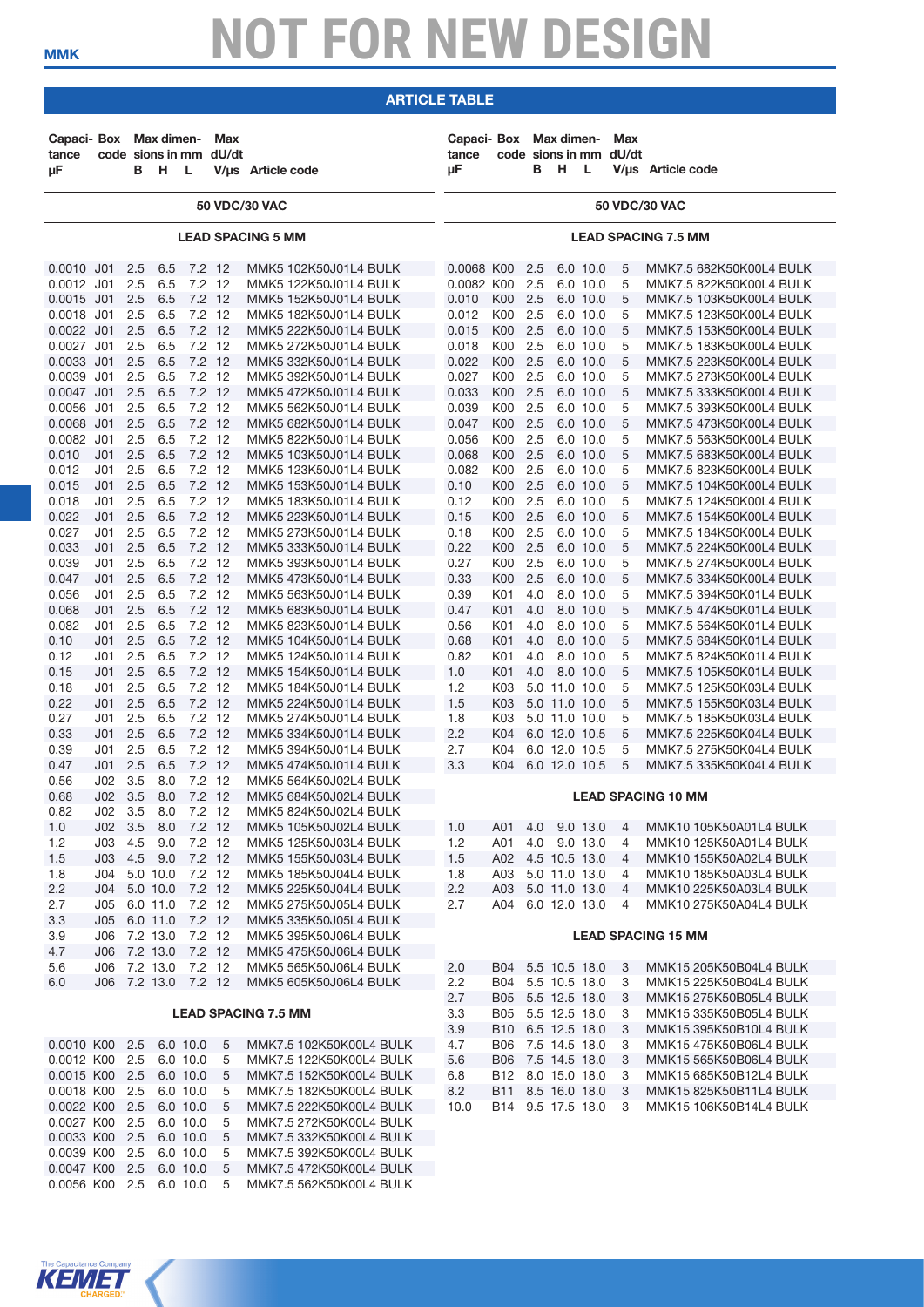| Capaci- Box Max dimen-<br>tance<br>μF                                              |                                                                                   | в                                             | code sions in mm dU/dt<br>н                   | - Li                                                                    | Max | V/µs Article code                                                                                                                                                           | Capaci- Box Max dimen-<br>tance<br>иF                              |                                        | в                                      | -н                                                                                                                | - L                                                                              | Max<br>code sions in mm dU/dt | V/µs Article code                                                                                                                                              |
|------------------------------------------------------------------------------------|-----------------------------------------------------------------------------------|-----------------------------------------------|-----------------------------------------------|-------------------------------------------------------------------------|-----|-----------------------------------------------------------------------------------------------------------------------------------------------------------------------------|--------------------------------------------------------------------|----------------------------------------|----------------------------------------|-------------------------------------------------------------------------------------------------------------------|----------------------------------------------------------------------------------|-------------------------------|----------------------------------------------------------------------------------------------------------------------------------------------------------------|
|                                                                                    |                                                                                   |                                               |                                               |                                                                         |     | 63 VDC/40 VAC                                                                                                                                                               |                                                                    |                                        |                                        |                                                                                                                   |                                                                                  |                               | 63 VDC/40 VAC                                                                                                                                                  |
|                                                                                    |                                                                                   |                                               |                                               |                                                                         |     | <b>LEAD SPACING 5 MM</b>                                                                                                                                                    |                                                                    |                                        |                                        |                                                                                                                   |                                                                                  |                               | <b>LEAD SPACING 7.5 MM</b>                                                                                                                                     |
| 0.0010 J01<br>0.0012 J01<br>0.0015 J01<br>0.0018 J01<br>0.0022 J01                 |                                                                                   | 2.5<br>2.5<br>2.5<br>2.5<br>2.5               | 6.5<br>6.5<br>6.5<br>6.5<br>6.5               | 7.2 25<br>7.2 25<br>7.2 25<br>7.2 25<br>7.2 25                          |     | MMK5 102K63J01L4 BULK<br>MMK5 122K63J01L4 BULK<br>MMK5 152K63J01L4 BULK<br>MMK5 182K63J01L4 BULK<br>MMK5 222K63J01L4 BULK                                                   | 0.022<br>0.027<br>0.033<br>0.039<br>0.047                          | K00<br>K00<br>K00<br>K00<br><b>K00</b> | 2.5<br>2.5<br>2.5<br>2.5<br>2.5        |                                                                                                                   | 6.0 10.0 10<br>6.0 10.0 10<br>6.0 10.0<br>6.0 10.0<br>6.0 10.0 10                | 10<br>10                      | MMK7.5 223K63K00L4 BULK<br>MMK7.5 273K63K00L4 BULK<br>MMK7.5 333K63K00L4 BULK<br>MMK7.5 393K63K00L4 BULK<br>MMK7.5 473K63K00L4 BULK                            |
| 0.0027 J01<br>0.0033 J01<br>0.0039 J01<br>0.0047 J01<br>0.0056 J01<br>0.0068 J01   |                                                                                   | 2.5<br>2.5<br>2.5<br>2.5<br>2.5<br>2.5        | 6.5<br>6.5<br>6.5<br>6.5<br>6.5<br>6.5        | 7.2 25<br>7.2 25<br>7.2 25<br>7.2 25<br>7.2 25<br>7.2 25                |     | MMK5 272K63J01L4 BULK<br>MMK5 332K63J01L4 BULK<br>MMK5 392K63J01L4 BULK<br>MMK5 472K63J01L4 BULK<br>MMK5 562K63J01L4 BULK<br>MMK5 682K63J01L4 BULK                          | 0.056<br>0.068<br>0.082<br>0.10<br>0.12<br>0.15                    | K00<br>K00<br>K00<br>K00<br>K00<br>K00 | 2.5<br>2.5<br>2.5<br>2.5<br>2.5<br>2.5 |                                                                                                                   | 6.0 10.0 10<br>6.0 10.0<br>6.0 10.0 10<br>6.0 10.0<br>6.0 10.0<br>6.0 10.0 10    | 10<br>10<br>10                | MMK7.5 563K63K00L4 BULK<br>MMK7.5 683K63K00L4 BULK<br>MMK7.5 823K63K00L4 BULK<br>MMK7.5 104K63K00L4 BULK<br>MMK7.5 124K63K00L4 BULK<br>MMK7.5 154K63K00L4 BULK |
| 0.0082 J01<br>0.010<br>0.012<br>0.015<br>0.018<br>0.022                            | J <sub>01</sub><br>J01<br>J <sub>01</sub><br>J <sub>01</sub><br>J01               | 2.5<br>2.5<br>2.5<br>2.5<br>2.5<br>2.5        | 6.5<br>6.5<br>6.5<br>6.5<br>6.5<br>6.5        | 7.2 25<br>7.2 25<br>7.2 25<br>7.2 25<br>7.2 25<br>7.2 25                |     | MMK5 822K63J01L4 BULK<br>MMK5 103K63J01L4 BULK<br>MMK5 123K63J01L4 BULK<br>MMK5 153K63J01L4 BULK<br>MMK5 183K63J01L4 BULK<br>MMK5 223K63J01L4 BULK                          | 0.18<br>0.22<br>0.27<br>0.33<br>0.39<br>0.47                       | K00<br>K01<br>K01<br>K01<br>K01<br>K01 | 2.5<br>4.0<br>4.0<br>4.0<br>4.0<br>4.0 |                                                                                                                   | 6.0 10.0 10<br>8.0 10.0<br>8.0 10.0 10<br>8.0 10.0 10<br>8.0 10.0<br>8.0 10.0 10 | 10<br>10                      | MMK7.5 184K63K00L4 BULK<br>MMK7.5 224K63K01L4 BULK<br>MMK7.5 274K63K01L4 BULK<br>MMK7.5 334K63K01L4 BULK<br>MMK7.5 394K63K01L4 BULK<br>MMK7.5 474K63K01L4 BULK |
| 0.027<br>0.033<br>0.039<br>0.047<br>0.056<br>0.068<br>0.082                        | J01<br>J <sub>01</sub><br>J01<br>J <sub>01</sub><br>J01<br>J01<br>J <sub>01</sub> | 2.5<br>2.5<br>2.5<br>2.5<br>2.5<br>2.5<br>2.5 | 6.5<br>6.5<br>6.5<br>6.5<br>6.5<br>6.5<br>6.5 | 7.2 25<br>7.2 25<br>7.2 25<br>7.2 25<br>7.2 25<br>7.2 25<br>7.2 25      |     | MMK5 273K63J01L4 BULK<br>MMK5 333K63J01L4 BULK<br>MMK5 393K63J01L4 BULK<br>MMK5 473K63J01L4 BULK<br>MMK5 563K63J01L4 BULK<br>MMK5 683K63J01L4 BULK<br>MMK5 823K63J01L4 BULK | 0.56<br>0.68<br>0.82<br>1.0<br>1.2<br>1.5                          | K03<br>K03<br>K03<br>K03<br>K04<br>K04 |                                        | 5.0 11.0 10.0 10<br>5.0 11.0 10.0<br>5.0 11.0 10.0 10<br>5.0 11.0 10.0 10<br>6.0 12.0 10.5 10<br>6.0 12.0 10.5 10 |                                                                                  | 10                            | MMK7.5 564K63K03L4 BULK<br>MMK7.5 684K63K03L4 BULK<br>MMK7.5 824K63K03L4 BULK<br>MMK7.5 105K63K03L4 BULK<br>MMK7.5 125K63K04L4 BULK<br>MMK7.5 155K63K04L4 BULK |
| 0.10<br>0.12                                                                       | J01<br>J01                                                                        | 2.5<br>2.5                                    | 6.5<br>6.5                                    | 7.2 25<br>7.2 25                                                        |     | MMK5 104K63J01L4 BULK<br>MMK5 124K63J01L4 BULK                                                                                                                              |                                                                    |                                        |                                        |                                                                                                                   |                                                                                  |                               | <b>LEAD SPACING 10 MM</b>                                                                                                                                      |
| 0.15<br>0.18<br>0.22<br>0.27                                                       | J <sub>01</sub><br>J01<br>J01<br>J02                                              | 2.5<br>2.5<br>2.5<br>3.5                      | 6.5<br>6.5<br>6.5<br>8.0                      | 7.2 25<br>7.2 25<br>7.2 25<br>7.2 25                                    |     | MMK5 154K63J01L4 BULK<br>MMK5 184K63J01L4 BULK<br>MMK5 224K63J01L4 BULK<br>MMK5 274K63J02L4 BULK                                                                            | 0.0010 A01<br>0.0012 A01<br>0.0015 A01<br>0.0018 A01               |                                        | 4.0<br>4.0<br>4.0<br>4.0               |                                                                                                                   | 9.0 13.0<br>9.0 13.0<br>9.0 13.0<br>9.0 13.0                                     | 8<br>8<br>8<br>8              | MMK10 102K63A01L4 BULK<br>MMK10 122K63A01L4 BULK<br>MMK10 152K63A01L4 BULK<br>MMK10 182K63A01L4 BULK                                                           |
| 0.33<br>0.39<br>0.47<br>0.56<br>0.68                                               | J02<br>J02<br>J02<br>J03<br>JO3                                                   | 3.5<br>3.5<br>3.5<br>4.5<br>4.5               | 8.0<br>8.0<br>8.0<br>9.0<br>9.0               | 7.2 25<br>7.2 25<br>7.2 25<br>7.2 25<br>7.2 25                          |     | MMK5 334K63J02L4 BULK<br>MMK5 394K63J02L4 BULK<br>MMK5 474K63J02L4 BULK<br>MMK5 564K63J03L4 BULK<br>MMK5 684K63J03L4 BULK                                                   | 0.0022 A01<br>0.0027 A01<br>0.0033 A01<br>0.0039 A01<br>0.0047 A01 |                                        | 4.0<br>4.0<br>4.0<br>4.0<br>4.0        |                                                                                                                   | 9.0 13.0<br>9.0 13.0<br>9.0 13.0<br>9.0 13.0<br>9.0 13.0                         | 8<br>8<br>8<br>8<br>8         | MMK10 222K63A01L4 BULK<br>MMK10 272K63A01L4 BULK<br>MMK10 332K63A01L4 BULK<br>MMK10 392K63A01L4 BULK<br>MMK10 472K63A01L4 BULK                                 |
| 0.82<br>1.0<br>1.2<br>1.5                                                          | J04<br>J04<br>J05<br>J05                                                          |                                               | 5.0 10.0<br>5.0 10.0<br>6.0 11.0<br>6.0 11.0  | 7.2 25<br>7.2 25<br>7.2 25<br>7.2 25                                    |     | MMK5 824K63J04L4 BULK<br>MMK5 105K63J04L4 BULK<br>MMK5 125K63J05L4 BULK<br>MMK5 155K63J05L4 BULK                                                                            | 0.0056 A01<br>0.0068 A01<br>0.0078 A01<br>0.0082 A01               |                                        | 4.0<br>4.0<br>4.0<br>4.0               |                                                                                                                   | 9.0 13.0<br>9.0 13.0<br>9.0 13.0<br>9.0 13.0                                     | 8<br>8<br>8<br>8              | MMK10 562K63A01L4 BULK<br>MMK10 682K63A01L4 BULK<br>MMK10 782K63A01L4 BULK<br>MMK10 822K63A01L4 BULK                                                           |
| 1.8<br>2.2                                                                         | J06                                                                               |                                               | 7.2 13.0<br>J06 7.2 13.0 7.2 25               | 7.2 25                                                                  |     | MMK5 185K63J06L4 BULK<br>MMK5 225K63J06L4 BULK<br><b>LEAD SPACING 7.5 MM</b>                                                                                                | 0.010<br>0.012<br>0.015<br>0.018<br>0.022                          | A01<br>A01<br>A01<br>A01<br>A01        | 4.0<br>4.0<br>4.0<br>4.0<br>4.0        |                                                                                                                   | 9.0 13.0<br>9.0 13.0<br>9.0 13.0<br>9.0 13.0<br>9.0 13.0                         | 8<br>8<br>8<br>8<br>8         | MMK10 103K63A01L4 BULK<br>MMK10 123K63A01L4 BULK<br>MMK10 153K63A01L4 BULK<br>MMK10 183K63A01L4 BULK<br>MMK10 223K63A01L4 BULK                                 |
| 0.0010 K00 2.5<br>0.0012 K00<br>0.0015 K00<br>0.0018 K00<br>0.0022 K00 2.5         |                                                                                   | 2.5<br>2.5<br>2.5                             |                                               | 6.0 10.0 10<br>6.0 10.0 10<br>6.0 10.0 10<br>6.0 10.0 10<br>6.0 10.0 10 |     | MMK7.5 102K63K00L4 BULK<br>MMK7.5 122K63K00L4 BULK<br>MMK7.5 152K63K00L4 BULK<br>MMK7.5 182K63K00L4 BULK<br>MMK7.5 222K63K00L4 BULK                                         | 0.027<br>0.033<br>0.039<br>0.047<br>0.056                          | A01<br>A01<br>A01<br>A01<br>A01        | 4.0<br>4.0<br>4.0<br>4.0<br>4.0        |                                                                                                                   | 9.0 13.0<br>9.0 13.0<br>9.0 13.0<br>9.0 13.0<br>9.0 13.0                         | 8<br>8<br>8<br>8<br>8         | MMK10 273K63A01L4 BULK<br>MMK10 333K63A01L4 BULK<br>MMK10 393K63A01L4 BULK<br>MMK10 473K63A01L4 BULK<br>MMK10 563K63A01L4 BULK                                 |
| 0.0027 K00 2.5<br>0.0033 K00 2.5<br>0.0039 K00 2.5<br>0.0047 K00 2.5<br>0.0056 K00 |                                                                                   | 2.5                                           |                                               | 6.0 10.0 10<br>6.0 10.0 10<br>6.0 10.0 10<br>6.0 10.0 10<br>6.0 10.0 10 |     | MMK7.5 272K63K00L4 BULK<br>MMK7.5 332K63K00L4 BULK<br>MMK7.5 392K63K00L4 BULK<br>MMK7.5 472K63K00L4 BULK<br>MMK7.5 562K63K00L4 BULK                                         | 0.068<br>0.082<br>0.10<br>0.12                                     | A01<br>A01<br>A01<br>A01<br>A01        | 4.0<br>4.0<br>4.0<br>4.0<br>4.0        |                                                                                                                   | 9.0 13.0<br>9.0 13.0<br>9.0 13.0<br>9.0 13.0<br>9.0 13.0                         | 8<br>8<br>8<br>8<br>8         | MMK10 683K63A01L4 BULK<br>MMK10 823K63A01L4 BULK<br>MMK10 104K63A01L4 BULK<br>MMK10 124K63A01L4 BULK<br>MMK10 154K63A01L4 BULK                                 |
| 0.0068 K00 2.5<br>0.0082 K00 2.5<br>0.010<br>0.012                                 | K00 2.5<br>K00 2.5                                                                |                                               |                                               | 6.0 10.0 10<br>6.0 10.0 10<br>6.0 10.0 10<br>6.0 10.0 10                |     | MMK7.5 682K63K00L4 BULK<br>MMK7.5 822K63K00L4 BULK<br>MMK7.5 103K63K00L4 BULK<br>MMK7.5 123K63K00L4 BULK                                                                    | 0.15<br>0.18<br>0.22<br>0.27<br>0.33                               | A01<br>A01<br>A01<br>A01               | 4.0<br>4.0<br>4.0<br>4.0               |                                                                                                                   | 9.0 13.0<br>9.0 13.0<br>9.0 13.0<br>9.0 13.0                                     | 8<br>8<br>8<br>8              | MMK10 184K63A01L4 BULK<br>MMK10 224K63A01L4 BULK<br>MMK10 274K63A01L4 BULK<br>MMK10 334K63A01L4 BULK                                                           |
| 0.015<br>0.018                                                                     | K00 2.5<br>K00 2.5                                                                |                                               |                                               | 6.0 10.0 10<br>6.0 10.0 10                                              |     | MMK7.5 153K63K00L4 BULK<br>MMK7.5 183K63K00L4 BULK                                                                                                                          | 0.39<br>0.47                                                       | A01<br>A01                             | 4.0<br>4.0                             |                                                                                                                   | 9.0 13.0<br>9.0 13.0                                                             | 8<br>8                        | MMK10 394K63A01L4 BULK<br>MMK10 474K63A01L4 BULK                                                                                                               |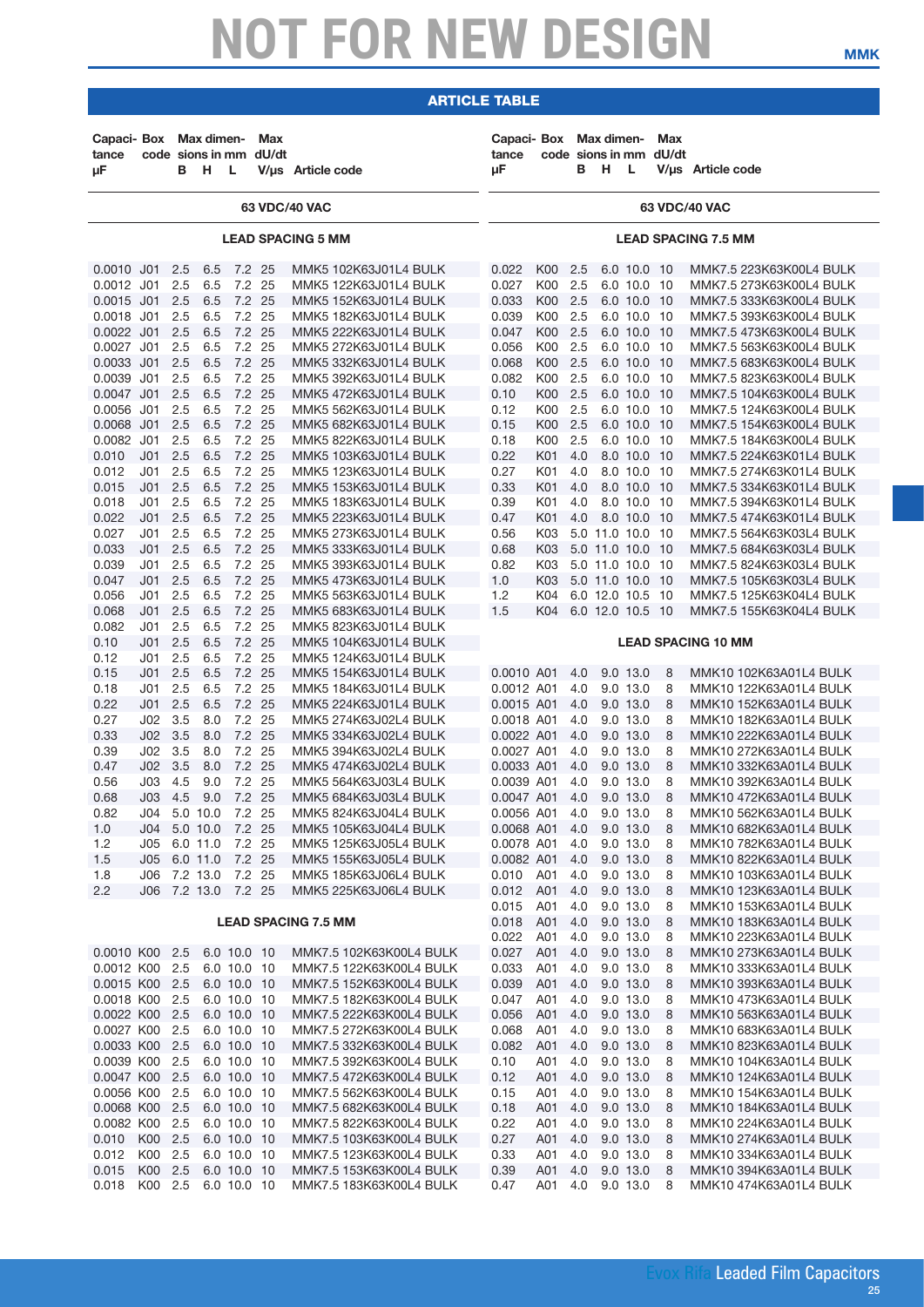### article table

| Capaci- Box Max dimen-<br>tance<br>μF |                                 | в   | H L           |          | Max<br>code sions in mm dU/dt | V/us Article code                                | Capaci- Box Max dimen-<br>tance<br>μF        |                        |            | code sions in mm dU/dt<br>B H L |                      | <b>Max</b>   | V/us Article code                                |
|---------------------------------------|---------------------------------|-----|---------------|----------|-------------------------------|--------------------------------------------------|----------------------------------------------|------------------------|------------|---------------------------------|----------------------|--------------|--------------------------------------------------|
|                                       |                                 |     |               |          |                               | 63 VDC/40 VAC                                    |                                              |                        |            |                                 |                      |              | 63 VDC/40 VAC                                    |
|                                       |                                 |     |               |          |                               | <b>LEAD SPACING 10 MM</b>                        |                                              |                        |            |                                 |                      |              | <b>LEAD SPACING 37.5 MM</b>                      |
| 0.56                                  | A01                             | 4.0 |               | 9.0 13.0 | 8                             | MMK10 564K63A01L4 BULK                           | 27                                           |                        |            | R05 13.0 24.0 41.0              |                      | 1            | MMK37.5 276K63R05L4 TRAY                         |
| 0.68                                  | A01                             | 4.0 |               | 9.0 13.0 | 8                             | MMK10 684K63A01L4 BULK                           | 33                                           |                        |            | R04 15.0 26.0 41.0              |                      | $\mathbf{1}$ | MMK37.5 336K63R04L4 TRAY                         |
| 0.82                                  | A01                             | 4.0 | 9.0 13.0      |          | 8                             | MMK10 824K63A01L4 BULK                           | 39                                           |                        |            | R04 15.0 26.0 41.0              |                      | $\mathbf{1}$ | MMK37.5 396K63R04L4 TRAY                         |
| 1.0                                   | A02                             |     | 4.5 10.5 13.0 |          | 8                             | MMK10 105K63A02L4 BULK                           | 47                                           |                        |            | R02 16.5 32.0 41.0              |                      | $\mathbf{1}$ | MMK37.5 476K63R02L4 TRAY                         |
| 1.2                                   | A02                             |     | 4.5 10.5 13.0 |          | 8                             | MMK10 125K63A02L4 BULK                           | 56                                           |                        |            | R03 19.0 36.0 41.0              |                      | $\mathbf{1}$ | MMK37.5 566K63R03L4 TRAY                         |
| 1.5                                   | A03                             |     | 5.0 11.0 13.0 |          | 8                             | MMK10 155K63A03L4 BULK                           | 68                                           |                        |            | R03 19.0 36.0 41.0              |                      | $\mathbf{1}$ | MMK37.5 686K63R03L4 TRAY                         |
| 1.8                                   | A04                             |     | 6.0 12.0 13.0 |          | 8                             | MMK10 185K63A04L4 BULK                           | 82                                           |                        |            | R06 21.0 38.0 41.0              |                      | $\mathbf{1}$ | MMK37.5 826K63R06L4 TRAY                         |
| 2.2                                   | A04 6.0 12.0 13.0               |     |               |          | 8                             | MMK10 225K63A04L4 BULK                           |                                              |                        |            |                                 |                      |              |                                                  |
|                                       |                                 |     |               |          |                               | <b>LEAD SPACING 15 MM</b>                        |                                              |                        |            |                                 |                      |              | <b>100 VDC/63 VAC</b>                            |
|                                       |                                 |     |               |          |                               |                                                  |                                              |                        |            |                                 |                      |              | <b>LEAD SPACING 5 MM</b>                         |
| 0.68                                  | B04 5.5 10.5 18.0<br><b>B04</b> |     |               |          | 5<br>5                        | MMK15 684K63B04L4 BULK                           |                                              |                        |            |                                 |                      |              |                                                  |
| 0.82<br>1.0                           | B04 5.5 10.5 18.0               |     | 5.5 10.5 18.0 |          | 5                             | MMK15 824K63B04L4 BULK<br>MMK15 105K63B04L4 BULK | $0.0010$ J01<br>0.0012 J01                   |                        | 2.5<br>2.5 | 6.5<br>6.5                      | 7.2 30<br>7.2 30     |              | MMK5 102K100J01L4 BULK<br>MMK5 122K100J01L4 BULK |
| 1.2                                   | B04                             |     | 5.5 10.5 18.0 |          | 5                             | MMK15 125K63B04L4 BULK                           | 0.0015 J01 2.5                               |                        |            | 6.5                             | 7.2 30               |              | MMK5 152K100J01L4 BULK                           |
| 1.5                                   | B04 5.5 10.5 18.0               |     |               |          | 5                             | MMK15 155K63B04L4 BULK                           | 0.0018 J01                                   |                        | 2.5        | 6.5                             | 7.2 30               |              | MMK5 182K100J01L4 BULK                           |
| 1.8                                   | B04 5.5 10.5 18.0               |     |               |          | 5                             | MMK15 185K63B04L4 BULK                           | 0.0022 J01                                   |                        | 2.5        | 6.5                             | 7.2 30               |              | MMK5 222K100J01L4 BULK                           |
| 2.0                                   | <b>B05</b>                      |     | 5.5 12.5 18.0 |          | 5                             | MMK15 205K63B05L4 BULK                           | 0.0027 J01                                   |                        | 2.5        | 6.5                             | 7.2 30               |              | MMK5 272K100J01L4 BULK                           |
| 2.2                                   | B05                             |     | 5.5 12.5 18.0 |          | 5                             | MMK15 225K63B05L4 BULK                           | 0.0033 J01                                   |                        | 2.5        | 6.5                             | 7.2 30               |              | MMK5 332K100J01L4 BULK                           |
| 2.7                                   | <b>B10</b>                      |     | 6.5 12.5 18.0 |          | 5                             | MMK15 275K63B10L4 BULK                           | 0.0039 J01                                   |                        | 2.5        | 6.5                             | 7.2 30               |              | MMK5 392K100J01L4 BULK                           |
| 3.3                                   | B <sub>10</sub> 6.5 12.5 18.0   |     |               |          | 5                             | MMK15 335K63B10L4 BULK                           | 0.0047 J01 2.5                               |                        |            | 6.5                             | 7.2 30               |              | MMK5 472K100J01L4 BULK                           |
| 3.9                                   | <b>B06</b>                      |     | 7.5 14.5 18.0 |          | 5                             | MMK15 395K63B06L4 BULK                           | 0.0056 J01                                   |                        | 2.5        | 6.5                             | 7.2 30               |              | MMK5 562K100J01L4 BULK                           |
| 4.7                                   | B06                             |     | 7.5 14.5 18.0 |          | 5                             | MMK15 475K63B06L4 BULK                           | 0.0068 J01                                   |                        | 2.5        | 6.5                             | 7.2 30               |              | MMK5 682K100J01L4 BULK                           |
| 5.6                                   | B11                             |     | 8.5 16.0 18.0 |          | 5                             | MMK15 565K63B11L4 BULK                           | 0.0082 J01                                   |                        | 2.5        | 6.5                             | 7.2 30               |              | MMK5 822K100J01L4 BULK                           |
| 6.8                                   | B14 9.5 17.5 18.0               |     |               |          | 5                             | MMK15 685K63B14L4 BULK                           | 0.010                                        | J01                    | 2.5        | 6.5                             | 7.2 30               |              | MMK5 103K100J01L4 BULK                           |
|                                       |                                 |     |               |          |                               |                                                  | 0.012                                        | J01                    | 2.5        | 6.5                             | 7.2 30               |              | MMK5 123K100J01L4 BULK                           |
|                                       |                                 |     |               |          |                               | <b>LEAD SPACING 22.5 MM</b>                      | 0.015                                        | $J01$ 2.5              |            | 6.5                             | 7.2 30               |              | MMK5 153K100J01L4 BULK                           |
| 3.3                                   | D <sub>13</sub> 6.5 14.5 26.0   |     |               |          | 3                             | MMK22.5 335K63D13L4 TRAY                         | 0.018<br>0.022                               | J01<br>J <sub>01</sub> | 2.5<br>2.5 | 6.5<br>6.5                      | 7.2 30<br>7.2 30     |              | MMK5 183K100J01L4 BULK<br>MMK5 223K100J01L4 BULK |
| 3.9                                   | D13 6.5 14.5 26.0               |     |               |          | 3                             | MMK22.5 395K63D13L4 TRAY                         | 0.027                                        | J01                    | 2.5        | 6.5                             | 7.2 30               |              | MMK5 273K100J01L4 BULK                           |
| 4.7                                   | D13 6.5 14.5 26.0               |     |               |          | 3                             | MMK22.5 475K63D13L4 TRAY                         | 0.033                                        | J <sub>01</sub>        | 2.5        | 6.5                             | 7.2 30               |              | MMK5 333K100J01L4 BULK                           |
| 5.6                                   | D <sub>17</sub> 7.0 16.5 26.0   |     |               |          | 3                             | MMK22.5 565K63D17L4 TRAY                         | 0.039                                        | J01                    | 2.5        | 6.5                             | 7.2 30               |              | MMK5 393K100J01L4 BULK                           |
| 6.8                                   | D17 7.0 16.5 26.0               |     |               |          | 3                             | MMK22.5 685K63D17L4 TRAY                         | 0.047                                        | J <sub>01</sub>        | 2.5        | 6.5                             | 7.2 30               |              | MMK5 473K100J01L4 BULK                           |
| 8.2                                   | D14 8.0 16.0 26.0               |     |               |          | 3                             | MMK22.5 825K63D14L4 TRAY                         | 0.056                                        | J01                    | 2.5        | 6.5                             | 7.2 30               |              | MMK5 563K100J01L4 BULK                           |
| 10                                    | D15                             |     | 9.0 18.5 26.0 |          | 3                             | MMK22.5 106K63D15L4 TRAY                         | 0.068                                        | J <sub>01</sub>        | 2.5        | 6.5                             | 7.2 30               |              | MMK5 683K100J01L4 BULK                           |
| 12                                    | D <sub>18</sub> 10.5 19.0 26.0  |     |               |          | 3                             | MMK22.5 126K63D18L4 TRAY                         | 0.082                                        | J01                    | 2.5        | 6.5                             | 7.2 30               |              | MMK5 823K100J01L4 BULK                           |
| 15                                    | D <sub>16</sub> 11.0 21.5 26.0  |     |               |          | 3                             | MMK22.5 156K63D16L4 TRAY                         | 0.10                                         |                        |            | $J01$ 2.5 6.5                   | 7.2 30               |              | MMK5 104K100J01L4 BULK                           |
| 18                                    | D20 13.5 23.0 26.0              |     |               |          | 3                             | MMK22.5 186K63D20L4 TRAY                         | 0.12                                         | $JO2 \quad 3.5$        |            | 8.0                             | 7.2 30               |              | MMK5 124K100J02L4 BULK                           |
| 22                                    | D19 15.5 24.5 26.0              |     |               |          | 3                             | MMK22.5 226K63D19L4 TRAY                         | 0.15                                         | $JO2$ 3.5              |            | 8.0                             | 7.2 30               |              | MMK5 154K100J02L4 BULK                           |
|                                       |                                 |     |               |          |                               |                                                  | 0.18                                         | $JO2 \quad 3.5$        |            |                                 | 8.0 7.2 30           |              | MMK5 184K100J02L4 BULK                           |
|                                       |                                 |     |               |          |                               | <b>LEAD SPACING 27.5 MM</b>                      | 0.22                                         |                        |            | $JO2$ 3.5 8.0                   | 7.2 30<br>9.0 7.2 30 |              | MMK5 224K100J02L4 BULK                           |
|                                       | F11 10.5 20.5 31.5              |     |               |          | $\overline{2}$                | MMK27.5 825K63F11L4 TRAY                         | 0.27<br>0.33                                 | $J03$ 4.5              |            | J03 4.5 9.0                     | 7.2 30               |              | MMK5 274K100J03L4 BULK<br>MMK5 334K100J03L4 BULK |
| 8.2<br>10                             | F11 10.5 20.5 31.5              |     |               |          | $\overline{c}$                | MMK27.5 106K63F11L4 TRAY                         | 0.39                                         |                        |            | J04 5.0 10.0                    | 7.2 30               |              | MMK5 394K100J04L4 BULK                           |
| 12                                    | F11 10.5 20.5 31.5              |     |               |          | $\overline{c}$                | MMK27.5 126K63F11L4 TRAY                         | 0.47                                         |                        |            | J04 5.0 10.0 7.2 30             |                      |              | MMK5 474K100J04L4 BULK                           |
| 15                                    | F12 11.5 22.5 31.5              |     |               |          | 2                             | MMK27.5 156K63F12L4 TRAY                         | 0.56                                         |                        |            | J05 6.0 11.0 7.2 30             |                      |              | MMK5 564K100J05L4 BULK                           |
| 15                                    | F17 21.0 12.5 31.5              |     |               |          | $\overline{c}$                | MMK27.5 156K63F17L4 TRAY                         | 0.68                                         |                        |            | J05 6.0 11.0 7.2 30             |                      |              | MMK5 684K100J05L4 BULK                           |
| 18                                    | F12 11.5 22.5 31.5              |     |               |          | $\overline{c}$                | MMK27.5 186K63F12L4 TRAY                         | 0.82                                         |                        |            | J06 7.2 13.0 7.2 30             |                      |              | MMK5 824K100J06L4 BULK                           |
| 22                                    | F13 14.5 24.5 31.5              |     |               |          | 2                             | MMK27.5 226K63F13L4 TRAY                         | 1.0                                          |                        |            | J06 7.2 13.0 7.2 30             |                      |              | MMK5 105K100J06L4 BULK                           |
| 27                                    | F14 17.5 28.0 31.5              |     |               |          | $\overline{c}$                | MMK27.5 276K63F14L4 TRAY                         |                                              |                        |            |                                 |                      |              |                                                  |
| 33                                    | F14 17.5 28.0 31.5              |     |               |          | $\overline{2}$                | MMK27.5 336K63F14L4 TRAY                         |                                              |                        |            |                                 |                      |              | <b>LEAD SPACING 7.5 MM</b>                       |
| 33                                    | F19 27.5 16.0 31.5              |     |               |          | 2                             | MMK27.5 336K63F19L4 TRAY                         |                                              |                        |            |                                 |                      |              |                                                  |
| 39                                    | F15 19.0 29.0 31.5              |     |               |          | 2                             | MMK27.5 396K63F15L4 TRAY                         | 0.0010 K00 2.5 6.0 10.0 20                   |                        |            |                                 |                      |              | MMK7.5 102K100K00L4 BULK                         |
| 47                                    | F16 21.0 30.0 31.5              |     |               |          | 2                             | MMK27.5 476K63F16L4 TRAY                         | 0.0012 K00 2.5                               |                        |            |                                 | 6.0 10.0 20          |              | MMK7.5 122K100K00L4 BULK                         |
| 47                                    | F18 31.0 19.0 31.5              |     |               |          | 2                             | MMK27.5 476K63F18L4 TRAY                         | 0.0015 K00 2.5                               |                        |            |                                 | 6.0 10.0 20          |              | MMK7.5 152K100K00L4 BULK                         |
|                                       |                                 |     |               |          |                               |                                                  | 0.0018 K00 2.5                               |                        |            |                                 | 6.0 10.0 20          |              | MMK7.5 182K100K00L4 BULK                         |
|                                       |                                 |     |               |          |                               |                                                  | 0.0022 K00 2.5                               |                        |            |                                 | 6.0 10.0 20          |              | MMK7.5 222K100K00L4 BULK                         |
|                                       |                                 |     |               |          |                               |                                                  | 0.0027 K00 2.5<br>0.0033 K00 2.5 6.0 10.0 20 |                        |            |                                 | 6.0 10.0 20          |              | MMK7.5 272K100K00L4 BULK                         |
|                                       |                                 |     |               |          |                               |                                                  |                                              |                        |            |                                 |                      |              | MMK7.5 332K100K00L4 BULK                         |

0.0039 K00 2.5 6.0 10.0 20 MMK7.5 392K100K00L4 BULK 0.0047 K00 2.5 6.0 10.0 20 MMK7.5 472K100K00L4 BULK 0.0056 K00 2.5 6.0 10.0 20 MMK7.5 562K100K00L4 BULK

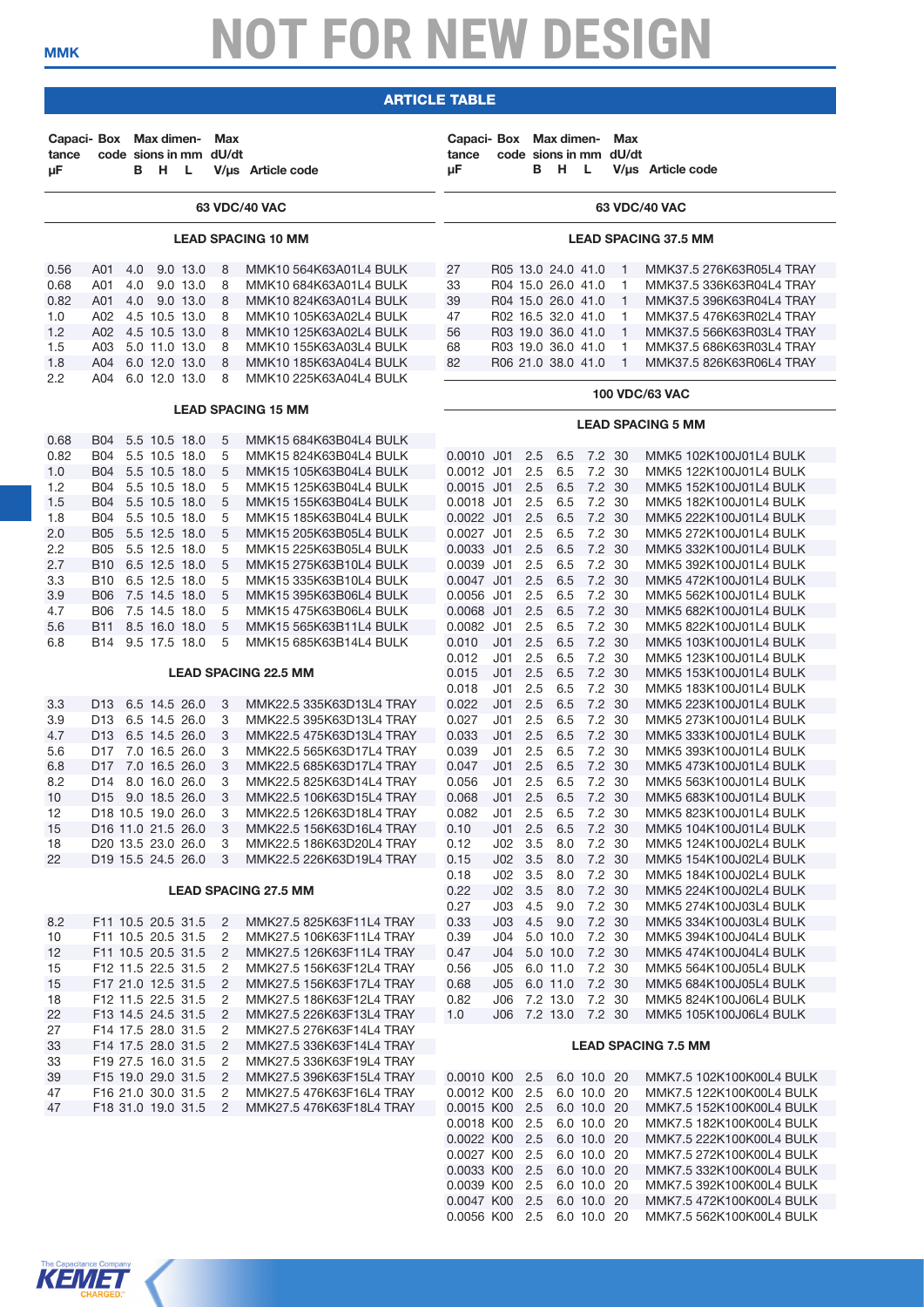| Capaci- Box Max dimen-<br>tance<br>μF                                                                                                                                                                          |                                                                                                                                                                                | в                                                                                       | н                                                                                                | - L                                                                                                                                                                                                                                                                                                      | Max<br>code sions in mm dU/dt | V/us Article code                                                                                                                                                                                                                                                                                                                                                                                                                                                                                                                                                            | Capaci- Box Max dimen-<br>tance<br>uF                                                                                           |                                                                                                                                                                                                                                                                       | в          | н                                                                                                                                                                                                                                  | L                          | Max<br>code sions in mm dU/dt                                      | V/us Article code                                                                                                                                                                                                                                                                                                                                                                                                                                                                                    |
|----------------------------------------------------------------------------------------------------------------------------------------------------------------------------------------------------------------|--------------------------------------------------------------------------------------------------------------------------------------------------------------------------------|-----------------------------------------------------------------------------------------|--------------------------------------------------------------------------------------------------|----------------------------------------------------------------------------------------------------------------------------------------------------------------------------------------------------------------------------------------------------------------------------------------------------------|-------------------------------|------------------------------------------------------------------------------------------------------------------------------------------------------------------------------------------------------------------------------------------------------------------------------------------------------------------------------------------------------------------------------------------------------------------------------------------------------------------------------------------------------------------------------------------------------------------------------|---------------------------------------------------------------------------------------------------------------------------------|-----------------------------------------------------------------------------------------------------------------------------------------------------------------------------------------------------------------------------------------------------------------------|------------|------------------------------------------------------------------------------------------------------------------------------------------------------------------------------------------------------------------------------------|----------------------------|--------------------------------------------------------------------|------------------------------------------------------------------------------------------------------------------------------------------------------------------------------------------------------------------------------------------------------------------------------------------------------------------------------------------------------------------------------------------------------------------------------------------------------------------------------------------------------|
|                                                                                                                                                                                                                |                                                                                                                                                                                |                                                                                         |                                                                                                  |                                                                                                                                                                                                                                                                                                          |                               | <b>100 VDC/63 VAC</b>                                                                                                                                                                                                                                                                                                                                                                                                                                                                                                                                                        |                                                                                                                                 |                                                                                                                                                                                                                                                                       |            |                                                                                                                                                                                                                                    |                            |                                                                    | <b>100 VDC/63 VAC</b>                                                                                                                                                                                                                                                                                                                                                                                                                                                                                |
|                                                                                                                                                                                                                |                                                                                                                                                                                |                                                                                         |                                                                                                  |                                                                                                                                                                                                                                                                                                          |                               | <b>LEAD SPACING 7.5 MM</b>                                                                                                                                                                                                                                                                                                                                                                                                                                                                                                                                                   |                                                                                                                                 |                                                                                                                                                                                                                                                                       |            |                                                                                                                                                                                                                                    |                            |                                                                    | <b>LEAD SPACING 10 MM</b>                                                                                                                                                                                                                                                                                                                                                                                                                                                                            |
| 0.0068 K00<br>0.0082 K00<br>0.010<br>0.012<br>0.015<br>0.018<br>0.022<br>0.027<br>0.033<br>0.039<br>0.047<br>0.056<br>0.068<br>0.082<br>0.10<br>0.12<br>0.15<br>0.18<br>0.22<br>0.27                           | K00 2.5<br>K00<br>K00 2.5<br>K00 2.5<br>K <sub>00</sub><br>K00 2.5<br>K00 2.5<br>K00<br>K00 2.5<br>K00<br>K <sub>00</sub><br>K00<br>K00 2.5<br>K01<br>K01<br>K01<br>K01<br>K01 | 2.5<br>2.5<br>2.5<br>2.5<br>2.5<br>2.5<br>2.5<br>2.5<br>4.0<br>4.0<br>4.0<br>4.0<br>4.0 |                                                                                                  | 6.0 10.0 20<br>6.0 10.0 20<br>6.0 10.0 20<br>6.0 10.0 20<br>6.0 10.0 20<br>6.0 10.0 20<br>6.0 10.0 20<br>6.0 10.0 20<br>6.0 10.0 20<br>6.0 10.0 20<br>6.0 10.0 20<br>6.0 10.0 20<br>6.0 10.0 20<br>6.0 10.0 20<br>6.0 10.0 20<br>8.0 10.0 20<br>8.0 10.0 20<br>8.0 10.0 20<br>8.0 10.0 20<br>8.0 10.0 20 |                               | MMK7.5 682K100K00L4 BULK<br>MMK7.5 822K100K00L4 BULK<br>MMK7.5 103K100K00L4 BULK<br>MMK7.5 123K100K00L4 BULK<br>MMK7.5 153K100K00L4 BULK<br>MMK7.5 183K100K00L4 BULK<br>MMK7.5 223K100K00L4 BULK<br>MMK7.5 273K100K00L4 BULK<br>MMK7.5 333K100K00L4 BULK<br>MMK7.5 393K100K00L4 BULK<br>MMK7.5 473K100K00L4 BULK<br>MMK7.5 563K100K00L4 BULK<br>MMK7.5 683K100K00L4 BULK<br>MMK7.5 823K100K00L4 BULK<br>MMK7.5 104K100K00L4 BULK<br>MMK7.5 124K100K01L4 BULK<br>MMK7.5 154K100K01L4 BULK<br>MMK7.5 184K100K01L4 BULK<br>MMK7.5 224K100K01L4 BULK<br>MMK7.5 274K100K01L4 BULK | 0.39<br>0.47<br>0.56<br>0.68<br>0.82<br>1.0<br>0.27<br>0.33<br>0.39<br>0.47<br>0.56<br>0.68<br>0.82<br>1.0<br>1.2<br>1.5<br>1.8 | A01<br>A01<br>A02<br>A02<br>A02 4.5 10.5 13.0 12<br>A04<br><b>B04</b><br><b>B04</b><br>B04<br><b>B04</b><br>B04 5.5 10.5 18.0<br>B04<br><b>B04</b><br><b>B04</b><br><b>B05</b><br><b>B10</b><br><b>B06</b>                                                            | 4.0<br>4.0 | 4.5 10.5 13.0 12<br>4.5 10.5 13.0 12<br>6.0 12.0 13.0 12<br>5.5 10.5 18.0<br>5.5 10.5 18.0<br>5.5 10.5 18.0<br>5.5 10.5 18.0<br>5.5 10.5 18.0<br>5.5 10.5 18.0<br>5.5 10.5 18.0<br>5.5 12.5 18.0<br>6.5 12.5 18.0<br>7.5 14.5 18.0 | 9.0 13.0 12<br>9.0 13.0 12 | 8<br>8<br>8<br>8<br>8<br>8<br>8<br>8<br>8<br>8<br>8                | MMK10 394K100A01L4 BULK<br>MMK10 474K100A01L4 BULK<br>MMK10 564K100A02L4 BULK<br>MMK10 684K100A02L4 BULK<br>MMK10 824K100A02L4 BULK<br>MMK10 105K100A04L4 BULK<br><b>LEAD SPACING 15 MM</b><br>MMK15 274K100B04L4 BULK<br>MMK15 334K100B04L4 BULK<br>MMK15 394K100B04L4 BULK<br>MMK15 474K100B04L4 BULK<br>MMK15 564K100B04L4 BULK<br>MMK15 684K100B04L4 BULK<br>MMK15 824K100B04L4 BULK<br>MMK15 105K100B04L4 BULK<br>MMK15 125K100B05L4 BULK<br>MMK15 155K100B10L4 BULK<br>MMK15 185K100B06L4 BULK |
| 0.33<br>0.39<br>0.47<br>0.56<br>0.68<br>0.82<br>1.0                                                                                                                                                            | K03 5.0 11.0 10.0 20<br>K03<br>K03<br>K03 5.0 11.0 10.0 20<br>K03<br>K04<br>K04                                                                                                |                                                                                         | 5.0 11.0 10.0 20<br>5.0 11.0 10.0 20<br>5.0 11.0 10.0 20<br>6.0 12.0 10.5 20<br>6.0 12.0 10.5 20 |                                                                                                                                                                                                                                                                                                          |                               | MMK7.5 334K100K03L4 BULK<br>MMK7.5 394K100K03L4 BULK<br>MMK7.5 474K100K03L4 BULK<br>MMK7.5 564K100K03L4 BULK<br>MMK7.5 684K100K03L4 BULK<br>MMK7.5 824K100K04L4 BULK<br>MMK7.5 105K100K04L4 BULK                                                                                                                                                                                                                                                                                                                                                                             | 2.2<br>2.7<br>3.3<br>3.9<br>1.2                                                                                                 | <b>B06</b><br>B12 8.0 15.0 18.0<br>B11<br>B14<br>D13                                                                                                                                                                                                                  |            | 7.5 14.5 18.0<br>8.5 16.0 18.0<br>9.5 17.5 18.0<br>6.5 14.5 26.0                                                                                                                                                                   |                            | 8<br>8<br>8<br>8<br>5                                              | MMK15 225K100B06L4 BULK<br>MMK15 275K100B12L4 BULK<br>MMK15 335K100B11L4 BULK<br>MMK15 395K100B14L4 BULK<br><b>LEAD SPACING 22.5 MM</b><br>MMK22.5 125K100D13L4 TRAY                                                                                                                                                                                                                                                                                                                                 |
| 0.0010 A01<br>0.0012 A01<br>0.0015 A01<br>0.0018 A01<br>0.0022 A01<br>0.0027 A01<br>0.0033 A01 4.0 9.0 13.0 12<br>0.0039 A01<br>0.0047 A01 4.0<br>0.0056 A01<br>0.0068 A01 4.0<br>0.0078 A01 4.0<br>0.0082 A01 |                                                                                                                                                                                | 4.0<br>4.0<br>4.0<br>4.0<br>4.0<br>4.0<br>4.0<br>-4.0<br>4.0                            |                                                                                                  | 9.0 13.0 12<br>9.0 13.0 12<br>9.0 13.0 12<br>9.0 13.0 12<br>9.0 13.0 12<br>9.0 13.0 12<br>9.0 13.0 12<br>9.0 13.0 12<br>9.0 13.0 12<br>9.0 13.0 12<br>9.0 13.0 12<br>9.0 13.0 12                                                                                                                         |                               | <b>LEAD SPACING 10 MM</b><br>MMK10 102K100A01L4 BULK<br>MMK10 122K100A01L4 BULK<br>MMK10 152K100A01L4 BULK<br>MMK10 182K100A01L4 BULK<br>MMK10 222K100A01L4 BULK<br>MMK10 272K100A01L4 BULK<br>MMK10 332K100A01L4 BULK<br>MMK10 392K100A01L4 BULK<br>MMK10 472K100A01L4 BULK<br>MMK10 562K100A01L4 BULK<br>MMK10 682K100A01L4 BULK<br>MMK10 782K100A01L4 BULK<br>MMK10 822K100A01L4 BULK                                                                                                                                                                                     | 1.5<br>1.8<br>2.0<br>2.2<br>2.7<br>3.3<br>3.9<br>4.7<br>5.6<br>6.8<br>8.2<br>10.0<br>12.0<br>15.0                               | D13<br>D13 6.5 14.5 26.0<br>D <sub>13</sub><br>D13 6.5 14.5 26.0<br>D13<br>D <sub>17</sub><br>D <sub>14</sub><br>D15 9.0 18.5 26.0<br>D15 9.0 18.5 26.0<br>D18 10.5 19.0 26.0<br>D16 11.0 21.5 26.0<br>D20 13.5 23.0 26.0<br>D19 15.5 24.5 26.0<br>D19 15.5 24.5 26.0 |            | 6.5 14.5 26.0<br>6.5 14.5 26.0<br>6.5 14.5 26.0<br>7.0 16.5 26.0<br>8.0 16.0 26.0                                                                                                                                                  |                            | 5<br>5<br>5<br>5<br>5<br>5<br>5<br>5<br>5<br>5<br>5<br>5<br>5<br>5 | MMK22.5 155K100D13L4 TRAY<br>MMK22.5 185K100D13L4 TRAY<br>MMK22.5 205K100D13L4 TRAY<br>MMK22.5 225K100D13L4 TRAY<br>MMK22.5 275K100D13L4 TRAY<br>MMK22.5 335K100D17L4 TRAY<br>MMK22.5 395K100D14L4 TRAY<br>MMK22.5 475K100D15L4 TRAY<br>MMK22.5 565K100D15L4 TRAY<br>MMK22.5 685K100D18L4 TRAY<br>MMK22.5 825K100D16L4 TRAY<br>MMK22.5 106K100D20L4 TRAY<br>MMK22.5 126K100D19L4 TRAY<br>MMK22.5 156K100D19L4 TRAY                                                                                   |
| 0.010 A01<br>0.012<br>0.015<br>0.018 A01 4.0<br>0.022                                                                                                                                                          | A01 4.0<br>A01<br>A01 4.0                                                                                                                                                      | 4.0<br>-4.0                                                                             |                                                                                                  | 9.0 13.0 12<br>9.0 13.0 12<br>9.0 13.0 12<br>9.0 13.0 12<br>9.0 13.0 12                                                                                                                                                                                                                                  |                               | MMK10 103K100A01L4 BULK<br>MMK10 123K100A01L4 BULK<br>MMK10 153K100A01L4 BULK<br>MMK10 183K100A01L4 BULK<br>MMK10 223K100A01L4 BULK                                                                                                                                                                                                                                                                                                                                                                                                                                          | 3.9<br>4.7<br>5.6                                                                                                               | F11 10.5 20.5 31.5<br>F11 10.5 20.5 31.5<br>F11 10.5 20.5 31.5                                                                                                                                                                                                        |            |                                                                                                                                                                                                                                    |                            | 3<br>3<br>3                                                        | <b>LEAD SPACING 27.5 MM</b><br>MMK27.5 395K100F11L4 TRAY<br>MMK27.5 475K100F11L4 TRAY<br>MMK27.5 565K100F11L4 TRAY                                                                                                                                                                                                                                                                                                                                                                                   |
| 0.027<br>0.033<br>0.039<br>0.047<br>0.056<br>0.068<br>0.082                                                                                                                                                    | A01<br>A01<br>A01 4.0<br>A01<br>A01<br>A01 4.0<br>A01 4.0                                                                                                                      | 4.0<br>4.0<br>4.0<br>4.0                                                                |                                                                                                  | 9.0 13.0 12<br>9.0 13.0 12<br>9.0 13.0 12<br>9.0 13.0 12<br>9.0 13.0 12<br>9.0 13.0 12<br>9.0 13.0 12                                                                                                                                                                                                    |                               | MMK10 273K100A01L4 BULK<br>MMK10 333K100A01L4 BULK<br>MMK10 393K100A01L4 BULK<br>MMK10 473K100A01L4 BULK<br>MMK10 563K100A01L4 BULK<br>MMK10 683K100A01L4 BULK<br>MMK10 823K100A01L4 BULK                                                                                                                                                                                                                                                                                                                                                                                    | 6.8<br>8.2<br>10<br>10<br>12<br>15<br>18                                                                                        | F11 10.5 20.5 31.5<br>F11 10.5 20.5 31.5<br>F12 11.5 22.5 31.5<br>F17 21.0 12.5 31.5<br>F12 11.5 22.5 31.5<br>F13 14.5 24.5 31.5<br>F14 17.5 28.0 31.5                                                                                                                |            |                                                                                                                                                                                                                                    |                            | 3<br>3<br>3<br>3<br>3<br>3<br>3                                    | MMK27.5 685K100F11L4 TRAY<br>MMK27.5 825K100F11L4 TRAY<br>MMK27.5 106K100F12L4 TRAY<br>MMK27.5 106K100F17L4 TRAY<br>MMK27.5 126K100F12L4 TRAY<br>MMK27.5 156K100F13L4 TRAY<br>MMK27.5 186K100F14L4 TRAY                                                                                                                                                                                                                                                                                              |
| 0.10<br>0.12<br>0.15<br>0.18<br>0.22<br>0.27<br>0.33                                                                                                                                                           | A01<br>A01 4.0<br>A01 4.0<br>A01 4.0<br>A01 4.0<br>A01 4.0 9.0 13.0 12<br>A01 4.0 9.0 13.0 12                                                                                  | 4.0                                                                                     |                                                                                                  | 9.0 13.0 12<br>9.0 13.0 12<br>9.0 13.0 12<br>9.0 13.0 12<br>9.0 13.0 12                                                                                                                                                                                                                                  |                               | MMK10 104K100A01L4 BULK<br>MMK10 124K100A01L4 BULK<br>MMK10 154K100A01L4 BULK<br>MMK10 184K100A01L4 BULK<br>MMK10 224K100A01L4 BULK<br>MMK10 274K100A01L4 BULK<br>MMK10 334K100A01L4 BULK                                                                                                                                                                                                                                                                                                                                                                                    | 22<br>22<br>27<br>27<br>33                                                                                                      | F14 17.5 28.0 31.5<br>F19 27.5 16.0 31.5<br>F15 19.0 29.0 31.5<br>F18 31.0 19.0 31.5<br>F16 21.0 30.0 31.5                                                                                                                                                            |            |                                                                                                                                                                                                                                    |                            | 3<br>3<br>3<br>3<br>3                                              | MMK27.5 226K100F14L4 TRAY<br>MMK27.5 226K100F19L4 TRAY<br>MMK27.5 276K100F15L4 TRAY<br>MMK27.5 276K100F18L4 TRAY<br>MMK27.5 336K100F16L4 TRAY                                                                                                                                                                                                                                                                                                                                                        |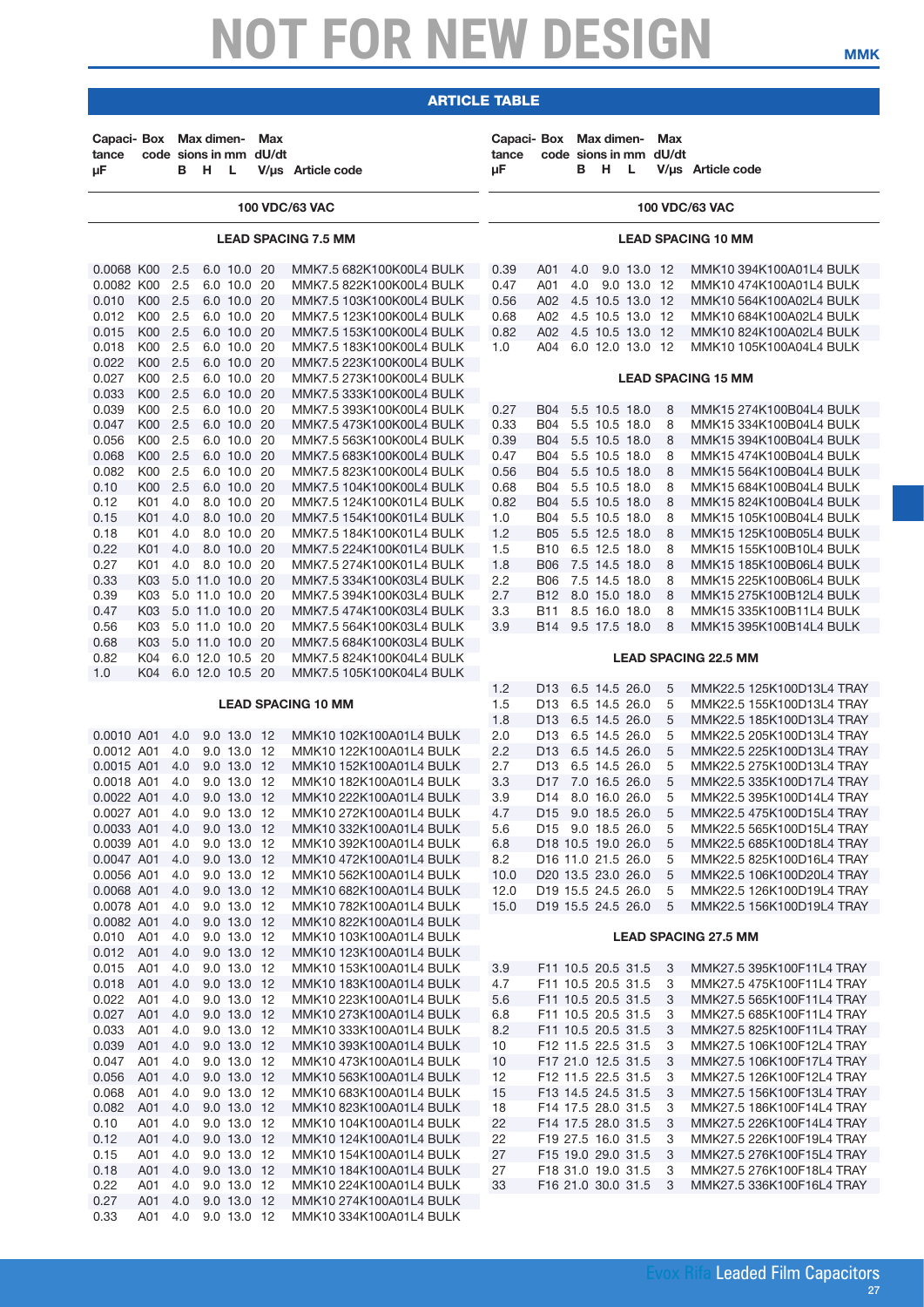### article table

| Capaci- Box Max dimen-<br>tance<br>μF                                |                                                       | в                        | н.                                                                                                         | - L                                                      | Max<br>code sions in mm dU/dt                                | V/µs Article code                                                                                                                             | Capaci- Box Max dimen-<br>tance<br>μF                |                                           | в                        | H                                                        | L.                                                                      | Max<br>code sions in mm dU/dt | V/us Article code                                                                                                                        |
|----------------------------------------------------------------------|-------------------------------------------------------|--------------------------|------------------------------------------------------------------------------------------------------------|----------------------------------------------------------|--------------------------------------------------------------|-----------------------------------------------------------------------------------------------------------------------------------------------|------------------------------------------------------|-------------------------------------------|--------------------------|----------------------------------------------------------|-------------------------------------------------------------------------|-------------------------------|------------------------------------------------------------------------------------------------------------------------------------------|
|                                                                      |                                                       |                          |                                                                                                            |                                                          |                                                              | <b>100 VDC/63 VAC</b>                                                                                                                         |                                                      |                                           |                          |                                                          |                                                                         |                               | <b>250 VDC/160 VAC</b>                                                                                                                   |
|                                                                      |                                                       |                          |                                                                                                            |                                                          |                                                              | <b>LEAD SPACING 37.5 MM</b>                                                                                                                   |                                                      |                                           |                          |                                                          |                                                                         |                               | <b>LEAD SPACING 7.5 MM</b>                                                                                                               |
| 12<br>15<br>18<br>22                                                 |                                                       |                          | R05 13.0 24.0 41.0<br>R05 13.0 24.0 41.0<br>R05 13.0 24.0 41.0<br>R04 15.0 26.0 41.0                       |                                                          | 2<br>2<br>$\overline{2}$<br>2                                | MMK37.5 126K100R05L4 TRAY<br>MMK37.5 156K100R05L4 TRAY<br>MMK37.5 186K100R05L4 TRAY<br>MMK37.5 226K100R04L4 TRAY                              | 0.012<br>0.015<br>0.018<br>0.022                     | K00 2.5<br>K00<br>K00<br>K00              | 2.5<br>2.5<br>2.5        |                                                          | 6.0 10.0 30<br>6.0 10.0 30<br>6.0 10.0 30<br>6.0 10.0 30                |                               | MMK7.5 123K250K00L4 BULK<br>MMK7.5 153K250K00L4 BULK<br>MMK7.5 183K250K00L4 BULK<br>MMK7.5 223K250K00L4 BULK                             |
| 27<br>33<br>39<br>47<br>56                                           |                                                       |                          | R04 15.0 26.0 41.0<br>R02 16.5 32.0 41.0<br>R03 19.0 36.0 41.0<br>R03 19.0 36.0 41.0<br>R06 21.0 38.0 41.0 |                                                          | $\overline{2}$<br>2<br>$\overline{2}$<br>2<br>$\overline{2}$ | MMK37.5 276K100R04L4 TRAY<br>MMK37.5 336K100R02L4 TRAY<br>MMK37.5 396K100R03L4 TRAY<br>MMK37.5 476K100R03L4 TRAY<br>MMK37.5 566K100R06L4 TRAY | 0.027<br>0.033<br>0.039<br>0.047<br>0.056            | K00 2.5<br>K00<br>K01<br>K01<br>K01       | 2.5<br>4.0<br>4.0<br>4.0 |                                                          | 6.0 10.0 30<br>6.0 10.0 30<br>8.0 10.0 30<br>8.0 10.0 30<br>8.0 10.0 30 |                               | MMK7.5 273K250K00L4 BULK<br>MMK7.5 333K250K00L4 BULK<br>MMK7.5 393K250K01L4 BULK<br>MMK7.5 473K250K01L4 BULK<br>MMK7.5 563K250K01L4 BULK |
| 68<br>82<br>100                                                      |                                                       |                          | R08 28.0 43.0 41.0<br>R08 28.0 43.0 41.0<br>R08 28.0 43.0 41.0                                             |                                                          | 2<br>$\overline{2}$<br>2                                     | MMK37.5 686K100R08L4 TRAY<br>MMK37.5 826K100R08L4 TRAY<br>MMK37.5 107K100R08L4 TRAY                                                           | 0.068<br>0.082<br>0.10<br>0.12                       | K01<br>K01<br>K01<br>K03                  | 4.0<br>4.0<br>4.0        | 5.0 11.0 10.0 30                                         | 8.0 10.0 30<br>8.0 10.0 30<br>8.0 10.0 30                               |                               | MMK7.5 683K250K01L4 BULK<br>MMK7.5 823K250K01L4 BULK<br>MMK7.5 104K250K01L4 BULK<br>MMK7.5 124K250K03L4 BULK                             |
|                                                                      |                                                       |                          |                                                                                                            |                                                          |                                                              | <b>250 VDC/160 VAC</b><br><b>LEAD SPACING 5 MM</b>                                                                                            | 0.15<br>0.18<br>0.22                                 | K03<br>K03<br>K03                         |                          | 5.0 11.0 10.0 30<br>5.0 11.0 10.0 30<br>5.0 11.0 10.0 30 |                                                                         |                               | MMK7.5 154K250K03L4 BULK<br>MMK7.5 184K250K03L4 BULK<br>MMK7.5 224K250K03L4 BULK                                                         |
| 0.0010 J01                                                           |                                                       | 2.5                      | 6.5                                                                                                        | 7.2 40                                                   |                                                              | MMK5 102K250J01L4 BULK                                                                                                                        | 0.27<br>0.33                                         | K04<br>K04                                |                          | 6.0 12.0 10.5 30<br>6.0 12.0 10.5 30                     |                                                                         |                               | MMK7.5 274K250K04L4 BULK<br>MMK7.5 334K250K04L4 BULK                                                                                     |
| 0.0012 J01<br>0.0015 J01<br>0.0018 J01                               |                                                       | 2.5<br>2.5<br>2.5        | 6.5<br>6.5<br>6.5                                                                                          | 7.2 40<br>7.2 40<br>7.2 40                               |                                                              | MMK5 122K250J01L4 BULK<br>MMK5 152K250J01L4 BULK<br>MMK5 182K250J01L4 BULK                                                                    |                                                      |                                           |                          |                                                          |                                                                         |                               | <b>LEAD SPACING 10 MM</b>                                                                                                                |
| $0.0022$ J01<br>$0.0027$ J01<br>0.0033 J01                           |                                                       | 2.5<br>2.5<br>2.5        | 6.5<br>6.5<br>6.5                                                                                          | 7.2 40<br>7.2 40<br>7.2 40                               |                                                              | MMK5 222K250J01L4 BULK<br>MMK5 272K250J01L4 BULK<br>MMK5 332K250J01L4 BULK                                                                    | 0.0010 A01<br>0.0012 A01<br>0.0015 A01               |                                           | 4.0<br>4.0<br>4.0        |                                                          | 9.0 13.0 20<br>9.0 13.0 20<br>9.0 13.0 20                               |                               | MMK10 102K250A01L4 BULK<br>MMK10 122K250A01L4 BULK<br>MMK10 152K250A01L4 BULK                                                            |
| 0.0039 J01<br>0.0047 J01<br>0.0056 J01                               |                                                       | 2.5<br>2.5<br>2.5        | 6.5<br>6.5<br>6.5                                                                                          | 7.2 40<br>7.2 40<br>7.2 40                               |                                                              | MMK5 392K250J01L4 BULK<br>MMK5 472K250J01L4 BULK<br>MMK5 562K250J01L4 BULK                                                                    | 0.0018 A01<br>0.0022 A01<br>0.0027 A01               |                                           | 4.0<br>4.0<br>4.0        |                                                          | 9.0 13.0 20<br>9.0 13.0 20<br>9.0 13.0 20                               |                               | MMK10 182K250A01L4 BULK<br>MMK10 222K250A01L4 BULK<br>MMK10 272K250A01L4 BULK                                                            |
| 0.0068 J01<br>0.0082 J01<br>0.010<br>0.012                           | J <sub>01</sub><br>J <sub>01</sub>                    | 2.5<br>2.5<br>2.5<br>2.5 | 6.5<br>6.5<br>6.5<br>6.5                                                                                   | 7.2 40<br>7.2 40<br>7.2 40<br>7.2 40                     |                                                              | MMK5 682K250J01L4 BULK<br>MMK5 822K250J01L4 BULK<br>MMK5 103K250J01L4 BULK<br>MMK5 123K250J01L4 BULK                                          | 0.0033 A01<br>0.0039 A01<br>0.0047 A01<br>0.0056 A01 |                                           | 4.0<br>4.0<br>4.0<br>4.0 |                                                          | 9.0 13.0 20<br>9.0 13.0 20<br>9.0 13.0 20<br>9.0 13.0 20                |                               | MMK10 332K250A01L4 BULK<br>MMK10 392K250A01L4 BULK<br>MMK10 472K250A01L4 BULK<br>MMK10 562K250A01L4 BULK                                 |
| 0.015<br>0.018<br>0.022                                              | J <sub>01</sub><br>J <sub>01</sub><br>J <sub>01</sub> | 2.5<br>2.5<br>2.5        | 6.5<br>6.5<br>6.5                                                                                          | 7.2 40<br>7.2 40<br>7.2 40                               |                                                              | MMK5 153K250J01L4 BULK<br>MMK5 183K250J01L4 BULK<br>MMK5 223K250J01L4 BULK                                                                    | 0.0068 A01<br>0.0082 A01<br>0.010                    | A01                                       | 4.0<br>4.0<br>4.0        |                                                          | 9.0 13.0 20<br>9.0 13.0 20<br>9.0 13.0 20                               |                               | MMK10 682K250A01L4 BULK<br>MMK10 822K250A01L4 BULK<br>MMK10 103K250A01L4 BULK                                                            |
| 0.027<br>0.033<br>0.039<br>0.047                                     | $J_{02}$<br>J02<br>JO2 3.5<br>JO2 3.5                 | 3.5<br>3.5               | 8.0<br>8.0<br>8.0<br>8.0                                                                                   | 7.2<br>7.2 40<br>7.2 40<br>7.2 40                        | -40                                                          | MMK5 273K250J02L4 BULK<br>MMK5 333K250J02L4 BULK<br>MMK5 393K250J02L4 BULK<br>MMK5 473K250J02L4 BULK                                          | 0.012<br>0.015<br>0.018<br>0.022                     | A01<br>A01<br>A01<br>A01                  | 4.0<br>4.0<br>4.0<br>4.0 |                                                          | 9.0 13.0 20<br>9.0 13.0 20<br>9.0 13.0 20<br>9.0 13.0 20                |                               | MMK10 123K250A01L4 BULK<br>MMK10 153K250A01L4 BULK<br>MMK10 183K250A01L4 BULK<br>MMK10 223K250A01L4 BULK                                 |
| 0.056<br>0.068<br>0.082                                              | JO2 3.5<br>JO2 3.5<br>JO3                             | 4.5                      | 8.0<br>8.0<br>9.0                                                                                          | 7.2 40<br>7.2 40<br>7.2 40                               |                                                              | MMK5 563K250J02L4 BULK<br>MMK5 683K250J02L4 BULK<br>MMK5 823K250J03L4 BULK                                                                    | 0.027<br>0.033<br>0.039                              | A01<br>A01<br>A01                         | 4.0<br>4.0<br>4.0        |                                                          | 9.0 13.0 20<br>9.0 13.0 20<br>9.0 13.0 20                               |                               | MMK10 273K250A01L4 BULK<br>MMK10 333K250A01L4 BULK<br>MMK10 393K250A01L4 BULK                                                            |
| 0.10<br>0.12<br>0.15<br>0.18                                         | J03<br>J04<br>J05                                     | 4.5                      | 9.0<br>5.0 10.0<br>J04 5.0 10.0<br>6.0 11.0                                                                | 7.2 40<br>7.2 40<br>7.2 40<br>7.2 40                     |                                                              | MMK5 104K250J03L4 BULK<br>MMK5 124K250J04L4 BULK<br>MMK5 154K250J04L4 BULK<br>MMK5 184K250J05L4 BULK                                          | 0.047<br>0.056<br>0.068<br>0.082                     | A01<br>A01<br>A01<br>A01                  | 4.0<br>4.0<br>4.0<br>4.0 |                                                          | 9.0 13.0 20<br>9.0 13.0 20<br>9.0 13.0 20<br>9.0 13.0 20                |                               | MMK10 473K250A01L4 BULK<br>MMK10 563K250A01L4 BULK<br>MMK10 683K250A01L4 BULK<br>MMK10 823K250A01L4 BULK                                 |
| 0.22                                                                 |                                                       |                          | J05 6.0 11.0 7.2 40                                                                                        |                                                          |                                                              | MMK5 224K250J05L4 BULK<br><b>LEAD SPACING 7.5 MM</b>                                                                                          | 0.10<br>0.12<br>0.15                                 | A01<br>A01<br>A01                         | 4.0<br>4.0<br>4.0        |                                                          | 9.0 13.0 20<br>9.0 13.0 20<br>9.0 13.0 20                               |                               | MMK10 104K250A01L4 BULK<br>MMK10 124K250A01L4 BULK<br>MMK10 154K250A01L4 BULK                                                            |
| 0.0010 K00 2.5<br>0.0012 K00 2.5<br>0.0015 K00 2.5                   |                                                       |                          |                                                                                                            | 6.0 10.0 30<br>6.0 10.0 30<br>6.0 10.0 30                |                                                              | MMK7.5 102K250K00L4 BULK<br>MMK7.5 122K250K00L4 BULK<br>MMK7.5 152K250K00L4 BULK                                                              | 0.18<br>0.22<br>0.27<br>0.33                         | A01<br>A02 4.5 10.5 13.0 20<br>A03<br>A04 | 4.0                      | 5.0 11.0 13.0 20<br>6.0 12.0 13.0 20                     | 9.0 13.0 20                                                             |                               | MMK10 184K250A01L4 BULK<br>MMK10 224K250A02L4 BULK<br>MMK10 274K250A03L4 BULK<br>MMK10 334K250A04L4 BULK                                 |
| 0.0018 K00 2.5<br>0.0022 K00 2.5<br>0.0027 K00 2.5                   |                                                       |                          |                                                                                                            | 6.0 10.0 30<br>6.0 10.0 30<br>6.0 10.0 30                |                                                              | MMK7.5 182K250K00L4 BULK<br>MMK7.5 222K250K00L4 BULK<br>MMK7.5 272K250K00L4 BULK                                                              | 0.39                                                 | A04 6.0 12.0 13.0 20                      |                          |                                                          |                                                                         |                               | MMK10 394K250A04L4 BULK<br><b>LEAD SPACING 15 MM</b>                                                                                     |
| 0.0033 K00 2.5<br>0.0039 K00 2.5                                     |                                                       |                          |                                                                                                            | 6.0 10.0 30<br>6.0 10.0 30                               |                                                              | MMK7.5 332K250K00L4 BULK<br>MMK7.5 392K250K00L4 BULK                                                                                          | 0.082                                                | B04<br><b>B04</b>                         |                          | 5.5 10.5 18.0 12                                         |                                                                         |                               | MMK15 823K250B04L4 BULK                                                                                                                  |
| 0.0047 K00 2.5<br>0.0056 K00 2.5<br>0.0068 K00 2.5<br>0.0082 K00 2.5 |                                                       |                          |                                                                                                            | 6.0 10.0 30<br>6.0 10.0 30<br>6.0 10.0 30<br>6.0 10.0 30 |                                                              | MMK7.5 472K250K00L4 BULK<br>MMK7.5 562K250K00L4 BULK<br>MMK7.5 682K250K00L4 BULK<br>MMK7.5 822K250K00L4 BULK                                  | 0.10<br>0.12<br>0.15<br>0.18                         | B04<br>B04<br>B04 5.5 10.5 18.0 12        |                          | 5.5 10.5 18.0 12<br>5.5 10.5 18.0 12<br>5.5 10.5 18.0 12 |                                                                         |                               | MMK15 104K250B04L4 BULK<br>MMK15 124K250B04L4 BULK<br>MMK15 154K250B04L4 BULK<br>MMK15 184K250B04L4 BULK                                 |
| 0.010 K00 2.5<br>Updated since the latest printed catalogue          |                                                       |                          |                                                                                                            | 6.0 10.0 30                                              |                                                              | MMK7.5 103K250K00L4 BULK                                                                                                                      | 0.22<br>0.27                                         | B04<br>B04 5.5 10.5 18.0 12               |                          | 5.5 10.5 18.0 12                                         |                                                                         |                               | MMK15 224K250B04L4 BULK<br>MMK15 274K250B04L4 BULK                                                                                       |

The Capacitance Company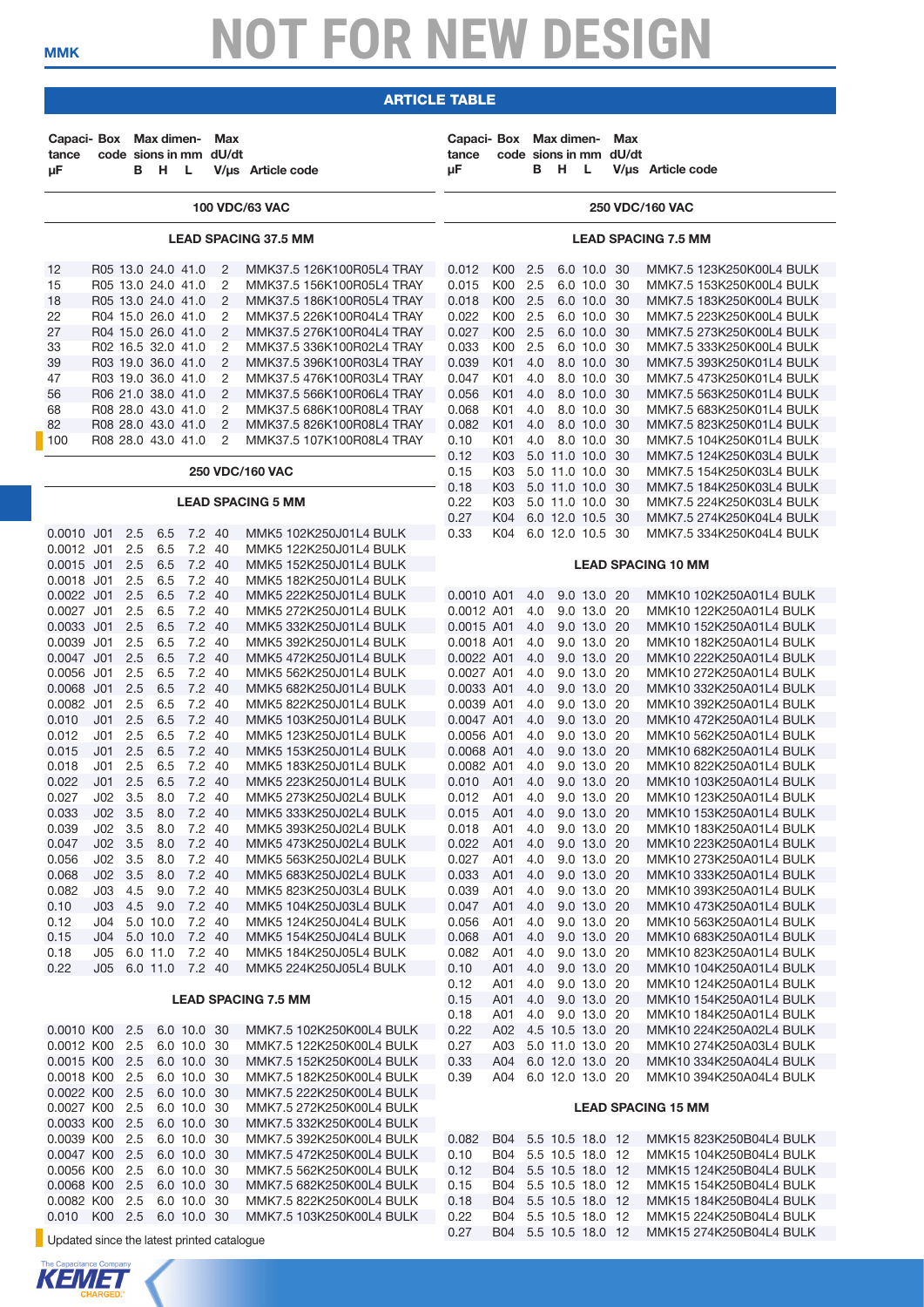| Capaci- Box Max dimen-<br>tance<br>μF      |                                          | B H                                      | $\mathsf{L}$ | Max<br>code sions in mm dU/dt | V/µs Article code                                      | Capaci- Box Max dimen-<br>tance<br>иF |                                              |            | в н                  | - L                        | Max<br>code sions in mm dU/dt | V/us Article code                                    |
|--------------------------------------------|------------------------------------------|------------------------------------------|--------------|-------------------------------|--------------------------------------------------------|---------------------------------------|----------------------------------------------|------------|----------------------|----------------------------|-------------------------------|------------------------------------------------------|
|                                            |                                          |                                          |              |                               | 250 VDC/160 VA                                         |                                       |                                              |            |                      |                            |                               | 400 VDC/200 VAC                                      |
|                                            |                                          |                                          |              |                               | <b>LEAD SPACING 15 MM</b>                              | <b>LEAD SPACING 5 MM</b>              |                                              |            |                      |                            |                               |                                                      |
| 0.33                                       | <b>B04</b>                               | 5.5 10.5 18.0 12                         |              |                               | MMK15 334K250B04L4 BULK                                | 0.0010 J01                            |                                              | 2.5        | 6.5                  | 7.2 50                     |                               | MMK5 102K400J01L4 BULK                               |
| 0.39<br>0.47                               | B04 5.5 10.5 18.0 12<br><b>B05</b>       | 5.5 12.5 18.0 12                         |              |                               | MMK15 394K250B04L4 BULK<br>MMK15 474K250B05L4 BULK     | 0.0012 J01<br>$0.0015$ J01            |                                              | 2.5<br>2.5 | 6.5<br>6.5           | 7.2 50                     | 7.2 50                        | MMK5 122K400J01L4 BULK<br>MMK5 152K400J01L4 BULK     |
| 0.56                                       | B10                                      | 6.5 12.5 18.0 12                         |              |                               | MMK15 564K250B10L4 BULK                                | 0.0018 J01                            |                                              | 2.5        | 6.5                  |                            | 7.2 50                        | MMK5 182K400J01L4 BULK                               |
| 0.68                                       | <b>B10</b>                               | 6.5 12.5 18.0 12                         |              |                               | MMK15 684K250B10L4 BULK                                | 0.0022 J01 2.5                        |                                              |            | 6.5                  | 7.2 50                     |                               | MMK5 222K400J01L4 BULK                               |
| 0.82                                       | <b>B06</b>                               | 7.5 14.5 18.0 12                         |              |                               | MMK15 824K250B06L4 BULK                                | 0.0027 J01                            |                                              | 2.5        | 6.5                  |                            | 7.2 50                        | MMK5 272K400J01L4 BULK                               |
| 1.0<br>1.2                                 | <b>B06</b><br>B12 8.0 15.0 18.0 12       | 7.5 14.5 18.0 12                         |              |                               | MMK15 105K250B06L4 BULK<br>MMK15 125K250B12L4 BULK     | 0.0033 J01<br>0.0039 J01              |                                              | 2.5<br>2.5 | 6.5<br>6.5           | 7.2 50                     | 7.2 50                        | MMK5 332K400J01L4 BULK<br>MMK5 392K400J01L4 BULK     |
| 1.5                                        | B14 9.5 17.5 18.0 12                     |                                          |              |                               | MMK15 155K250B14L4 BULK                                | 0.0047 J01                            |                                              | 2.5        | 6.5                  | 7.2 50                     |                               | MMK5 472K400J01L4 BULK                               |
| 1.8                                        | B14 9.5 17.5 18.0 12                     |                                          |              |                               | MMK15 185K250B14L4 BULK                                | 0.0056 J01                            |                                              | 2.5        | 6.5                  |                            | 7.2 50                        | MMK5 562K400J01L4 BULK                               |
|                                            |                                          |                                          |              |                               |                                                        | 0.0068 J01 2.5                        |                                              |            | 6.5                  | 7.2 50                     |                               | MMK5 682K400J01L4 BULK                               |
|                                            |                                          |                                          |              |                               | <b>LEAD SPACING 22.5 MM</b>                            | 0.0082 J01<br>0.010                   | J <sub>01</sub>                              | 2.5<br>2.5 | 6.5<br>6.5           | 7.2 50                     | 7.2 50                        | MMK5 822K400J01L4 BULK<br>MMK5 103K400J01L4 BULK     |
| 0.47                                       | D13 6.5 14.5 26.0                        |                                          |              | 8                             | MMK22.5 474K250D13L4 TRAY                              | 0.012                                 | J01                                          | 2.5        | 6.5                  |                            | 7.2 50                        | MMK5 123K400J01L4 BULK                               |
| 0.56                                       | D13 6.5 14.5 26.0                        |                                          |              | 8                             | MMK22.5 564K250D13L4 TRAY                              | 0.015                                 | J <sub>01</sub>                              | 2.5        | 6.5                  | 7.2 50                     |                               | MMK5 153K400J01L4 BULK                               |
| 0.68                                       | D13 6.5 14.5 26.0                        |                                          |              | 8                             | MMK22.5 684K250D13L4 TRAY                              | 0.018                                 | J <sub>02</sub>                              | 3.5        | 8.0                  |                            | 7.2 50                        | MMK5 183K400J02L4 BULK                               |
| 0.82                                       | D13                                      | 6.5 14.5 26.0                            |              | 8                             | MMK22.5 824K250D13L4 TRAY                              | 0.022                                 | JO2 3.5                                      |            | 8.0                  | 7.2 50                     |                               | MMK5 223K400J02L4 BULK                               |
| 1.0                                        | D13 6.5 14.5 26.0                        |                                          |              | 8                             | MMK22.5 105K250D13L4 TRAY                              | 0.027                                 | J03                                          | 4.5        | 9.0                  |                            | 7.2 50                        | MMK5 273K400J03L4 BULK                               |
| 1.2<br>1.5                                 | D17 7.0 16.5 26.0<br>D14 8.0 16.0 26.0   |                                          |              | 8<br>8                        | MMK22.5 125K250D17L4 TRAY<br>MMK22.5 155K250D14L4 TRAY | 0.033<br>0.039                        | J <sub>03</sub><br>J03                       | 4.5<br>4.5 | 9.0<br>9.0           |                            | 7.2 50<br>7.2 50              | MMK5 333K400J03L4 BULK<br>MMK5 393K400J03L4 BULK     |
| 1.8                                        | D15 9.0 18.5 26.0                        |                                          |              | 8                             | MMK22.5 185K250D15L4 TRAY                              | 0.047                                 | $J03$ 4.5                                    |            | 9.0                  | 7.2 50                     |                               | MMK5 473K400J03L4 BULK                               |
| 2.0                                        | D15 9.0 18.5 26.0                        |                                          |              | 8                             | MMK22.5 205K250D15L4 TRAY                              | 0.056                                 | J05                                          |            | 6.0 11.0             |                            | 7.2 50                        | MMK5 563K400J05L4 BULK                               |
| 2.2                                        | D <sub>15</sub> 9.0 18.5 26.0            |                                          |              | 8                             | MMK22.5 225K250D15L4 TRAY                              | 0.068                                 | J05                                          |            | 6.0 11.0             | 7.2 50                     |                               | MMK5 683K400J05L4 BULK                               |
| 2.7                                        | D18 10.5 19.0 26.0                       |                                          |              | 8                             | MMK22.5 275K250D18L4 TRAY                              | 0.082                                 | J06                                          |            | 7.2 13.0             |                            | 7.2 50                        | MMK5 823K400J06L4 BULK                               |
| 3.3<br>3.9                                 | D16 11.0 21.5 26.0<br>D20 13.5 23.0 26.0 |                                          |              | 8<br>8                        | MMK22.5 335K250D16L4 TRAY<br>MMK22.5 395K250D20L4 TRAY | 0.10<br>0.12                          | J06<br>J06                                   |            | 7.2 13.0<br>7.2 13.0 | 7.2 50<br>7.2 50           |                               | MMK5 104K400J06L4 BULK<br>MMK5 124K400J06L4 BULK     |
| 4.7                                        | D19 15.5 24.5 26.0                       |                                          |              | 8                             | MMK22.5 475K250D19L4 TRAY                              |                                       |                                              |            |                      |                            |                               |                                                      |
| 5.6                                        | D19 15.5 24.5 26.0                       |                                          |              | 8                             | MMK22.5 565K250D19L4 TRAY                              |                                       |                                              |            |                      |                            |                               | <b>LEAD SPACING 7.5 MM</b>                           |
|                                            |                                          |                                          |              |                               | <b>LEAD SPACING 27.5 MM</b>                            | 0.0010 K00 2.5                        |                                              |            |                      | 6.0 10.0 40                |                               | MMK7.5 102K400K00L4 BULK                             |
|                                            |                                          |                                          |              |                               |                                                        | 0.0012 K00                            |                                              | 2.5        |                      | 6.0 10.0 40                |                               | MMK7.5 122K400K00L4 BULK                             |
| 1.5<br>1.8                                 |                                          | F11 10.5 20.5 31.5<br>F11 10.5 20.5 31.5 |              | 5<br>5                        | MMK27.5 155K250F11L4 TRAY<br>MMK27.5 185K250F11L4 TRAY | 0.0015 K00 2.5<br>0.0018 K00 2.5      |                                              |            |                      | 6.0 10.0 40<br>6.0 10.0 40 |                               | MMK7.5 152K400K00L4 BULK<br>MMK7.5 182K400K00L4 BULK |
| 2.0                                        | F11 10.5 20.5 31.5                       |                                          |              | 5                             | MMK27.5 205K250F11L4 TRAY                              | 0.0022 K00                            |                                              | 2.5        |                      | 6.0 10.0 40                |                               | MMK7.5 222K400K00L4 BULK                             |
| 2.2                                        |                                          | F11 10.5 20.5 31.5                       |              | 5                             | MMK27.5 225K250F11L4 TRAY                              | 0.0027 K00 2.5 6.0 10.0 40            |                                              |            |                      |                            |                               | MMK7.5 272K400K00L4 BULK                             |
| $2.5\,$                                    | F11 10.5 20.5 31.5                       |                                          |              | $5^{\circ}$                   | MMK27.5 255K250F11L4 TRAY                              | 0.0033 K00 2.5 6.0 10.0 40            |                                              |            |                      |                            |                               | MMK7.5 332K400K00L4 BULK                             |
| 2.7                                        | F11 10.5 20.5 31.5                       |                                          |              | 5                             | MMK27.5 275K250F11L4 TRAY                              | 0.0039 K00 2.5                        |                                              |            |                      | 6.0 10.0 40                |                               | MMK7.5 392K400K00L4 BULK                             |
| 3.3<br>3.3                                 | F11 10.5 20.5 31.5<br>F17 21.0 12.5 31.5 |                                          |              | 5<br>5                        | MMK27.5 335K250F11L4 TRAY<br>MMK27.5 335K250F17L4 TRAY | 0.0047 K00 2.5<br>0.0056 K00 2.5      |                                              |            |                      | 6.0 10.0 40<br>6.0 10.0 40 |                               | MMK7.5 472K400K00L4 BULK<br>MMK7.5 562K400K00L4 BULK |
| 3.9                                        | F12 11.5 22.5 31.5                       |                                          |              | 5                             | MMK27.5 395K250F12L4 TRAY                              | 0.0068 K00 2.5                        |                                              |            |                      | 6.0 10.0 40                |                               | MMK7.5 682K400K00L4 BULK                             |
| 4.7                                        | F03 13.5 23.0 31.5                       |                                          |              | 5                             | MMK27.5 475K250F03L4 TRAY                              | 0.0082 K00 2.5                        |                                              |            |                      | 6.0 10.0 40                |                               | MMK7.5 822K400K00L4 BULK                             |
| 5.6                                        | F13 14.5 24.5 31.5                       |                                          |              | 5                             | MMK27.5 565K250F13L4 TRAY                              | 0.010 K00 2.5                         |                                              |            |                      | 6.0 10.0 40                |                               | MMK7.5 103K400K00L4 BULK                             |
| 6.8                                        | F14 17.5 28.0 31.5                       |                                          |              | 5                             | MMK27.5 685K250F14L4 TRAY                              | 0.012                                 | K00 2.5                                      |            |                      | 6.0 10.0 40                |                               | MMK7.5 123K400K00L4 BULK                             |
| 8.2<br>8.2                                 | F14 17.5 28.0 31.5<br>F19 27.5 16.0 31.5 |                                          |              | 5<br>5                        | MMK27.5 825K250F14L4 TRAY<br>MMK27.5 825K250F19L4 TRAY | 0.015<br>0.018                        | K00 2.5<br>K01 4.0                           |            |                      | 6.0 10.0 40<br>8.0 10.0 40 |                               | MMK7.5 153K400K00L4 BULK<br>MMK7.5 183K400K01L4 BULK |
| 10                                         | F16 21.0 30.0 31.5                       |                                          |              | 5                             | MMK27.5 106K250F16L4 TRAY                              | 0.022                                 | K01 4.0                                      |            |                      | 8.0 10.0 40                |                               | MMK7.5 223K400K01L4 BULK                             |
| 10                                         |                                          | F18 31.0 19.0 31.5                       |              | 5                             | MMK27.5 106K250F18L4 TRAY                              | 0.027                                 | K01 4.0                                      |            |                      | 8.0 10.0 40                |                               | MMK7.5 273K400K01L4 BULK                             |
|                                            |                                          |                                          |              |                               |                                                        | 0.033                                 | K01 4.0                                      |            |                      | 8.0 10.0 40                |                               | MMK7.5 333K400K01L4 BULK                             |
|                                            |                                          |                                          |              |                               | <b>LEAD SPACING 37.5 MM</b>                            | 0.039                                 | K01                                          | 4.0        | 8.0 10.0 40          |                            |                               | MMK7.5 393K400K01L4 BULK                             |
|                                            | R05 13.0 24.0 41.0                       |                                          |              |                               |                                                        | 0.047<br>0.056                        | K03 5.0 11.0 10.0 40<br>K03 5.0 11.0 10.0 40 |            |                      |                            |                               | MMK7.5 473K400K03L4 BULK<br>MMK7.5 563K400K03L4 BULK |
| 4.7<br>5.6                                 | R05 13.0 24.0 41.0                       |                                          |              | 3<br>3                        | MMK37.5 475K250R05L4 TRAY<br>MMK37.5 565K250R05L4 TRAY | 0.068                                 | K03                                          |            | 5.0 11.0 10.0 40     |                            |                               | MMK7.5 683K400K03L4 BULK                             |
| 6.8                                        | R05 13.0 24.0 41.0                       |                                          |              | 3                             | MMK37.5 685K250R05L4 TRAY                              | 0.082                                 | K03 5.0 11.0 10.0 40                         |            |                      |                            |                               | MMK7.5 823K400K03L4 BULK                             |
| 8.2                                        | R04 15.0 26.0 41.0                       |                                          |              | 3                             | MMK37.5 825K250R04L4 TRAY                              | 0.10                                  | K03 5.0 11.0 10.0 40                         |            |                      |                            |                               | MMK7.5 104K400K03L4 BULK                             |
| 10                                         | R04 15.0 26.0 41.0                       |                                          |              | 3                             | MMK37.5 106K250R04L4 TRAY                              | 0.12                                  | K04                                          |            | 6.0 12.0 10.5 40     |                            |                               | MMK7.5 124K400K04L4 BULK                             |
| 12                                         | R02 16.5 32.0 41.0                       |                                          |              | 3                             | MMK37.5 126K250R02L4 TRAY                              | 0.15                                  | K04 6.0 12.0 10.5 40                         |            |                      |                            |                               | MMK7.5 154K400K04L4 BULK                             |
| 15<br>18                                   | R02 16.5 32.0 41.0<br>R03 19.0 36.0 41.0 |                                          |              | 3<br>3                        | MMK37.5 156K250R02L4 TRAY<br>MMK37.5 186K250R03L4 TRAY |                                       |                                              |            |                      |                            |                               | <b>LEAD SPACING 10 MM</b>                            |
| 22                                         | R06 21.0 38.0 41.0                       |                                          |              | 3                             | MMK37.5 226K250R06L4 TRAY                              |                                       |                                              |            |                      |                            |                               |                                                      |
| 27                                         | R08 28.0 43.0 41.0                       |                                          |              | 3                             | MMK37.5 276K250R08L4 TRAY                              | 0.0010 A01 4.0 9.0 13.0 30            |                                              |            |                      |                            |                               | MMK10 102K400A01L4 BULK                              |
| 33                                         | R08 28.0 43.0 41.0                       |                                          |              | 3                             | MMK37.5 336K250R08L4 TRAY                              | 0.0012 A01                            |                                              | 4.0        |                      | 9.0 13.0 30                |                               | MMK10 122K400A01L4 BULK                              |
| 39                                         | R08 28.0 43.0 41.0                       |                                          |              | 3                             | MMK37.5 396K250R08L4 TRAY                              | 0.0015 A01 4.0 9.0 13.0 30            |                                              |            |                      |                            |                               | MMK10 152K400A01L4 BULK                              |
| Updated since the latest printed catalogue |                                          |                                          |              |                               |                                                        |                                       |                                              |            |                      |                            |                               |                                                      |

**mmk**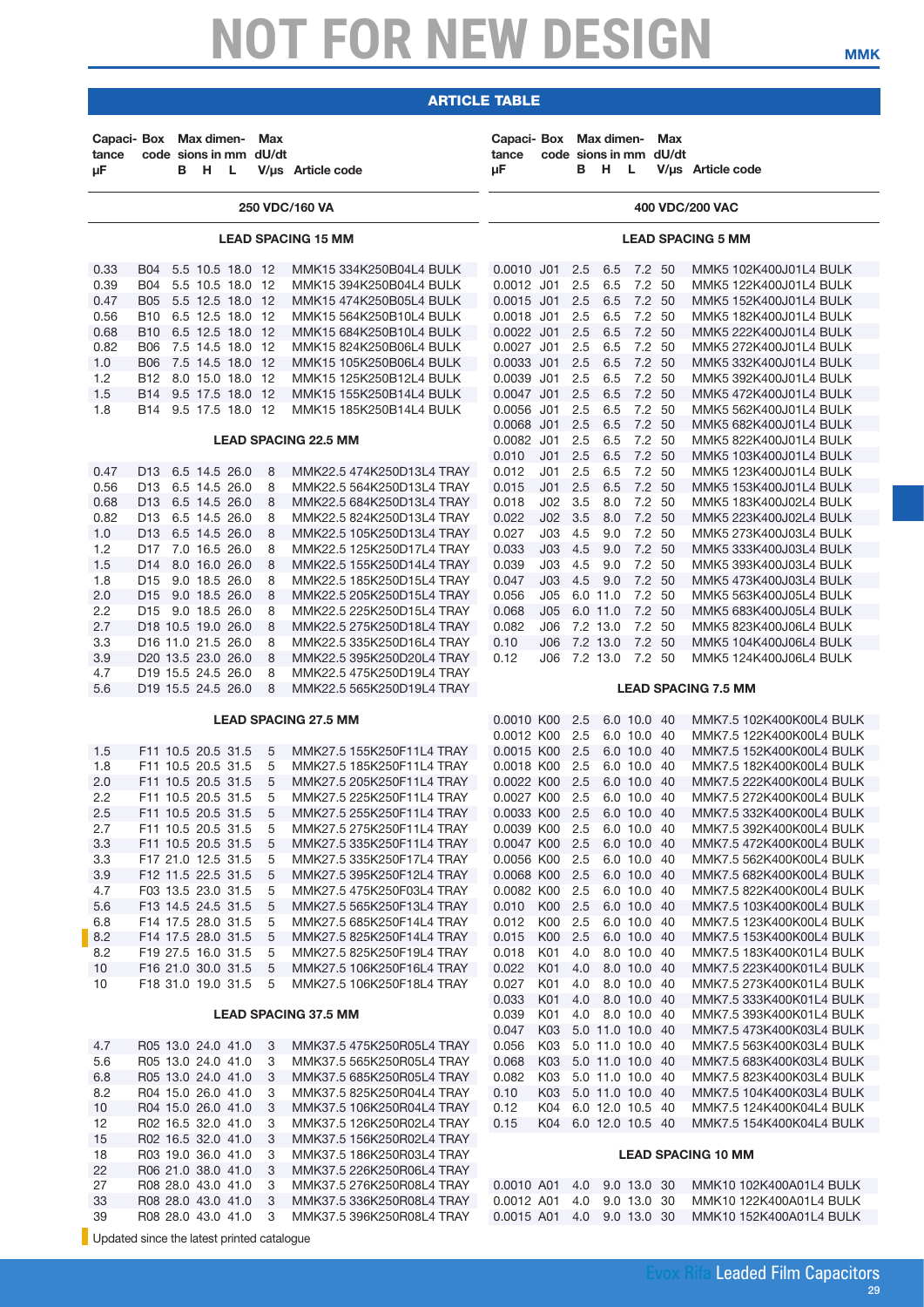### article table

| Capaci- Box Max dimen-<br>tance<br>μF |            | B          | н                                            | - L                        | Max<br>code sions in mm dU/dt | V/µs Article code                                      | Capaci- Box Max dimen-<br>tance<br>иF |              | code sions in mm dU/dt<br>B H L          |                  | Max    | V/us Article code                                      |
|---------------------------------------|------------|------------|----------------------------------------------|----------------------------|-------------------------------|--------------------------------------------------------|---------------------------------------|--------------|------------------------------------------|------------------|--------|--------------------------------------------------------|
|                                       |            |            |                                              |                            |                               | 400 VDC/200 VAC                                        |                                       |              |                                          |                  |        | 400 VDC/200 VAC                                        |
|                                       |            |            |                                              |                            |                               | <b>LEAD SPACING 10 MM</b>                              |                                       |              |                                          |                  |        | <b>LEAD SPACING 27.5 MM</b>                            |
| 0.0018 A01<br>0.0022 A01              |            | 4.0<br>4.0 |                                              | 9.0 13.0 30<br>9.0 13.0 30 |                               | MMK10 182K400A01L4 BULK<br>MMK10 222K400A01L4 BULK     | 0.68<br>0.82                          |              | F11 10.5 20.5 31.5<br>F11 10.5 20.5 31.5 |                  | 8<br>8 | MMK27.5 684K400F11L4 TRAY<br>MMK27.5 824K400F11L4 TRAY |
| 0.0027 A01                            |            | 4.0        |                                              | 9.0 13.0 30                |                               | MMK10 272K400A01L4 BULK                                | 1.0                                   |              | F11 10.5 20.5 31.5                       |                  | 8      | MMK27.5 105K400F11L4 TRAY                              |
| 0.0033 A01                            |            | 4.0        |                                              | 9.0 13.0 30                |                               | MMK10 332K400A01L4 BULK                                | 1.2                                   |              | F11 10.5 20.5 31.5                       |                  | 8      | MMK27.5 125K400F11L4 TRAY                              |
| 0.0039 A01                            |            | 4.0        |                                              | 9.0 13.0 30                |                               | MMK10 392K400A01L4 BULK                                | 1.5                                   |              | F11 10.5 20.5 31.5                       |                  | 8      | MMK27.5 155K400F11L4 TRAY                              |
| 0.0047 A01<br>0.0056 A01              |            | 4.0<br>4.0 |                                              | 9.0 13.0 30<br>9.0 13.0 30 |                               | MMK10 472K400A01L4 BULK<br>MMK10 562K400A01L4 BULK     | 1.8<br>1.8                            |              | F11 10.5 20.5 31.5<br>F17 21.0 12.5 31.5 |                  | 8<br>8 | MMK27.5 185K400F11L4 TRAY<br>MMK27.5 185K400F17L4 TRAY |
| 0.0068 A01                            |            | 4.0        |                                              | 9.0 13.0 30                |                               | MMK10 682K400A01L4 BULK                                | 2.2                                   |              | F12 11.5 22.5 31.5                       |                  | 8      | MMK27.5 225K400F12L4 TRAY                              |
| 0.0078 A01                            |            | 4.0        |                                              | 9.0 13.0 30                |                               | MMK10 782K400A01L4 BULK                                | 2.7                                   |              | F03 13.5 23.0 31.5                       |                  | 8      | MMK27.5 275K400F03L4 TRAY                              |
| 0.0082 A01                            |            | 4.0        |                                              | 9.0 13.0 30                |                               | MMK10 822K400A01L4 BULK                                | 3.3                                   |              | F14 17.5 28.0 31.5                       |                  | 8      | MMK27.5 335K400F14L4 TRAY                              |
| 0.010                                 | A01        | 4.0        |                                              | 9.0 13.0 30                |                               | MMK10 103K400A01L4 BULK                                | 3.9                                   |              | F14 17.5 28.0 31.5                       |                  | 8      | MMK27.5 395K400F14L4 TRAY                              |
| 0.012                                 | A01        | 4.0        |                                              | 9.0 13.0 30                |                               | MMK10 123K400A01L4 BULK                                | 3.9                                   |              | F19 27.5 16.0 31.5                       |                  | 8      | MMK27.5 395K400F19L4 TRAY                              |
| 0.015                                 | A01        | 4.0        |                                              | 9.0 13.0 30                |                               | MMK10 153K400A01L4 BULK                                | 4.7                                   |              | F15 19.0 29.0 31.5                       |                  | 8      | MMK27.5 475K400F15L4 TRAY                              |
| 0.018                                 | A01        | 4.0        |                                              | 9.0 13.0 30                |                               | MMK10 183K400A01L4 BULK                                | 5.6                                   |              | F16 21.0 30.0 31.5                       |                  | 8      | MMK27.5 565K400F16L4 TRAY                              |
| 0.022                                 | A01        | 4.0        |                                              | 9.0 13.0 30                |                               | MMK10 223K400A01L4 BULK                                | 5.6                                   |              | F18 31.0 19.0 31.5                       |                  | 8      | MMK27.5 565K400F18L4 TRAY                              |
| 0.027                                 | A01        | 4.0        |                                              | 9.0 13.0 30<br>9.0 13.0 30 |                               | MMK10 273K400A01L4 BULK                                |                                       |              |                                          |                  |        | <b>LEAD SPACING 37.5 MM</b>                            |
| 0.033<br>0.039                        | A01<br>A01 | 4.0<br>4.0 |                                              | 9.0 13.0 30                |                               | MMK10 333K400A01L4 BULK<br>MMK10 393K400A01L4 BULK     |                                       |              |                                          |                  |        |                                                        |
| 0.047                                 | A01        | 4.0        |                                              | 9.0 13.0 30                |                               | MMK10 473K400A01L4 BULK                                | 1.8                                   |              | R05 13.0 24.0 41.0                       |                  | 5      | MMK37.5 185K400R05L4 TRAY                              |
| 0.056                                 | A01        | 4.0        |                                              | 9.0 13.0 30                |                               | MMK10 563K400A01L4 BULK                                | 2.2                                   |              | R05 13.0 24.0 41.0                       |                  | 5      | MMK37.5 225K400R05L4 TRAY                              |
| 0.068                                 | A01        | 4.0        |                                              | 9.0 13.0 30                |                               | MMK10 683K400A01L4 BULK                                | 2.7                                   |              | R05 13.0 24.0 41.0                       |                  | 5      | MMK37.5 275K400R05L4 TRAY                              |
| 0.082                                 | A02        |            | 4.5 10.5 13.0 30                             |                            |                               | MMK10 823K400A02L4 BULK                                | 3.3                                   |              | R05 13.0 24.0 41.0                       |                  | 5      | MMK37.5 335K400R05L4 TRAY                              |
| 0.10                                  | A03        |            | 5.0 11.0 13.0 30                             |                            |                               | MMK10 104K400A03L4 BULK                                | 3.9                                   |              | R04 15.0 26.0 41.0                       |                  | 5      | MMK37.5 395K400R04L4 TRAY                              |
| 0.12                                  | A03        |            | 5.0 11.0 13.0 30                             |                            |                               | MMK10 124K400A03L4 BULK                                | 4.7                                   |              | R04 15.0 26.0 41.0                       |                  | 5      | MMK37.5 475K400R04L4 TRAY                              |
| 0.15                                  |            |            | A04 6.0 12.0 13.0 30                         |                            |                               | MMK10 154K400A04L4 BULK                                | 5.6                                   |              | R02 16.5 32.0 41.0                       |                  | 5      | MMK37.5 565K400R02L4 TRAY                              |
|                                       |            |            |                                              |                            |                               |                                                        | 6.8                                   |              | R03 19.0 36.0 41.0                       |                  | 5      | MMK37.5 685K400R03L4 TRAY                              |
|                                       |            |            |                                              |                            |                               | <b>LEAD SPACING 15 MM</b>                              | 8.2<br>10                             |              | R03 19.0 36.0 41.0<br>R06 21.0 38.0 41.0 |                  | 5<br>5 | MMK37.5 825K400R03L4 TRAY<br>MMK37.5 106K400R06L4 TRAY |
| 0.047                                 |            |            | B04 5.5 10.5 18.0 20                         |                            |                               | MMK15 473K400B04L4 BULK                                | 12                                    |              | R08 28.0 43.0 41.0                       |                  | 5      | MMK37.5 126K400R08L4 TRAY                              |
| 0.056                                 | <b>B04</b> |            | 5.5 10.5 18.0 20                             |                            |                               | MMK15 563K400B04L4 BULK                                | 15                                    |              | R08 28.0 43.0 41.0                       |                  | 5      | MMK37.5 156K400R08L4 TRAY                              |
| 0.068                                 | <b>B04</b> |            | 5.5 10.5 18.0 20                             |                            |                               | MMK15 683K400B04L4 BULK                                | 18                                    |              | R08 28.0 43.0 41.0                       |                  | 5      | MMK37.5 186K400R08L4 TRAY                              |
| 0.082                                 | B04        |            | 5.5 10.5 18.0 20                             |                            |                               | MMK15 823K400B04L4 BULK                                |                                       |              |                                          |                  |        |                                                        |
| 0.10                                  | <b>B04</b> |            | 5.5 10.5 18.0 20                             |                            |                               | MMK15 104K400B04L4 BULK                                |                                       |              |                                          |                  |        | 630 VDC/220 VAC                                        |
| 0.12                                  | B04        |            | 5.5 10.5 18.0 20                             |                            |                               | MMK15 124K400B04L4 BULK                                |                                       |              |                                          |                  |        |                                                        |
| 0.15<br>0.18                          | B04        |            | 5.5 10.5 18.0 20<br>B05 5.5 12.5 18.0 20     |                            |                               | MMK15 154K400B04L4 BULK<br>MMK15 184K400B05L4 BULK     |                                       |              |                                          |                  |        | <b>LEAD SPACING 5 MM</b>                               |
| 0.22                                  |            |            | B05 5.5 12.5 18.0 20                         |                            |                               | MMK15 224K400B05L4 BULK                                | 0.0010 J01 2.5                        |              | 6.5                                      | 7.2 80           |        | MMK5 102K630J01L4 BULK                                 |
| 0.27                                  |            |            | B10 6.5 12.5 18.0 20                         |                            |                               | MMK15 274K400B10L4 BULK                                | 0.0012 J01 2.5                        |              | 6.5                                      | 7.2 80           |        | MMK5 122K630J01L4 BULK                                 |
| 0.33                                  |            |            | B06 7.5 14.5 18.0 20                         |                            |                               | MMK15 334K400B06L4 BULK                                | 0.0015 J01 2.5                        |              | 6.5                                      | 7.2 80           |        | MMK5 152K630J01L4 BULK                                 |
| 0.39                                  |            |            | B06 7.5 14.5 18.0 20                         |                            |                               | MMK15 394K400B06L4 BULK                                | 0.0018 J01 2.5                        |              | 6.5                                      | 7.2 80           |        | MMK5 182K630J01L4 BULK                                 |
| 0.47                                  |            |            | B11 8.5 16.0 18.0 20                         |                            |                               | MMK15 474K400B11L4 BULK                                | 0.0022 J01 2.5                        |              | 6.5                                      | 7.2 80           |        | MMK5 222K630J01L4 BULK                                 |
| 0.56                                  |            |            | B11 8.5 16.0 18.0 20                         |                            |                               | MMK15 564K400B11L4 BULK                                | 0.0027 J01 2.5                        |              | 6.5                                      | 7.2 80           |        | MMK5 272K630J01L4 BULK                                 |
| 0.68                                  |            |            | B14 9.5 17.5 18.0 20                         |                            |                               | MMK15 684K400B14L4 BULK                                | 0.0033 J01 2.5<br>0.0039 J01 2.5      |              | 6.5<br>6.5                               | 7.2 80<br>7.2 80 |        | MMK5 332K630J01L4 BULK                                 |
|                                       |            |            |                                              |                            |                               | <b>LEAD SPACING 22.5 MM</b>                            | 0.0047 J02 3.5                        |              | 8.0                                      | 7.2 80           |        | MMK5 392K630J01L4 BULK<br>MMK5 472K630J02L4 BULK       |
|                                       |            |            |                                              |                            |                               |                                                        | 0.0056 J02 3.5                        |              | 8.0                                      | 7.2 80           |        | MMK5 562K630J02L4 BULK                                 |
| 0.18                                  |            |            | D13 6.5 14.5 26.0 10                         |                            |                               | MMK22.5 184K400D13L4 TRAY                              | 0.0068 J02 3.5                        |              | 8.0                                      | 7.2 80           |        | MMK5 682K630J02L4 BULK                                 |
| 0.22                                  |            |            | D13 6.5 14.5 26.0 10                         |                            |                               | MMK22.5 224K400D13L4 TRAY                              | 0.0082 J02 3.5                        |              | 8.0                                      | 7.2 80           |        | MMK5 822K630J02L4 BULK                                 |
| 0.27                                  |            |            | D13 6.5 14.5 26.0 10                         |                            |                               | MMK22.5 274K400D13L4 TRAY                              | 0.010                                 | JO2 3.5      | 8.0                                      | 7.2 80           |        | MMK5 103K630J02L4 BULK                                 |
| 0.33                                  |            |            | D13 6.5 14.5 26.0 10                         |                            |                               | MMK22.5 334K400D13L4 TRAY                              | 0.012                                 | $J03$ 4.5    | 9.0                                      | 7.2 80           |        | MMK5 123K630J03L4 BULK                                 |
| 0.39                                  |            |            | D13 6.5 14.5 26.0 10                         |                            |                               | MMK22.5 394K400D13L4 TRAY                              | 0.015                                 | $J03$ 4.5    | 9.0                                      | 7.2 80           |        | MMK5 153K630J03L4 BULK                                 |
| 0.47                                  |            |            | D13 6.5 14.5 26.0 10<br>D17 7.0 16.5 26.0 10 |                            |                               | MMK22.5 474K400D13L4 TRAY                              | 0.018                                 | J03          | 4.5 9.0                                  | 7.2 80           |        | MMK5 183K630J03L4 BULK                                 |
| 0.56<br>0.68                          |            |            | D14 8.0 16.0 26.0 10                         |                            |                               | MMK22.5 564K400D17L4 TRAY<br>MMK22.5 684K400D14L4 TRAY | 0.022<br>0.027                        | J05 6.0 11.0 | J04 5.0 10.0                             | 7.2 80<br>7.2 80 |        | MMK5 223K630J04L4 BULK<br>MMK5 273K630J05L4 BULK       |
| 0.82                                  |            |            | D15 9.0 18.5 26.0 10                         |                            |                               | MMK22.5 824K400D15L4 TRAY                              | 0.033                                 |              | J05 6.0 11.0                             | 7.2 80           |        | MMK5 333K630J05L4 BULK                                 |
| 1.0                                   |            |            | D15 9.0 18.5 26.0 10                         |                            |                               | MMK22.5 105K400D15L4 TRAY                              | 0.039                                 |              | J06 7.2 13.0                             | 7.2 80           |        | MMK5 393K630J06L4 BULK                                 |
| 1.2                                   |            |            | D18 10.5 19.0 26.0 10                        |                            |                               | MMK22.5 125K400D18L4 TRAY                              | 0.047                                 | J06          | 7.2 13.0                                 | 7.2 80           |        | MMK5 473K630J06L4 BULK                                 |
| 1.5                                   |            |            | D16 11.0 21.5 26.0 10                        |                            |                               | MMK22.5 155K400D16L4 TRAY                              |                                       |              |                                          |                  |        |                                                        |
| 1.8                                   |            |            | D20 13.5 23.0 26.0 10                        |                            |                               | MMK22.5 185K400D20L4 TRAY                              |                                       |              |                                          |                  |        |                                                        |
| 2.2                                   |            |            | D19 15.5 24.5 26.0 10                        |                            |                               | MMK22.5 225K400D19L4 TRAY                              |                                       |              |                                          |                  |        |                                                        |
| 2.7                                   |            |            | D19 15.5 24.5 26.0 10                        |                            |                               | MMK22.5 275K400D19L4 TRAY                              |                                       |              |                                          |                  |        |                                                        |

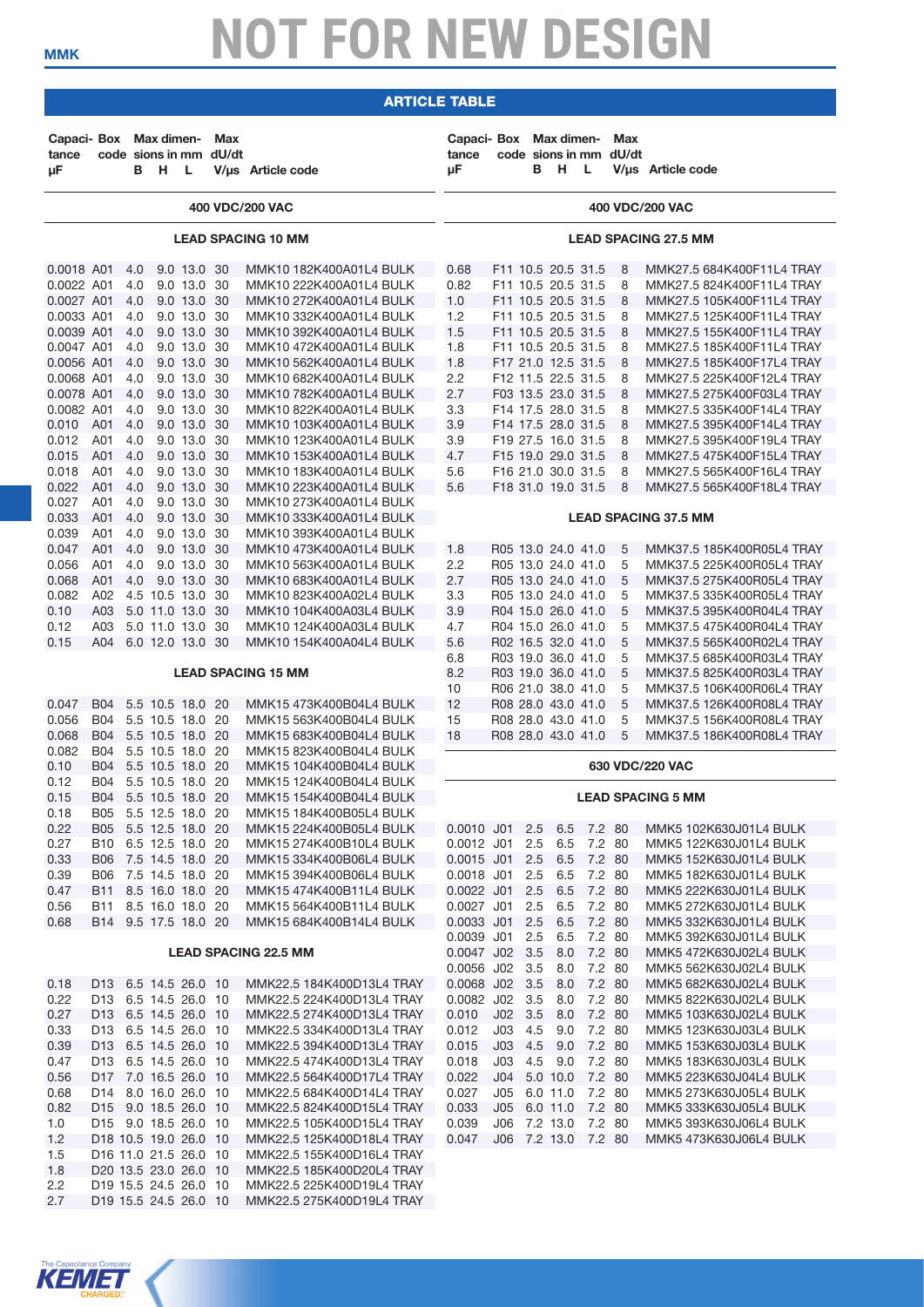### article table

| Capaci- Box Max dimen-<br>tance<br>μF |                                    |            | в н | - L                        | Max<br>code sions in mm dU/dt | V/us Article code                                    | Capaci- Box Max dimen-<br>tance<br>μF |                                         | в | - H              | <b>L</b> | Max<br>code sions in mm dU/dt | V/us Article code                                      |
|---------------------------------------|------------------------------------|------------|-----|----------------------------|-------------------------------|------------------------------------------------------|---------------------------------------|-----------------------------------------|---|------------------|----------|-------------------------------|--------------------------------------------------------|
|                                       |                                    |            |     |                            |                               | 630 VDC/220 VAC                                      |                                       |                                         |   |                  |          |                               | 630 VDC/220 VAC                                        |
|                                       |                                    |            |     |                            |                               | <b>LEAD SPACING 7.5 MM</b>                           |                                       |                                         |   |                  |          |                               | <b>LEAD SPACING 15 MM</b>                              |
| 0.0010 K00                            |                                    | 2.5        |     | 6.0 10.0 60                |                               | MMK7.5 102K630K00L4 BULK                             | 0.15                                  | <b>B06</b>                              |   | 7.5 14.5 18.0 25 |          |                               | MMK15 154K630B06L4 BULK                                |
| 0.0012 K00                            |                                    | 2.5        |     | 6.0 10.0 60                |                               | MMK7.5 122K630K00L4 BULK                             | 0.18                                  | B12 8.0 15.0 18.0 25                    |   |                  |          |                               | MMK15 184K630B12L4 BULK                                |
| 0.0015 K00                            |                                    | 2.5        |     | 6.0 10.0 60                |                               | MMK7.5 152K630K00L4 BULK                             | 0.22                                  | B14 9.5 17.5 18.0 25                    |   |                  |          |                               | MMK15 224K630B14L4 BULK                                |
| 0.0018 K00                            |                                    | 2.5        |     | 6.0 10.0 60                |                               | MMK7.5 182K630K00L4 BULK                             |                                       |                                         |   |                  |          |                               |                                                        |
| 0.0022 K00                            |                                    | 2.5        |     | 6.0 10.0 60                |                               | MMK7.5 222K630K00L4 BULK                             |                                       |                                         |   |                  |          |                               | <b>LEAD SPACING 22.5 MM</b>                            |
| 0.0027 K00                            |                                    | 2.5        |     | 6.0 10.0 60                |                               | MMK7.5 272K630K00L4 BULK                             |                                       |                                         |   |                  |          |                               |                                                        |
| 0.0033 K00<br>0.0039 K00              |                                    | 2.5<br>2.5 |     | 6.0 10.0 60<br>6.0 10.0 60 |                               | MMK7.5 332K630K00L4 BULK                             | 0.082                                 | D <sub>13</sub><br>D13 6.5 14.5 26.0 12 |   | 6.5 14.5 26.0 12 |          |                               | MMK22.5 823K630D13L4 TRAY                              |
| 0.0047 K01                            |                                    | 4.0        |     | 8.0 10.0 60                |                               | MMK7.5 392K630K00L4 BULK<br>MMK7.5 472K630K01L4 BULK | 0.10<br>0.12                          | D13 6.5 14.5 26.0 12                    |   |                  |          |                               | MMK22.5 104K630D13L4 TRAY<br>MMK22.5 124K630D13L4 TRAY |
| 0.0056 K01                            |                                    | 4.0        |     | 8.0 10.0 60                |                               | MMK7.5 562K630K01L4 BULK                             | 0.15                                  | D13 6.5 14.5 26.0 12                    |   |                  |          |                               | MMK22.5 154K630D13L4 TRAY                              |
| 0.0068 K01                            |                                    | 4.0        |     | 8.0 10.0 60                |                               | MMK7.5 682K630K01L4 BULK                             | 0.18                                  | D17                                     |   | 7.0 16.5 26.0 12 |          |                               | MMK22.5 184K630D17L4 TRAY                              |
| 0.0082 K01                            |                                    | 4.0        |     | 8.0 10.0 60                |                               | MMK7.5 822K630K01L4 BULK                             | 0.22                                  | D17                                     |   | 7.0 16.5 26.0 12 |          |                               | MMK22.5 224K630D17L4 TRAY                              |
| 0.010                                 | K01                                | 4.0        |     | 8.0 10.0 60                |                               | MMK7.5 103K630K01L4 BULK                             | 0.27                                  | D14 8.0 16.0 26.0 12                    |   |                  |          |                               | MMK22.5 274K630D14L4 TRAY                              |
| 0.012                                 | K01                                | 4.0        |     | 8.0 10.0 60                |                               | MMK7.5 123K630K01L4 BULK                             | 0.33                                  | D <sub>15</sub> 9.0 18.5 26.0 12        |   |                  |          |                               | MMK22.5 334K630D15L4 TRAY                              |
| 0.015                                 | K03                                |            |     | 5.0 11.0 10.0 60           |                               | MMK7.5 153K630K03L4 BULK                             | 0.39                                  | D18 10.5 19.0 26.0 12                   |   |                  |          |                               | MMK22.5 394K630D18L4 TRAY                              |
| 0.018                                 | K03                                |            |     | 5.0 11.0 10.0 60           |                               | MMK7.5 183K630K03L4 BULK                             | 0.47                                  | D16 11.0 21.5 26.0 12                   |   |                  |          |                               | MMK22.5 474K630D16L4 TRAY                              |
| 0.022                                 | K03                                |            |     | 5.0 11.0 10.0 60           |                               | MMK7.5 223K630K03L4 BULK                             | 0.56                                  | D20 13.5 23.0 26.0 12                   |   |                  |          |                               | MMK22.5 564K630D20L4 TRAY                              |
| 0.027                                 | K03                                |            |     | 5.0 11.0 10.0 60           |                               | MMK7.5 273K630K03L4 BULK                             | 0.68                                  | D20 13.5 23.0 26.0 12                   |   |                  |          |                               | MMK22.5 684K630D20L4 TRAY                              |
| 0.033                                 | K04                                |            |     | 6.0 12.0 10.5 60           |                               | MMK7.5 333K630K04L4 BULK                             | 0.82                                  | D19 15.5 24.5 26.0 12                   |   |                  |          |                               | MMK22.5 824K630D19L4 TRAY                              |
| 0.039                                 | K04                                |            |     | 6.0 12.0 10.5 60           |                               | MMK7.5 393K630K04L4 BULK                             |                                       |                                         |   |                  |          |                               |                                                        |
|                                       |                                    |            |     |                            |                               |                                                      |                                       |                                         |   |                  |          |                               | <b>LEAD SPACING 27.5 MM</b>                            |
|                                       |                                    |            |     |                            |                               | <b>LEAD SPACING 10 MM</b>                            |                                       | F11 10.5 20.5 31.5 10                   |   |                  |          |                               |                                                        |
| 0.0010 A01                            |                                    | 4.0        |     | 9.0 13.0 40                |                               | MMK10 102K630A01L4 BULK                              | 0.33<br>0.39                          | F11 10.5 20.5 31.5 10                   |   |                  |          |                               | MMK27.5 334K630F11L4 TRAY<br>MMK27.5 394K630F11L4 TRAY |
| 0.0012 A01                            |                                    | 4.0        |     | 9.0 13.0 40                |                               | MMK10 122K630A01L4 BULK                              | 0.47                                  | F11 10.5 20.5 31.5 10                   |   |                  |          |                               | MMK27.5 474K630F11L4 TRAY                              |
| 0.0015 A01                            |                                    | 4.0        |     | 9.0 13.0 40                |                               | MMK10 152K630A01L4 BULK                              | 0.56                                  | F11 10.5 20.5 31.5 10                   |   |                  |          |                               | MMK27.5 564K630F11L4 TRAY                              |
| 0.0018 A01                            |                                    | 4.0        |     | 9.0 13.0 40                |                               | MMK10 182K630A01L4 BULK                              | 0.56                                  | F17 21.0 12.5 31.5 10                   |   |                  |          |                               | MMK27.5 564K630F17L4 TRAY                              |
| 0.0022 A01                            |                                    | 4.0        |     | 9.0 13.0 40                |                               | MMK10 222K630A01L4 BULK                              | 0.68                                  | F12 11.5 22.5 31.5 10                   |   |                  |          |                               | MMK27.5 684K630F12L4 TRAY                              |
| 0.0027 A01                            |                                    | 4.0        |     | 9.0 13.0 40                |                               | MMK10 272K630A01L4 BULK                              | 0.82                                  | F03 13.5 23.0 31.5 10                   |   |                  |          |                               | MMK27.5 824K630F03L4 TRAY                              |
| 0.0033 A01                            |                                    | 4.0        |     | 9.0 13.0 40                |                               | MMK10 332K630A01L4 BULK                              | 1.0                                   | F13 14.5 24.5 31.5 10                   |   |                  |          |                               | MMK27.5 105K630F13L4 TRAY                              |
| 0.0039 A01                            |                                    | 4.0        |     | 9.0 13.0 40                |                               | MMK10 392K630A01L4 BULK                              | 1.2                                   | F14 17.5 28.0 31.5 10                   |   |                  |          |                               | MMK27.5 125K630F14L4 TRAY                              |
| 0.0047 A01                            |                                    | 4.0        |     | 9.0 13.0 40                |                               | MMK10 472K630A01L4 BULK                              | 1.5                                   | F14 17.5 28.0 31.5 10                   |   |                  |          |                               | MMK27.5 155K630F14L4 TRAY                              |
| 0.0056 A01                            |                                    | 4.0        |     | 9.0 13.0 40                |                               | MMK10 562K630A01L4 BULK                              | 1.5                                   | F19 27.5 16.0 31.5 10                   |   |                  |          |                               | MMK27.5 155K630F19L4 TRAY                              |
| 0.0068 A01                            |                                    | 4.0        |     | 9.0 13.0 40                |                               | MMK10 682K630A01L4 BULK                              | 1.8                                   | F15 19.0 29.0 31.5 10                   |   |                  |          |                               | MMK27.5 185K630F15L4 TRAY                              |
| 0.0078 A01                            |                                    | 4.0        |     | 9.0 13.0 40                |                               | MMK10 782K630A01L4 BULK                              | 2.2                                   | F16 21.0 30.0 31.5                      |   |                  |          | 10                            | MMK27.5 225K630F16L4 TRAY                              |
| 0.0082 A01                            |                                    | 4.0        |     | 9.0 13.0 40                |                               | MMK10 822K630A01L4 BULK                              | 2.2                                   | F18 31.0 19.0 31.5 10                   |   |                  |          |                               | MMK27.5 225K630F18L4 TRAY                              |
| 0.010                                 | A01                                | 4.0        |     | 9.0 13.0 40<br>9.0 13.0 40 |                               | MMK10 103K630A01L4 BULK<br>MMK10 123K630A01L4 BULK   |                                       |                                         |   |                  |          |                               | <b>LEAD SPACING 37.5 MM</b>                            |
| 0.012<br>0.015                        | A01<br>A01                         | 4.0<br>4.0 |     | 9.0 13.0 40                |                               | MMK10 153K630A01L4 BULK                              |                                       |                                         |   |                  |          |                               |                                                        |
| 0.018                                 | A01                                | 4.0        |     | 9.0 13.0 40                |                               | MMK10 183K630A01L4 BULK                              | 0.82                                  | R05 13.0 24.0 41.0                      |   |                  |          | 8                             | MMK37.5 824K630R05L4 TRAY                              |
| 0.022                                 | A01                                | 4.0        |     | 9.0 13.0 40                |                               | MMK10 223K630A01L4 BULK                              | 1.0                                   | R05 13.0 24.0 41.0                      |   |                  |          | 8                             | MMK37.5 105K630R05L4 TRAY                              |
| 0.027                                 | A02 4.5 10.5 13.0 40               |            |     |                            |                               | MMK10 273K630A02L4 BULK                              | 1.2                                   | R05 13.0 24.0 41.0                      |   |                  |          | 8                             | MMK37.5 125K630R05L4 TRAY                              |
| 0.033                                 | A02                                |            |     | 4.5 10.5 13.0 40           |                               | MMK10 333K630A02L4 BULK                              | 1.5                                   | R04 15.0 26.0 41.0                      |   |                  |          | 8                             | MMK37.5 155K630R04L4 TRAY                              |
| 0.039                                 | A03                                |            |     | 5.0 11.0 13.0 40           |                               | MMK10 393K630A03L4 BULK                              | 1.8                                   | R04 15.0 26.0 41.0                      |   |                  |          | 8                             | MMK37.5 185K630R04L4 TRAY                              |
| 0.047                                 | A04                                |            |     | 6.0 12.0 13.0 40           |                               | MMK10 473K630A04L4 BULK                              | 2.2                                   | R02 16.5 32.0 41.0                      |   |                  |          | 8                             | MMK37.5 225K630R02L4 TRAY                              |
| 0.056                                 | A04 6.0 12.0 13.0 40               |            |     |                            |                               | MMK10 563K630A04L4 BULK                              | 2.7                                   | R03 19.0 36.0 41.0                      |   |                  |          | 8                             | MMK37.5 275K630R03L4 TRAY                              |
|                                       |                                    |            |     |                            |                               |                                                      | 3.3                                   | R03 19.0 36.0 41.0                      |   |                  |          | 8                             | MMK37.5 335K630R03L4 TRAY                              |
|                                       |                                    |            |     |                            |                               | <b>LEAD SPACING 15 MM</b>                            | 3.9                                   | R06 21.0 38.0 41.0                      |   |                  |          | 8                             | MMK37.5 395K630R06L4 TRAY                              |
|                                       |                                    |            |     |                            |                               |                                                      | 4.7                                   | R06 21.0 38.0 41.0                      |   |                  |          | 8                             | MMK37.5 475K630R06L4 TRAY                              |
| 0.027                                 | B04 5.5 10.5 18.0 25               |            |     |                            |                               | MMK15 273K630B04L4 BULK                              | 5.6                                   | R08 28.0 43.0 41.0                      |   |                  |          | 8                             | MMK37.5 565K630R08L4 TRAY                              |
| 0.033                                 | B04                                |            |     | 5.5 10.5 18.0 25           |                               | MMK15 333K630B04L4 BULK                              | 6.8                                   | R08 28.0 43.0 41.0                      |   |                  |          | 8                             | MMK37.5 685K630R08L4 TRAY                              |
| 0.039                                 | B04                                |            |     | 5.5 10.5 18.0 25           |                               | MMK15 393K630B04L4 BULK                              |                                       |                                         |   |                  |          |                               |                                                        |
| 0.047                                 | <b>B04</b>                         |            |     | 5.5 10.5 18.0 25           |                               | MMK15 473K630B04L4 BULK                              |                                       |                                         |   |                  |          |                               |                                                        |
| 0.056<br>0.068                        | B04 5.5 10.5 18.0 25<br><b>B05</b> |            |     | 5.5 12.5 18.0 25           |                               | MMK15 563K630B04L4 BULK                              |                                       |                                         |   |                  |          |                               |                                                        |
| 0.082                                 | B10 6.5 12.5 18.0 25               |            |     |                            |                               | MMK15 683K630B05L4 BULK<br>MMK15 823K630B10L4 BULK   |                                       |                                         |   |                  |          |                               |                                                        |
| 0.10                                  | B10 6.5 12.5 18.0 25               |            |     |                            |                               | MMK15 104K630B10L4 BULK                              |                                       |                                         |   |                  |          |                               |                                                        |

0.12 B06 7.5 14.5 18.0 25 MMK15 124K630B06L4 BULK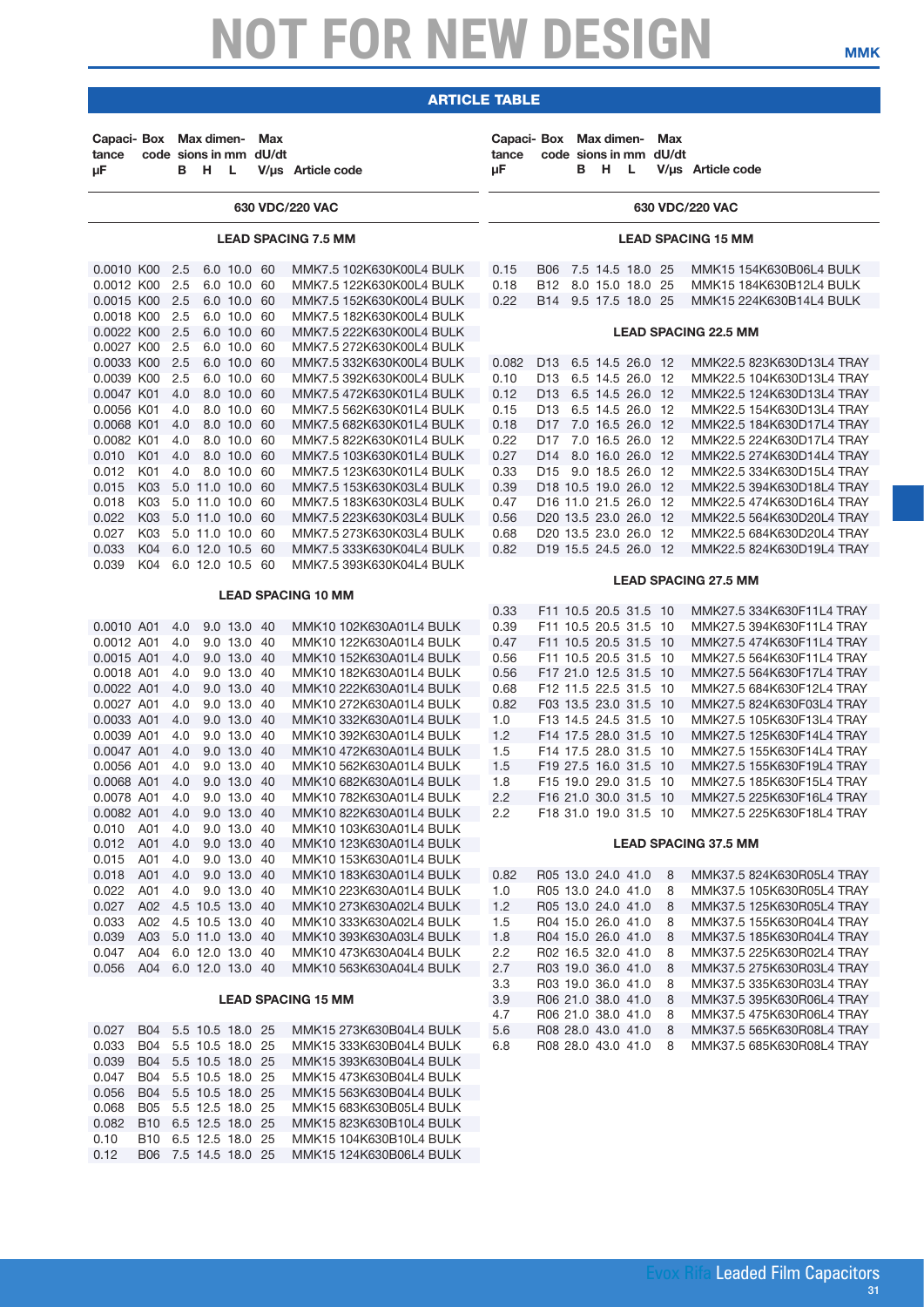article table

| Capaci- Box Max dimen-<br>tance<br>μF |                      |            | в н              | L.                         | Max<br>code sions in mm dU/dt | V/us Article code                                      | Capaci- Box Max dimen-<br>tance<br>μF |                                                          | B H | L.               | <b>Max</b><br>code sions in mm dU/dt | V/us Article code                                        |
|---------------------------------------|----------------------|------------|------------------|----------------------------|-------------------------------|--------------------------------------------------------|---------------------------------------|----------------------------------------------------------|-----|------------------|--------------------------------------|----------------------------------------------------------|
|                                       |                      |            |                  |                            |                               | 1000 VDC/250 VAC                                       |                                       |                                                          |     |                  |                                      | 1000 VDC/250 VAC                                         |
|                                       |                      |            |                  |                            |                               | <b>LEAD SPACING 5 MM</b>                               |                                       |                                                          |     |                  |                                      | <b>LEAD SPACING 15 MM</b>                                |
| $0.0010$ J01                          |                      | 2.5        | 6.5              | 7.2 100                    |                               | MMK5 102K1000J01L4 BULK                                | 0.018                                 | <b>B04</b>                                               |     | 5.5 10.5 18.0 30 |                                      | MMK15 183K1000B04L4 BULK                                 |
| 0.0012 J02                            |                      | 3.5        | 8.0              | 7.2 100                    |                               | MMK5 122K1000J02L4 BULK                                | 0.022                                 | <b>B04</b>                                               |     | 5.5 10.5 18.0 30 |                                      | MMK15 223K1000B04L4 BULK                                 |
| 0.0015 J02 3.5<br>0.0018 J02          |                      | 3.5        | 8.0<br>8.0       | 7.2 100<br>7.2 100         |                               | MMK5 152K1000J02L4 BULK<br>MMK5 182K1000J02L4 BULK     | 0.027<br>0.033                        | B05 5.5 12.5 18.0 30<br>B10                              |     | 6.5 12.5 18.0 30 |                                      | MMK15 273K1000B05L4 BULK<br>MMK15 333K1000B10L4 BULK     |
| 0.0022 J02 3.5                        |                      |            | 8.0              | 7.2 100                    |                               | MMK5 222K1000J02L4 BULK                                | 0.039                                 | B10 6.5 12.5 18.0 30                                     |     |                  |                                      | MMK15 393K1000B10L4 BULK                                 |
| 0.0027 J02 3.5                        |                      |            | 8.0              | 7.2 100                    |                               | MMK5 272K1000J02L4 BULK                                | 0.047                                 | <b>B06</b>                                               |     | 7.5 14.5 18.0 30 |                                      | MMK15 473K1000B06L4 BULK                                 |
| 0.0033 J02                            |                      | 3.5        | 8.0              | 7.2 100                    |                               | MMK5 332K1000J02L4 BULK                                | 0.056                                 | <b>B06</b>                                               |     | 7.5 14.5 18.0 30 |                                      | MMK15 563K1000B06L4 BULK                                 |
| 0.0039 J03                            |                      | 4.5        | 9.0              | 7.2 100                    |                               | MMK5 392K1000J03L4 BULK                                | 0.068                                 | <b>B11</b>                                               |     | 8.5 16.0 18.0 30 |                                      | MMK15 683K1000B11L4 BULK                                 |
| 0.0047 J03<br>0.0056 J03              |                      | 4.5<br>4.5 | 9.0<br>9.0       | 7.2 100<br>7.2 100         |                               | MMK5 472K1000J03L4 BULK<br>MMK5 562K1000J03L4 BULK     | 0.082<br>0.10                         | B14 9.5 17.5 18.0 30<br>B14 9.5 17.5 18.0 30             |     |                  |                                      | MMK15 823K1000B14L4 BULK<br>MMK15 104K1000B14L4 BULK     |
| 0.0068 J04                            |                      |            | 5.0 10.0         | 7.2 100                    |                               | MMK5 682K1000J04L4 BULK                                |                                       |                                                          |     |                  |                                      |                                                          |
| 0.0082 J05                            |                      |            | 6.0 11.0         | 7.2 100                    |                               | MMK5 822K1000J05L4 BULK                                |                                       |                                                          |     |                  |                                      | <b>LEAD SPACING 22.5 MM</b>                              |
| 0.010                                 | J05                  |            | 6.0 11.0         | 7.2 100                    |                               | MMK5 103K1000J05L4 BULK                                |                                       |                                                          |     |                  |                                      |                                                          |
| 0.012                                 | J06                  |            | 7.2 13.0         | 7.2 100                    |                               | MMK5 123K1000J06L4 BULK                                | 0.033                                 | D13 6.5 14.5 26.0 15                                     |     |                  |                                      | MMK22.5 333K1000D13L4 TRAY                               |
| 0.015                                 | J06                  |            | 7.2 13.0         | 7.2 100                    |                               | MMK5 153K1000J06L4 BULK                                | 0.039                                 | D13 6.5 14.5 26.0 15                                     |     |                  |                                      | MMK22.5 393K1000D13L4 TRAY                               |
|                                       |                      |            |                  |                            |                               | <b>LEAD SPACING 7.5 MM</b>                             | 0.047<br>0.056                        | D13 6.5 14.5 26.0 15<br>D <sub>13</sub> 6.5 14.5 26.0 15 |     |                  |                                      | MMK22.5 473K1000D13L4 TRAY<br>MMK22.5 563K1000D13L4 TRAY |
|                                       |                      |            |                  |                            |                               |                                                        | 0.068                                 | D13 6.5 14.5 26.0 15                                     |     |                  |                                      | MMK22.5 683K1000D13L4 TRAY                               |
| 0.0010 KOO                            |                      | 2.5        |                  | 6.0 10.0 80                |                               | MMK7.5 102K1000K00L4 BULK                              | 0.082                                 | D13 6.5 14.5 26.0 15                                     |     |                  |                                      | MMK22.5 823K1000D13L4 TRAY                               |
| 0.0012 K00                            |                      | 2.5        |                  | 6.0 10.0 80                |                               | MMK7.5 122K1000K00L4 BULK                              | 0.10                                  | D13 6.5 14.5 26.0 15                                     |     |                  |                                      | MMK22.5 104K1000D13L4 TRAY                               |
| 0.0015 K00                            |                      | 2.5        |                  | 6.0 10.0 80                |                               | MMK7.5 152K1000K00L4 BULK                              | 0.12                                  | D17 7.0 16.5 26.0 15                                     |     |                  |                                      | MMK22.5 124K1000D17L4 TRAY                               |
| 0.0015 K01                            |                      | 4.0        |                  | 8.0 10.0 80                |                               | MMK7.5 152K1000K01L4 BULK                              | 0.15                                  | D17 7.0 16.5 26.0 15                                     |     |                  |                                      | MMK22.5 154K1000D17L4 TRAY                               |
| 0.0018 K01<br>0.0022 K01              |                      | 4.0<br>4.0 |                  | 8.0 10.0 80<br>8.0 10.0 80 |                               | MMK7.5 182K1000K01L4 BULK<br>MMK7.5 222K1000K01L4 BULK | 0.18<br>0.22                          | D <sub>14</sub> 8.0 16.0 26.0 15<br>D15 9.0 18.5 26.0 15 |     |                  |                                      | MMK22.5 184K1000D14L4 TRAY<br>MMK22.5 224K1000D15L4 TRAY |
| 0.0027 K01                            |                      | 4.0        |                  | 8.0 10.0 80                |                               | MMK7.5 272K1000K01L4 BULK                              | 0.27                                  | D18 10.5 19.0 26.0 15                                    |     |                  |                                      | MMK22.5 274K1000D18L4 TRAY                               |
| 0.0033 K01                            |                      | 4.0        |                  | 8.0 10.0 80                |                               | MMK7.5 332K1000K01L4 BULK                              | 0.33                                  | D16 11.0 21.5 26.0 15                                    |     |                  |                                      | MMK22.5 334K1000D16L4 TRAY                               |
| 0.0039 K01                            |                      | 4.0        |                  | 8.0 10.0 80                |                               | MMK7.5 392K1000K01L4 BULK                              | 0.39                                  | D20 13.5 23.0 26.0 15                                    |     |                  |                                      | MMK22.5 394K1000D20L4 TRAY                               |
| 0.0047 K01                            |                      | 4.0        |                  | 8.0 10.0 80                |                               | MMK7.5 472K1000K01L4 BULK                              | 0.47                                  | D20 13.5 23.0 26.0 15                                    |     |                  |                                      | MMK22.5 474K1000D20L4 TRAY                               |
| 0.0056 K01<br>0.0068 K03              |                      | 4.0        | 5.0 11.0 10.0 80 | 8.0 10.0 80                |                               | MMK7.5 562K1000K01L4 BULK<br>MMK7.5 682K1000K03L4 BULK | 0.56                                  | D <sub>19</sub> 15.5 24.5 26.0 15                        |     |                  |                                      | MMK22.5 564K1000D19L4 TRAY                               |
| 0.0082 K03                            |                      |            | 5.0 11.0 10.0 80 |                            |                               | MMK7.5 822K1000K03L4 BULK                              |                                       |                                                          |     |                  |                                      | <b>LEAD SPACING 27.5 MM</b>                              |
| 0.010                                 | K03                  |            | 5.0 11.0 10.0 80 |                            |                               | MMK7.5 103K1000K03L4 BULK                              |                                       |                                                          |     |                  |                                      |                                                          |
| 0.012                                 | K03                  |            | 5.0 11.0 10.0 80 |                            |                               | MMK7.5 123K1000K03L4 BULK                              | 0.33                                  | F11 10.5 20.5 31.5 12                                    |     |                  |                                      | MMK27.5 334K1000F11L4 TRAY                               |
| 0.015                                 | K04                  |            | 6.0 12.0 10.5 80 |                            |                               | MMK7.5 153K1000K04L4 BULK                              | 0.39                                  | F11 10.5 20.5 31.5 12                                    |     |                  |                                      | MMK27.5 394K1000F11L4 TRAY                               |
| 0.018                                 | K04                  |            | 6.0 12.0 10.5 80 |                            |                               | MMK7.5 183K1000K04L4 BULK                              | 0.39                                  | F17 21.0 12.5 31.5 12                                    |     |                  |                                      | MMK27.5 394K1000F17L4 TRAY                               |
|                                       |                      |            |                  |                            |                               | <b>LEAD SPACING 10 MM</b>                              | 0.47<br>0.56                          | F12 11.5 22.5 31.5 12<br>F03 13.5 23.0 31.5 12           |     |                  |                                      | MMK27.5 474K1000F12L4 TRAY<br>MMK27.5 564K1000F03L4 TRAY |
|                                       |                      |            |                  |                            |                               |                                                        | 0.68                                  | F13 14.5 24.5 31.5 12                                    |     |                  |                                      | MMK27.5 684K1000F13L4 TRAY                               |
| 0.0010 A01                            |                      | 4.0        |                  | 9.0 13.0 60                |                               | MMK10 102K1000A01L4 BULK                               | 0.82                                  | F14 17.5 28.0 31.5 12                                    |     |                  |                                      | MMK27.5 824K1000F14L4 TRAY                               |
| 0.0012 A01                            |                      | 4.0        |                  | 9.0 13.0 60                |                               | MMK10 122K1000A01L4 BULK                               | 0.82                                  | F19 27.5 16.0 31.5 12                                    |     |                  |                                      | MMK27.5 824K1000F19L4 TRAY                               |
| 0.0015 A01                            |                      | 4.0        |                  | 9.0 13.0 60                |                               | MMK10 152K1000A01L4 BULK                               | 1.0                                   | F14 17.5 28.0 31.5 12                                    |     |                  |                                      | MMK27.5 105K1000F14L4 TRAY                               |
| 0.0018 A01<br>0.0022 A01              |                      | 4.0<br>4.0 |                  | 9.0 13.0 60<br>9.0 13.0 60 |                               | MMK10 182K1000A01L4 BULK<br>MMK10 222K1000A01L4 BULK   | 1.2<br>1.2                            | F15 19.0 29.0 31.5 12<br>F18 31.0 19.0 31.5 12           |     |                  |                                      | MMK27.5 125K1000F15L4 TRAY<br>MMK27.5 125K1000F18L4 TRAY |
| 0.0027 A01                            |                      | 4.0        |                  | 9.0 13.0 60                |                               | MMK10 272K1000A01L4 BULK                               | 1.5                                   | F16 21.0 30.0 31.5 12                                    |     |                  |                                      | MMK27.5 155K1000F16L4 TRAY                               |
| 0.0033 A01                            |                      | 4.0        |                  | 9.0 13.0 60                |                               | MMK10 332K1000A01L4 BULK                               |                                       |                                                          |     |                  |                                      |                                                          |
| 0.0039 A01                            |                      | 4.0        |                  | 9.0 13.0 60                |                               | MMK10 392K1000A01L4 BULK                               |                                       |                                                          |     |                  |                                      | <b>LEAD SPACING 37.5 MM</b>                              |
| 0.0047 A01                            |                      | 4.0        |                  | 9.0 13.0 60                |                               | MMK10 472K1000A01L4 BULK                               |                                       |                                                          |     |                  |                                      |                                                          |
| 0.0056 A01<br>0.0068 A01              |                      | 4.0<br>4.0 |                  | 9.0 13.0 60<br>9.0 13.0 60 |                               | MMK10 562K1000A01L4 BULK<br>MMK10 682K1000A01L4 BULK   | 0.68<br>0.82                          | R05 13.0 24.0 41.0 10<br>R05 13.0 24.0 41.0 10           |     |                  |                                      | MMK37.5 684K1000R05L4 TRAY<br>MMK37.5 824K1000R05L4 TRAY |
| 0.0082 A01                            |                      | 4.0        |                  | 9.0 13.0 60                |                               | MMK10 822K1000A01L4 BULK                               | 1.0                                   | R04 15.0 26.0 41.0 10                                    |     |                  |                                      | MMK37.5 105K1000R04L4 TRAY                               |
| 0.010 A02 4.5 10.5 13.0 60            |                      |            |                  |                            |                               | MMK10 103K1000A02L4 BULK                               | 1.2                                   | R04 15.0 26.0 41.0 10                                    |     |                  |                                      | MMK37.5 125K1000R04L4 TRAY                               |
| 0.012                                 | A02                  |            | 4.5 10.5 13.0 60 |                            |                               | MMK10 123K1000A02L4 BULK                               | 1.5                                   | R02 16.5 32.0 41.0 10                                    |     |                  |                                      | MMK37.5 155K1000R02L4 TRAY                               |
| 0.015                                 | A03                  |            | 5.0 11.0 13.0 60 |                            |                               | MMK10 153K1000A03L4 BULK                               | 1.8                                   | R02 16.5 32.0 41.0 10                                    |     |                  |                                      | MMK37.5 185K1000R02L4 TRAY                               |
| 0.018                                 | A04                  |            | 6.0 12.0 13.0 60 |                            |                               | MMK10 183K1000A04L4 BULK                               | 2.2                                   | R03 19.0 36.0 41.0 10                                    |     |                  |                                      | MMK37.5 225K1000R03L4 TRAY                               |
| 0.022                                 | A04 6.0 12.0 13.0 60 |            |                  |                            |                               | MMK10 223K1000A04L4 BULK                               | 2.7<br>3.3                            | R06 21.0 38.0 41.0 10<br>R08 28.0 43.0 41.0 10           |     |                  |                                      | MMK37.5 275K1000R06L4 TRAY<br>MMK37.5 335K1000R08L4 TRAY |
|                                       |                      |            |                  |                            |                               | <b>LEAD SPACING 15 MM</b>                              | 3.9                                   | R08 28.0 43.0 41.0 10                                    |     |                  |                                      | MMK37.5 395K1000R08L4 TRAY                               |
| 0.0082 B04                            |                      |            | 5.5 10.5 18.0 30 |                            |                               | MMK15 822K1000B04L4 BULK                               | 4.7                                   | R08 28.0 43.0 41.0 10                                    |     |                  |                                      | MMK37.5 475K1000R08L4 TRAY                               |
| 0.010 B04 5.5 10.5 18.0 30            |                      |            |                  |                            |                               | MMK15 103K1000B04L4 BULK                               |                                       |                                                          |     |                  |                                      |                                                          |
| 0.012                                 | B04 5.5 10.5 18.0 30 |            |                  |                            |                               | MMK15 123K1000B04L4 BULK                               |                                       |                                                          |     |                  |                                      |                                                          |
| 0.015                                 | B04 5.5 10.5 18.0 30 |            |                  |                            |                               | MMK15 153K1000B04L4 BULK                               |                                       |                                                          |     |                  |                                      |                                                          |

The Capacitance Company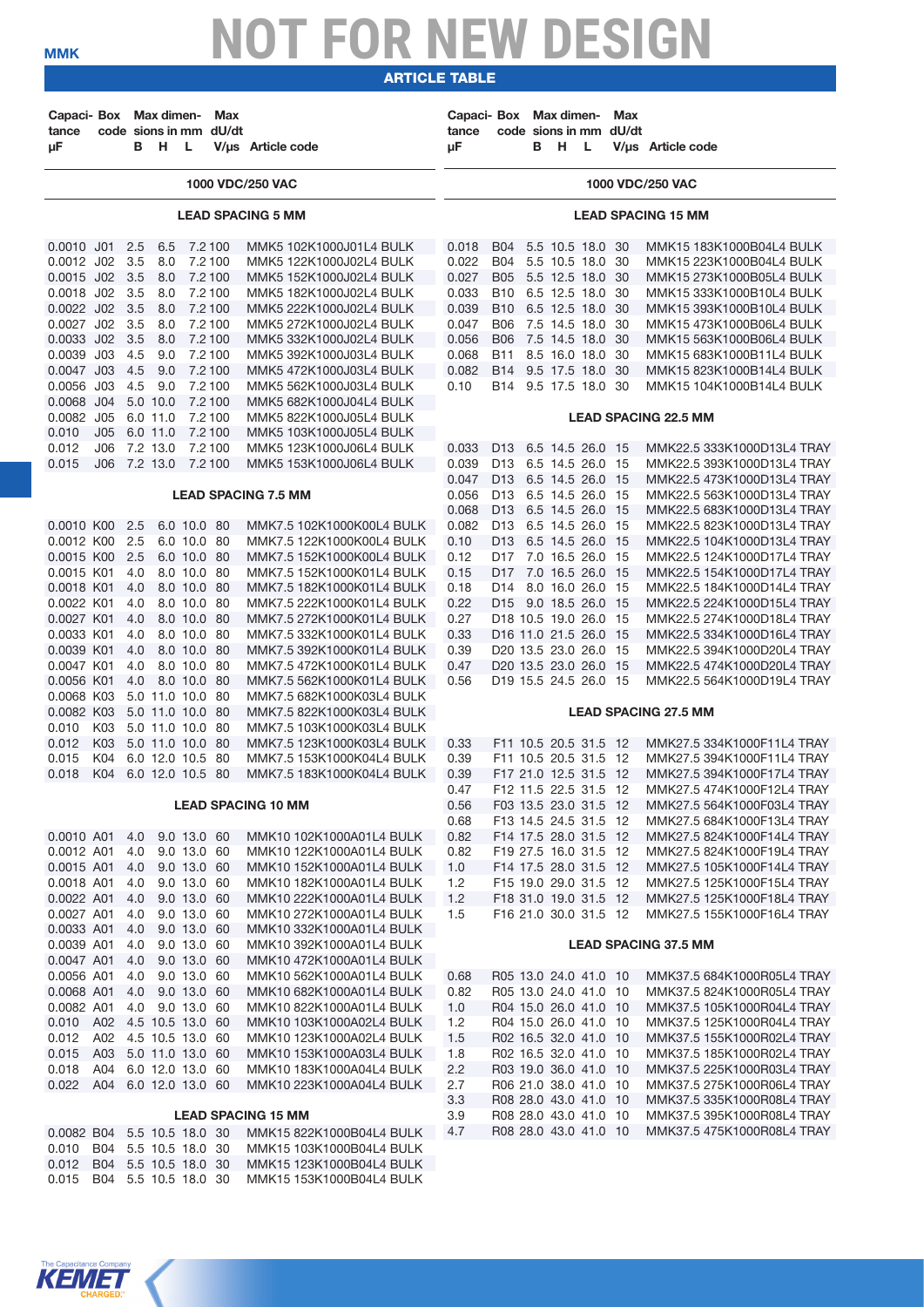

## **KEMET Corporation World Headquarters**

2835 KEMET Way Simpsonville, SC 29681

Mailing Address: P.O. Box 5928 Greenville, SC 29606

www.kemet.com Tel: 864-963-6300 Fax: 864-963-6521

**Corporate Offices** Fort Lauderdale, FL Tel: 954-766-2800

## **North America**

**Southeast** Lake Mary, FL Tel: 407-855-8886

**Northeast** Wilmington, MA Tel: 978-658-1663

West Chester, PA Tel: 610-692-4642

**Central** Schaumburg, IL Tel: 847-882-3590

Carmel, IN Tel: 317-706-6742

**West** Milpitas, CA Tel: 408-433-9950

**Mexico**  Zapopan, Jalisco Tel: 52-33-3123-2141

### **Europe**

**Southern Europe** Geneva, Switzerland Tel: 41-22-715-0100

Paris, France Tel: 33-1-4646-1009

Sasso Marconi, Italy Tel: 39-051-939111

Milan, Italy Tel: 39-02-57518176

Rome, Italy Tel: 39-06-23231718

Madrid, Spain Tel: 34-91-804-4303

**Central Europe** Landsberg, Germany Tel: 49-8191-3350800

Dortmund, Germany Tel: 49-2307-3619672

Kwidzyn, Poland Tel: 48-55-279-7025

**Northern Europe** Bishop's Stortford, United Kingdom Tel: 44-1279-757201

Weymouth, United Kingdom Tel: 44-1305-830747

Coatbridge, Scotland Tel: 44-1236-434455

Färjestaden, Sweden Tel: 46-485-563934

Espoo, Finland Tel: 358-9-5406-5000

### **Asia**

**Northeast Asia** Hong Kong Tel: 852-2305-1168

Shenzhen, China Tel: 86-755-2518-1306

Beijing, China Tel: 86-10-5829-1711

Shanghai, China Tel: 86-21-6447-0707

Taipei, Taiwan Tel: 886-2-27528585

**Southeast Asia** Singapore Tel: 65-6586-1900

Penang, Malaysia Tel: 60-4-6430200

Bangalore, India Tel: 91-806-53-76817

*Note: KEMET reserves the right to modify minor details of internal and external construction at any time in the interest of product improvement. KEMET does not* assume any responsibility for infringement that might result from the use of KEMET Capacitors in potential circuit designs. KEMET is a registered trademark of *KEMET Electronics Corporation.*